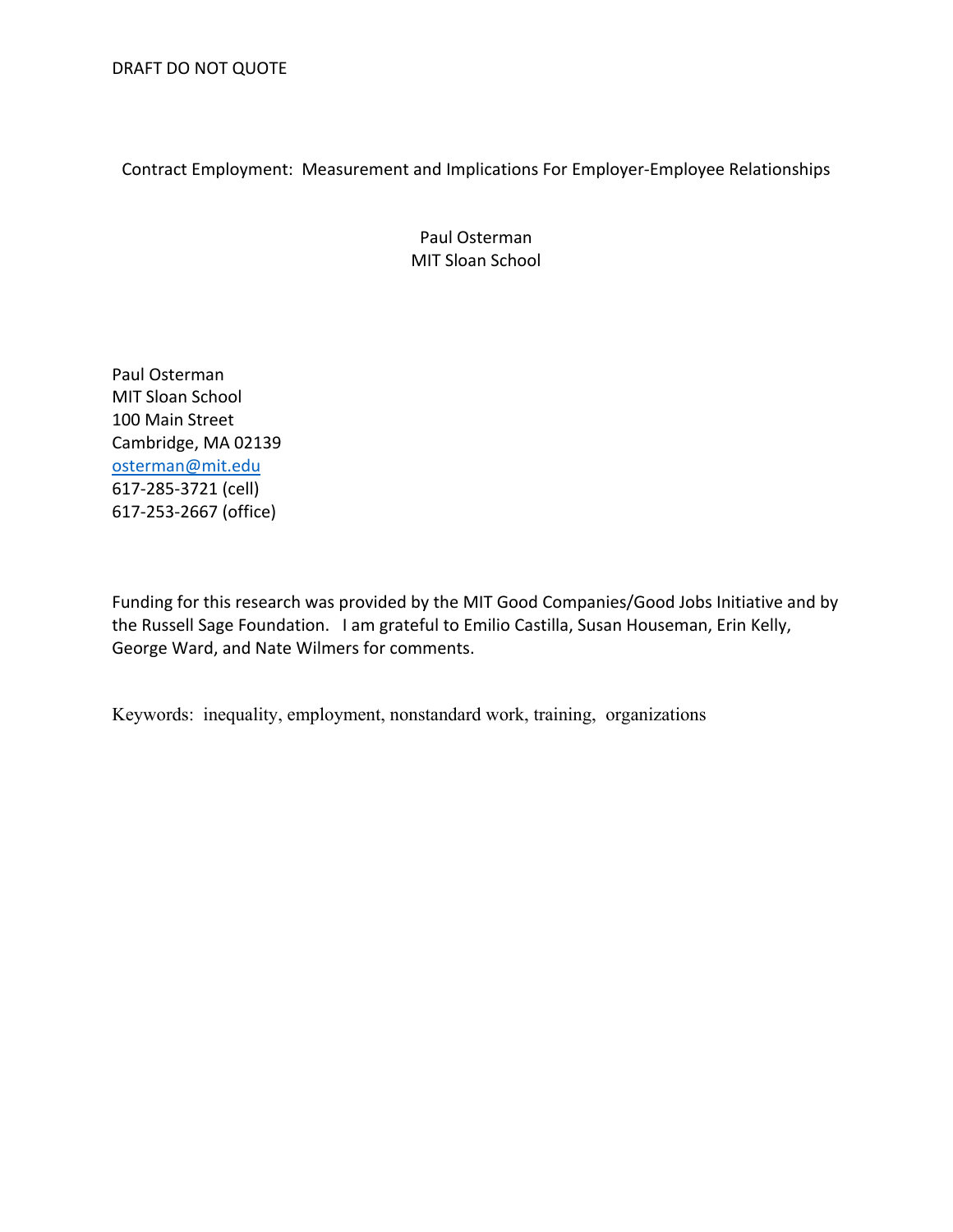A widely shared assessment of the American labor market is that the relationship between employees and their employers has changed in important ways (Howell and Kalleberg, 2019; Kalleberg, 2000; Smith,1997; Pfeffer and Baron, 1988). These shifts are typically characterized as a weakening of the traditional ties between organizations and their workforce and a concomitant increase in the incidence of non-standard jobs. The common use of the term "nonstandard" encompasses a range of practices including jobs found via staffing or temporary firms, freelancing, involuntary part-time employment, and contracting out of jobs. A particularly dramatic illustration of the trend is a recent report that at Google temporary employees and contractors outnumber the firm's standard workforce (Wakabayashi, 2019).

Although non-standard work is of great interest our understanding has been limited in important measure because of the absence of data that utilizes consistent theoretically grounded definitions, that is nationally representative, and that captures in detail the nature of the employment settings in which people find themselves. The only national survey with a reasonable sample size is Contingent Workers Survey (CWS) which is a supplement to the Current Population Survey (CPS). As we describe below this survey suffers from problems of both question design and concept definition. In addition, because of its linkage to the CPS, the variables charactering the features of employment are limited. As Howell and Kalleberg (2019) note, "Unfortunately, interest in and theories of nonstandard work arrangements have outrun empirical evidence based on representative data and using consistent definitions and adequate measures."

This paper fills this gap via an original survey executed in January, 2020, that is nationally representative and consists of 3,648 working adults between ages 24 and 64. Considerable care was taken to define non-standard work and to make careful distinctions among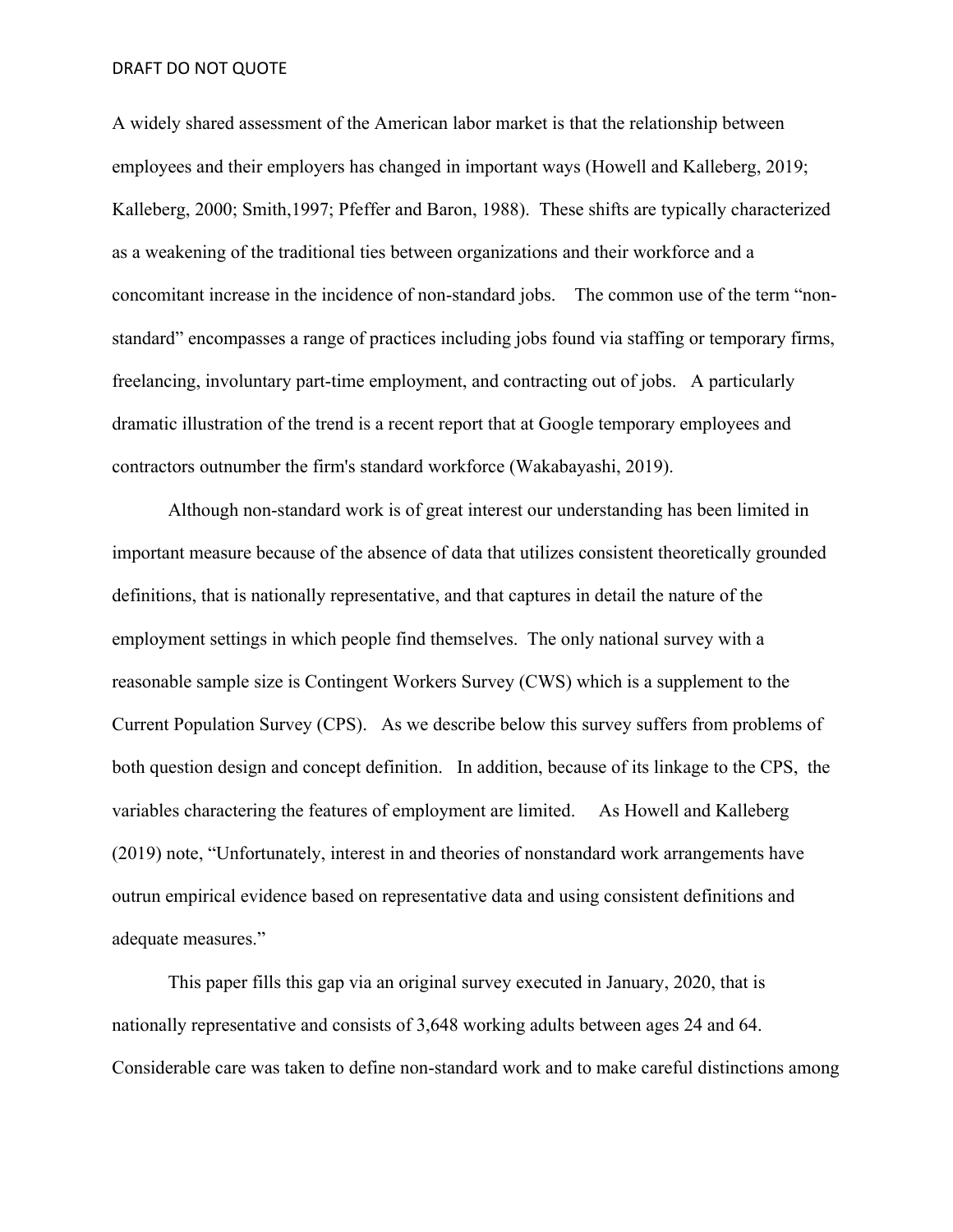sub-categories as well as collect rich data on the nature of the employment The first contribution of this paper is, therefore, to provide credible national estimates of non-standard work.

After providing these estimates the paper focuses on contract company employees, that is on arrangements in which the worker is employed by one organization but is assigned to work at the site of another (we use the term "contract company employees" rather than "contractors" in order to be clear that we are not referring to independent contractors which is an alternative term for freelancers). Contract company employment is the most severely mis-defined and undercounted form of non-standard work and for that reason the implications for employment outcomes the most poorly understood. In addition, because contract company employees work in an organization alongside standard employees the comparisons which we undertake in this paper provide insight into employment relationships.

 Temporary help employees are a sub-set of contract company employment and considerable research has been directed at them in part because they seem representative of the phenomena and are relatively accurately measured despite representing less than two percent of the workforce. More recently scholars and policy makers have become interested in what appears to be the more extensive use of contract company employees to permanently replace standard workers. Visible examples include organizations laying off their cleaning staff or security staff and replacing them with contract company employees. An illustration of this pattern is that when WeWork found itself in difficulty due to a failed IPO it transferred over a thousand maintenance staff, who had been standard employees, into contract status as a way to save costs (Eavis and Isaac, 2019). This use of contract company employees extends into other sectors including manufacturing (Dey, Houseman, and Polivka, 2012) and High Tech (Barley and Kunda, 2004).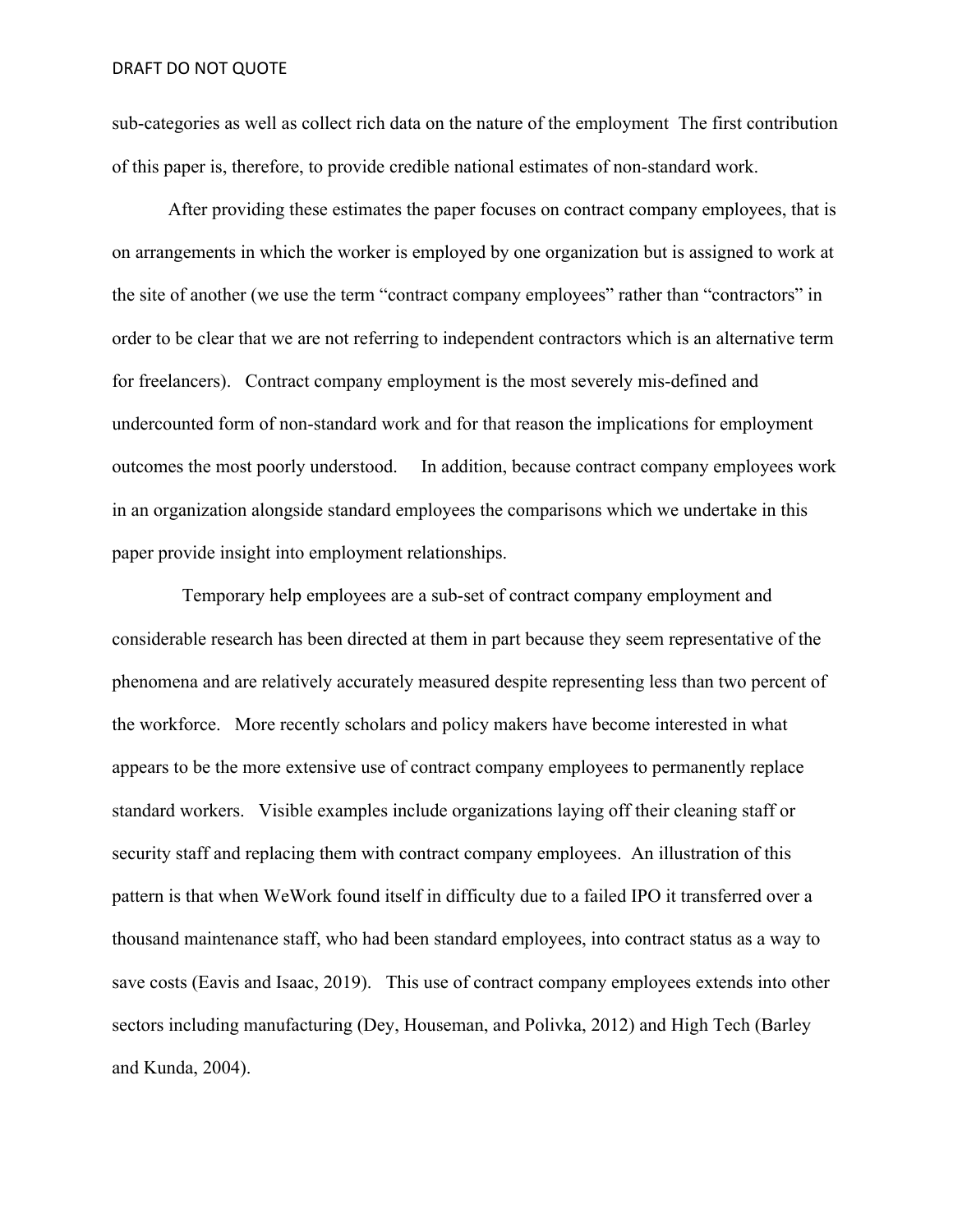Given the importance of contract company employment it is important to understand its consequences for the workforce. With respect to wages the literature points in conflicting directions. For example Dube and Kaplan (2010) show that for some occupations there is a substantial wage penalty whereas other researchers point to a range of reasons other than driving down wages for utilizing contract company employees (Abraham and Taylor,1996; Erickcek, Houseman, and Kalleberg,2003).

 The second outcome we emphasize is the impact of contract company employment for access to employer provided training. Training is an understudied outcome that is important both for the career trajectory of the individuals and also because it provides insight into the evolution of employment relationships and Internal Labor Markets (ILMs.

In short we aim to accomplish three goals: provide reliable estimates of the scope of non-standard work in general and contract company employment in particular, understand the implications of contract company employment for the individuals who undertake it, and utilize patterns of training provision to draw out the implications of contract company work for employment relationships.

We find that for their main job (defined in the survey as the job in which the respondent spends the most time) 10.8 percent of the adult workforce is employed as contract company employees. We estimate selection models and these demonstrate that people who face barriers in the job market—the less educated and racial and ethnic minorities—are more likely to be contract company employees.

 With these incidence and selection findings in hand we turn to the broad question regarding the implications of contract company employment for the evolution of employment relationships. For earnings we find that on average contact company employees suffer an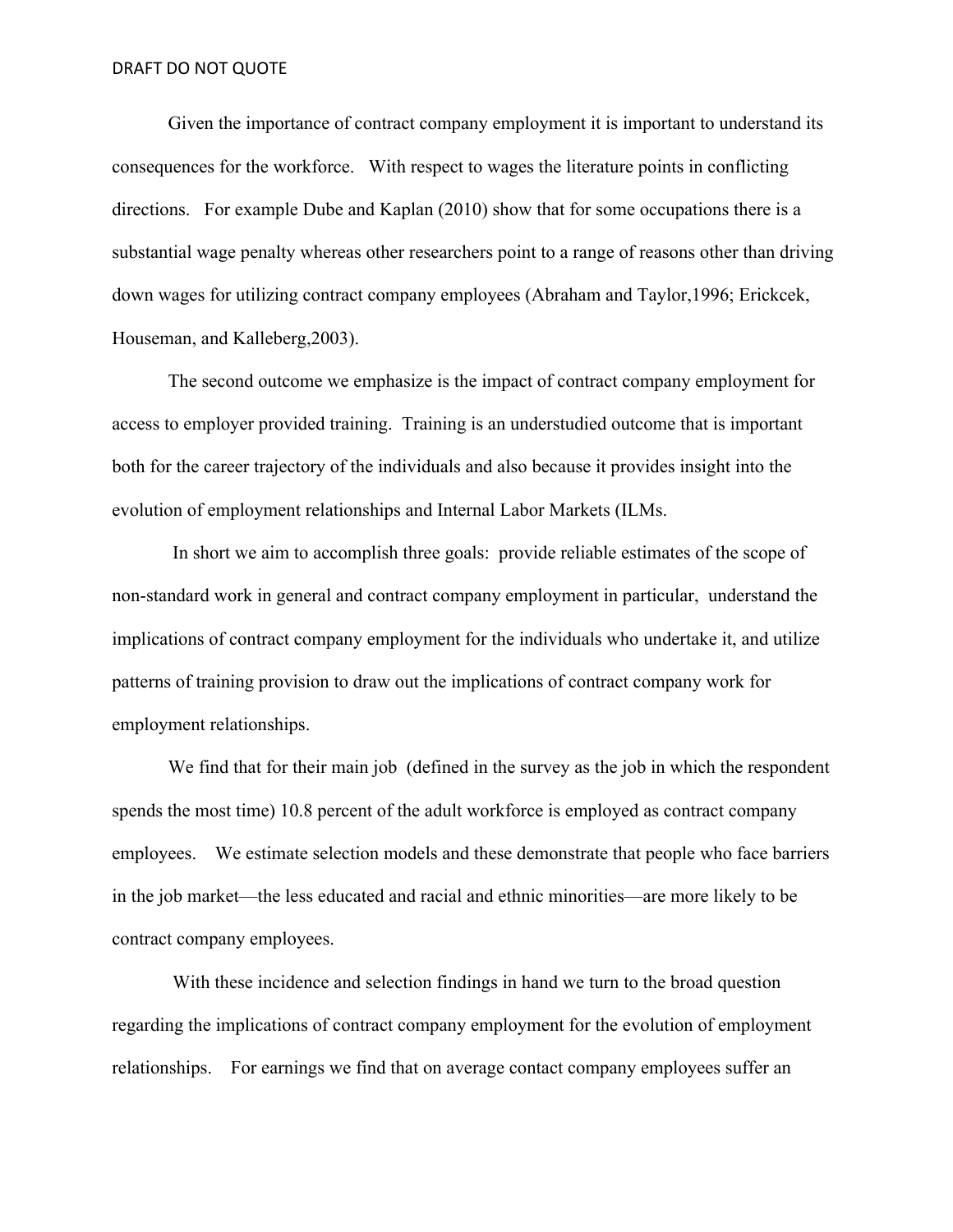earnings disadvantage relative to standard employees after standard human capital controls however when controls are introduced for job skill the disadvantage is eliminated, a finding that points to heterogeneity within the group.

With respect to training we distinguish between four measures of policy driven training orientation, workplace behavior, skills training, and tuition benefits—on the one hand and we also study informal training which is partly policy driven but which also has a significant social component. We find that for all measures of organizational training policy contract company employees receive less training at their worksite than do observationally equivalent standard employees and that this disadvantage persists in the face of a substantial set of controls for education, the job's skill requirements, and occupation as well as indicators of motivation. That high skill contract company employees do not face a wage penalty but do face more limited training than standard employees points to their exclusion from the work site's Internal Labor Market (ILM).

 It is also notable that while contract company employees are worse off than standard employees on all dimensions they do receive orientation and workplace behavior training at relatively high rates. This is important because it implies that the organization (the worksite) is aware of the contract company employees and is consciously making policy with respect to them. When we ask about informal training we find that because of its social nature the disadvantage faced by contract company employees is muted.

 We observe that contract company employees may also receive training from their legal employer as well as from the site where they are assigned. This additional training does not affect our conclusions regarding the trajectory of ILMs but it does narrow the gap with standard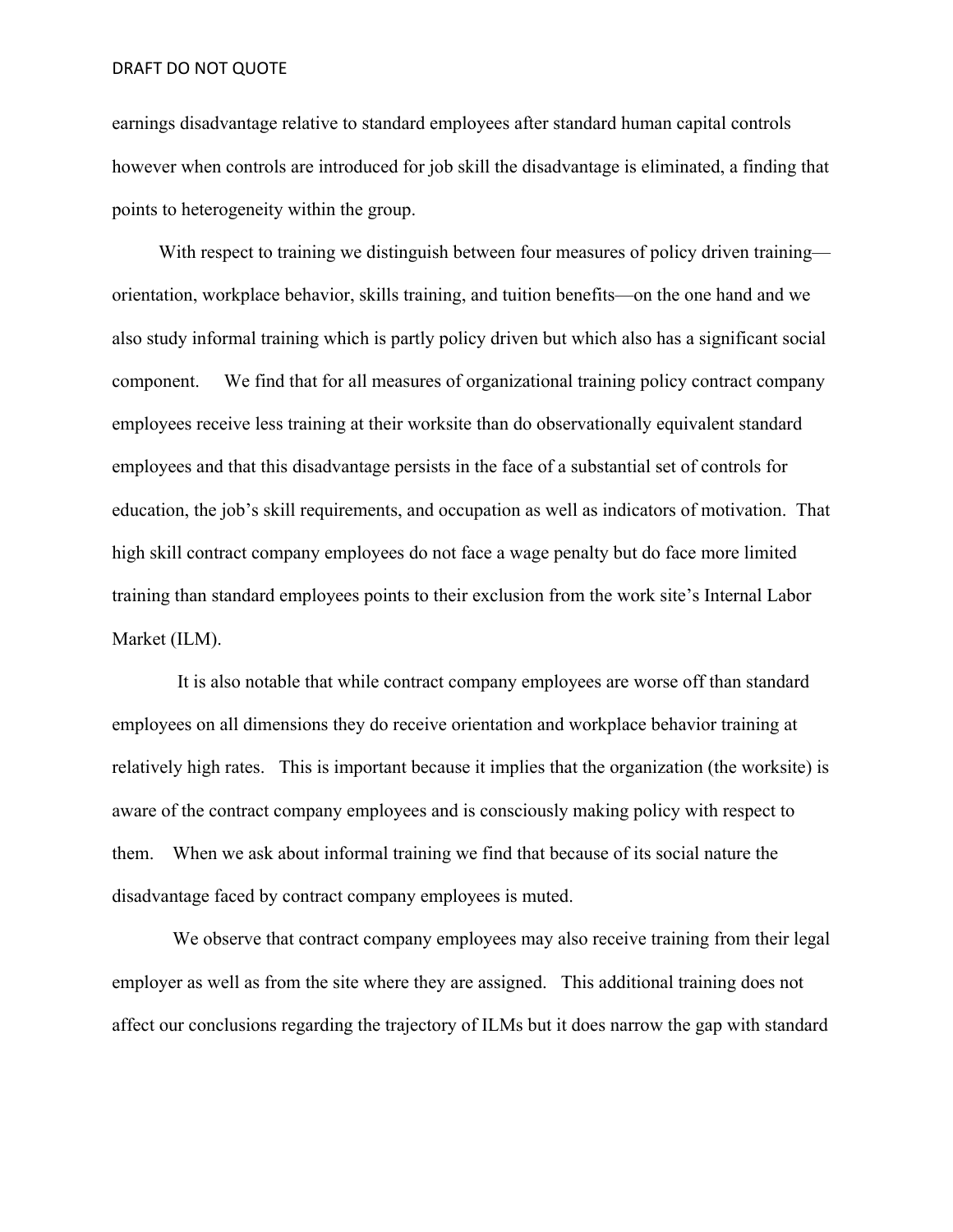employees and has economic welfare implications. However the overall training gap still persists after controls for demographic and educational variables.

Throughout our analysis we find evidence race and ethnicity based disparities. Race and ethnicity plays a role in determining who enters into contract work and we also find that for training race and ethnicity help drive access. Most strikingly the significance of racial differentials with respect to informal training adds to the literature (Small and Pager, 2020; Storer, Schneider, and Harknett, 2020) that demonstrates that racial attitudes are carried over into the workplace.

# **Open Questions: Incidence, Earnings, and Training**

 A basic question, but one for which there is currently no good answer, is the extent of contract company employment. In our framework standard employment means that the organization that defines and directs the work is also the same organization that is legally responsible for the employee in the sense of directly compensating the employee, withholding taxes, and paying whatever benefits are legally required (Cappelli and Keller, 2013; Abraham, Haltiwanger, Sandusky, and Spletzer, 2018; Abraham, Hershbein, and Houseman, 2019). If the organization that directs the work is not the organization that withholds taxes and is legally and financially responsible for the employee then the work is either contract company employment or freelancing with the difference being that freelancers have no legal employer responsible for paying wages and taxes whereas the staffing firm plays this role for contract company employees.

Just as the concepts behind the idea of non-standard work can be problematic so has measurement been an issue. The most widely used nationally representative household survey, the Bureau of Labor Statistics Contingent Worker Survey (CWS) likely misses a good deal of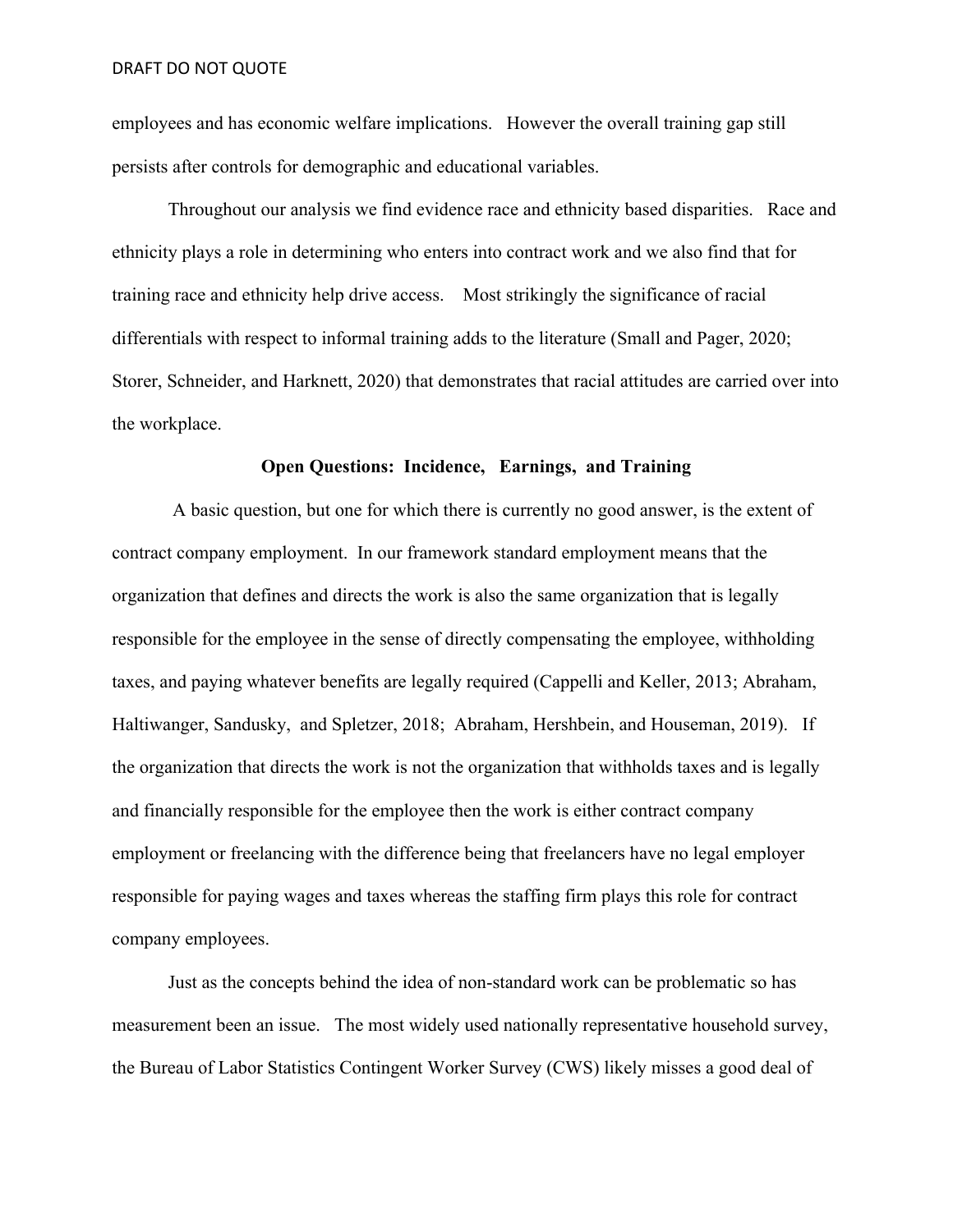contract company employment. The explanation lies both in sampling strategy and in question design and definitions. The CWS permits proxy responses (i.e. a household member answering about someone else) yet it seems likely that the proxy respondent will not know the details of employment arrangements and is unlikely to report that a job is contracting (National Academy of Sciences, Engineering, and Medicine, 2020).

Question designs are also a problem. With respect to contract company work the CWS question requires that the contract company employee be assigned only to one site yet many of them (for example building cleaners or security guards) work in multiple locations. In addition respondents can easily be confused by what is meant by the question phrasing. The CWS asks ""Were you employed by government, by a private company, a nonprofit organization, or were you self-employed or [if applicable] working in the family business?" As Abraham, Hershbein, and Houseman (2019) point out, a contract company worker could reasonably answer that she was employed by the company where she works whereas another could refer to their legal employer. A recent review of the CWS by a National Academy of Sciences committee reaches the same conclusion, i.e. that the CWS misses a great deal of contract company employment (National Academy 2020, p. 9).

 Turning to consequences, as noted, the literature points in conflicting directions with respect to the implications for contract company employment for earnings. One motivation that points to lower compensation is the straightforward objective of obtaining a workforce at lower wages, for example by a bidding process among contractor firms that emphasizes price and therefore provides an incentive to minimize wage costs. A second explanation for lower compensation is that the use of contract company employees enables firms to remove some occupations from the wage norm constraints of ILMs. However other more benign motives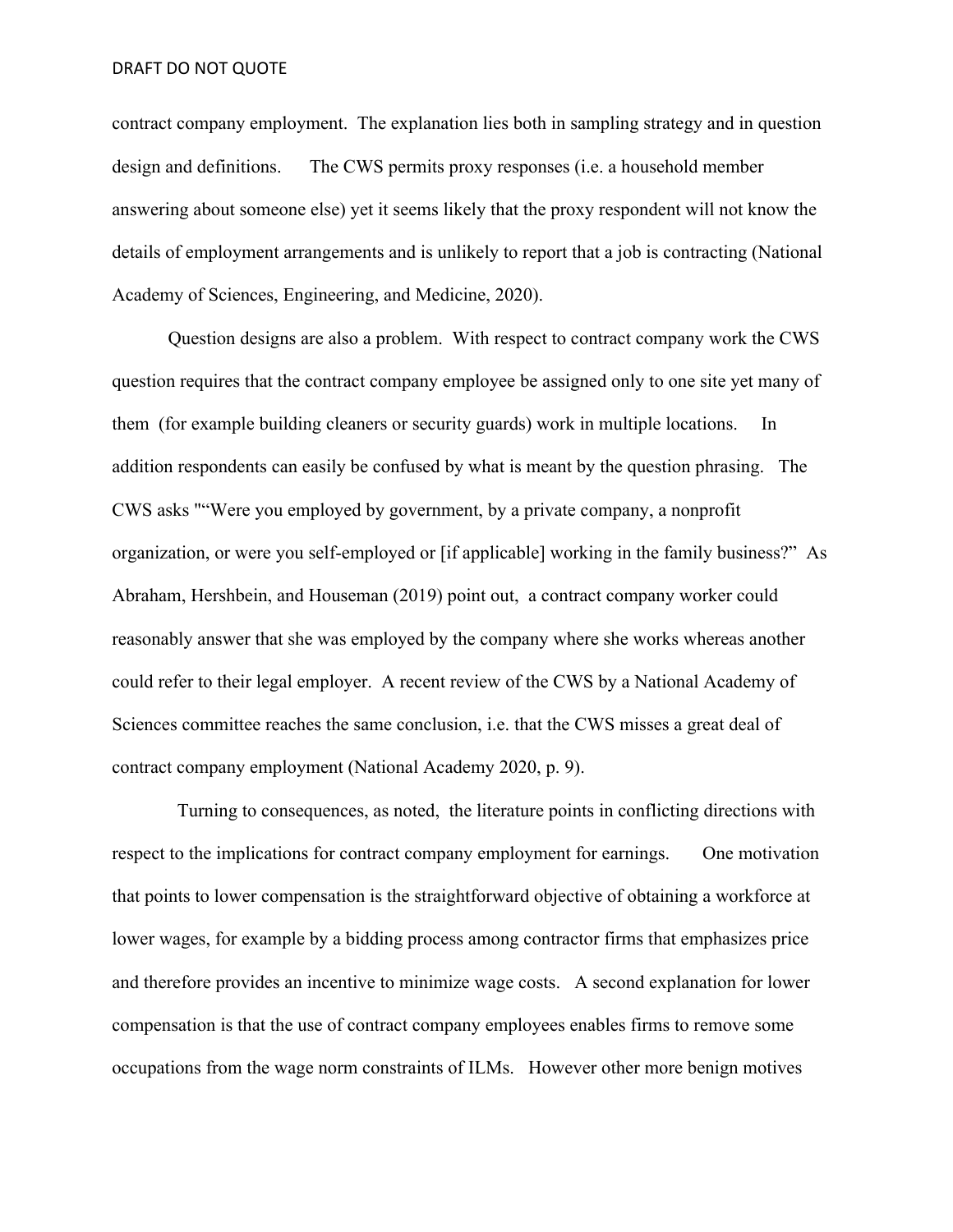include the need to staff for peak demand or product market volatility and the challenge of obtaining scarce skills for short term assignments (Houseman, Kalleberg, & Erickcek, 2003; Kunda, Barley, & Evans, 2003; Abraham and Taylor,1996). These multiple motivations suggest that a sub-set of contract company employees will not suffer an earnings disadvantage due to their status and leave open the question of the overall impact.

 Training is a strikingly understudied outcome in the literature on non-standard employment despite the importance of skill development for compensation and career growth (Lynch, 1992; Bartel, 1994; Bartel, 1995; Brown, 1989; Waldman and Gibbons, 2006). By common consent employer provided training is the largest source of skill development for adults (Author, 2021) but to date there are no data that enable an analysis of the relationship between employment status and access to training.

 In addition to its implications for an individual's career training is a central component of Internal Labor Markets and reduction in training investments by employers is an indicator of the fraying of those relationships. In the original formulation ILMs were explained as arising from the need to create job ladders so that senior employees were not threatened by juniors and hence were willing to provide them with on-the-job training (Doeringer and Piore, 1972). In their mapping of employment systems in California firms, using Employment Service data, Baron, Davis-Blake, and Bielby test and confirm the hypothesis that "the greater an establishment's dependence on firm-specific skills and on-the-job training, the more likely the establishment is to have an ILM (Baron and Davis-Blake,and Bielby, 1986)." The empirical literature on training also links it to ILMs. The most straightforward version is that firms with well developed job ladders will provide more training because they are more likely to be able to retain employees (Lynch and Black, 1998). At a deeper level training is seen as a practice that is complementary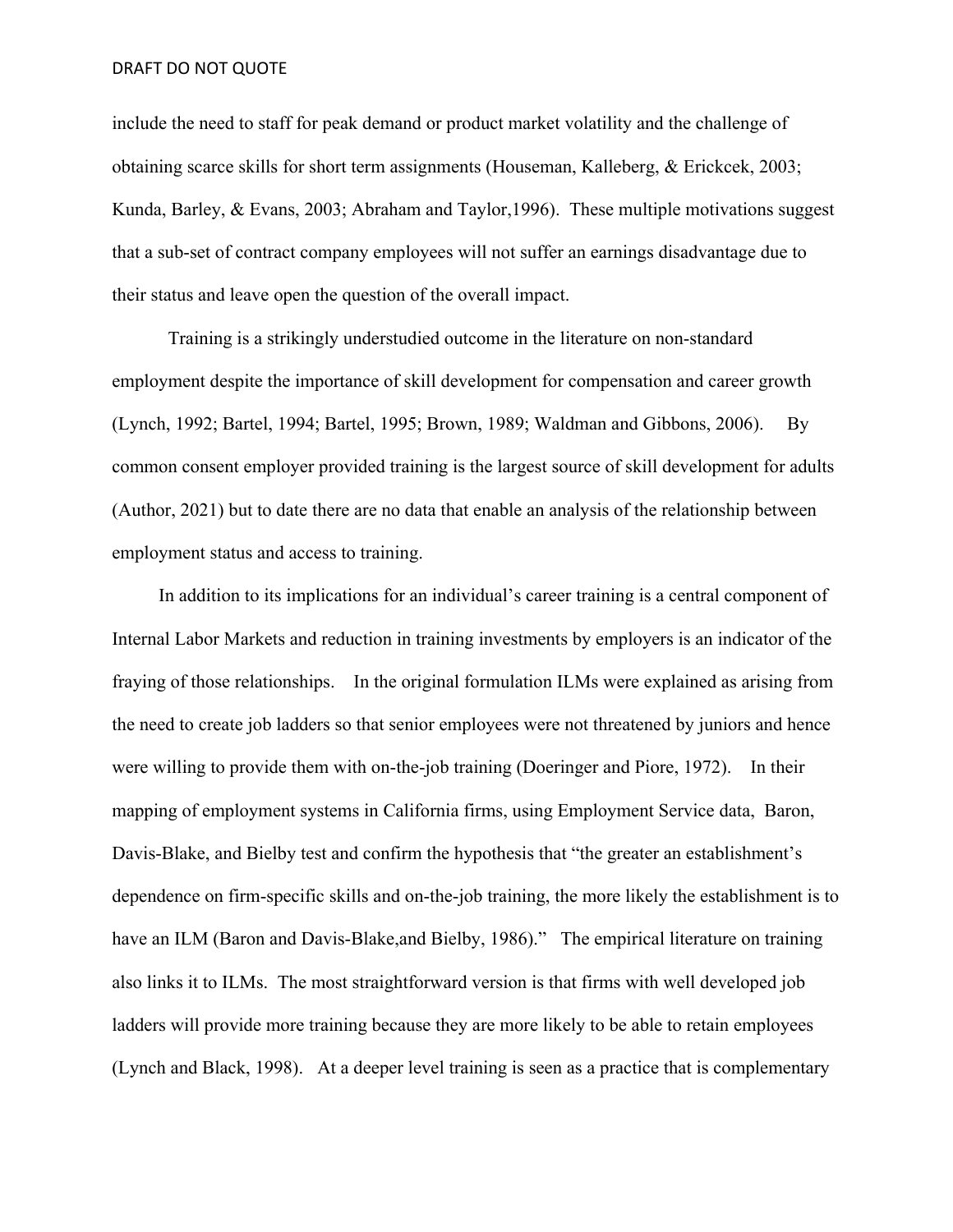to what are often termed High Performance Work Systems that entail practice such as job enlargement and quality programs. (MacDuffie, 1995; Ichniowski, Shaw and Premushi, 1997; Black and Lynch, 2001; Arthur, Herdman, and Ya, 2021). Organizational sociologists also view training as a component of a firm's ILM or human resource practices. Knoke and Kalleberg (1994) utilized an employer based survey that collected data on organizational characteristics and training policies and concluded that "Company managers presumably view formal training as an integral component of a larger human resources program that defines employees' positions in the organization."

 Note that if contract company employees do receive less training than standard employees this implies that the reach of ILMs is shrinking. The logic is that if the utilization of contracting has increased and if contract company employees receive less training than do standard employees then, overall, organizations for the same volume of output are investing less in training than in the past with concomitant reductions in the scope of their ILMs.

 It is important to calibrate expectations with respect to non-standard work and training. The argument is not that organizations provide contract company employees with no training. Even in the cleanest example of an unstructured labor market staffed with migrant and highly contingent employees there is some training regarding how and where to pick fruits and vegetables (Fisher, 1953). Consider also that when a temporary worker is brought on board to replace a vacationing administrative assistant the temp necessarily receives some training about organizational procedures. Our hypothesis is that at the site where they work contract company employees receive less training than equivalent standard employees doing the same job and this gap remains after extensive controls.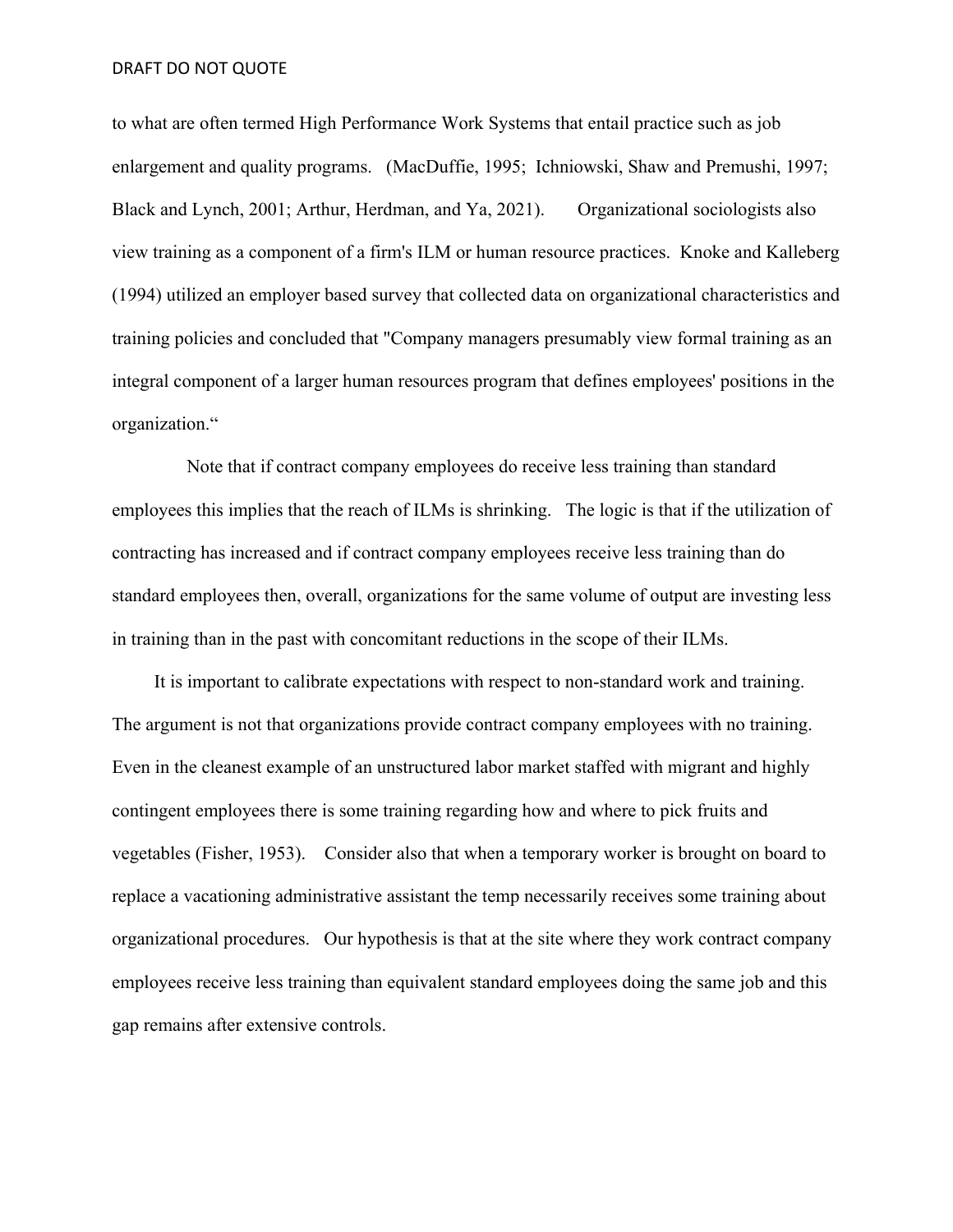A final complication flows from the fact that contract company employees are assigned to work at one organization—which we focus on in the foregoing ILM discussion-- but do have a legal employer (the contracting firm) who hires them out and pays their wages. Under some circumstances the legal employer might provide training to the contracting company employee. On its face this is not consistent with the Becker (1964) training model because some contract company employees, such as temp workers, are mobile and the legal employer may find it difficult to capture the productivity gains from training. However scholars studying temp workers nonetheless to observe training (Fernandez-Mateo 2009; Autor, 2001) and one explanation is that the legal employer can observe the employees performance and use this inside information to set prices (Autor, 2001). In any case, the fact that some contract company employees receive training from their legal employer implies that their total access to employer based skills training is the sum of any training they receive at their worksite as well as from their legal employer and this may close the gap with standard workers. On the other hand the fact that contract company employees may, on average, be drawn from groups who face labor market barriers suggests that even with both sources considered they may still be at a training disadvantage.

#### **Methods**

 The survey from which this paper draws was conducted in January, 2020 by National Opinion Research Corporation (NORC) and draws from its standing nationally representative AmeriSpeak panel.<sup>i</sup> The present sample is limited to people between the ages of 24 and 64 who were working in civilian non-agricultural jobs. The survey was conducted in English and Spanish. Respondents had the option of answering via telephone but only 89 respondents availed themselves of this option. Table 1 provides the relevant data for our sample and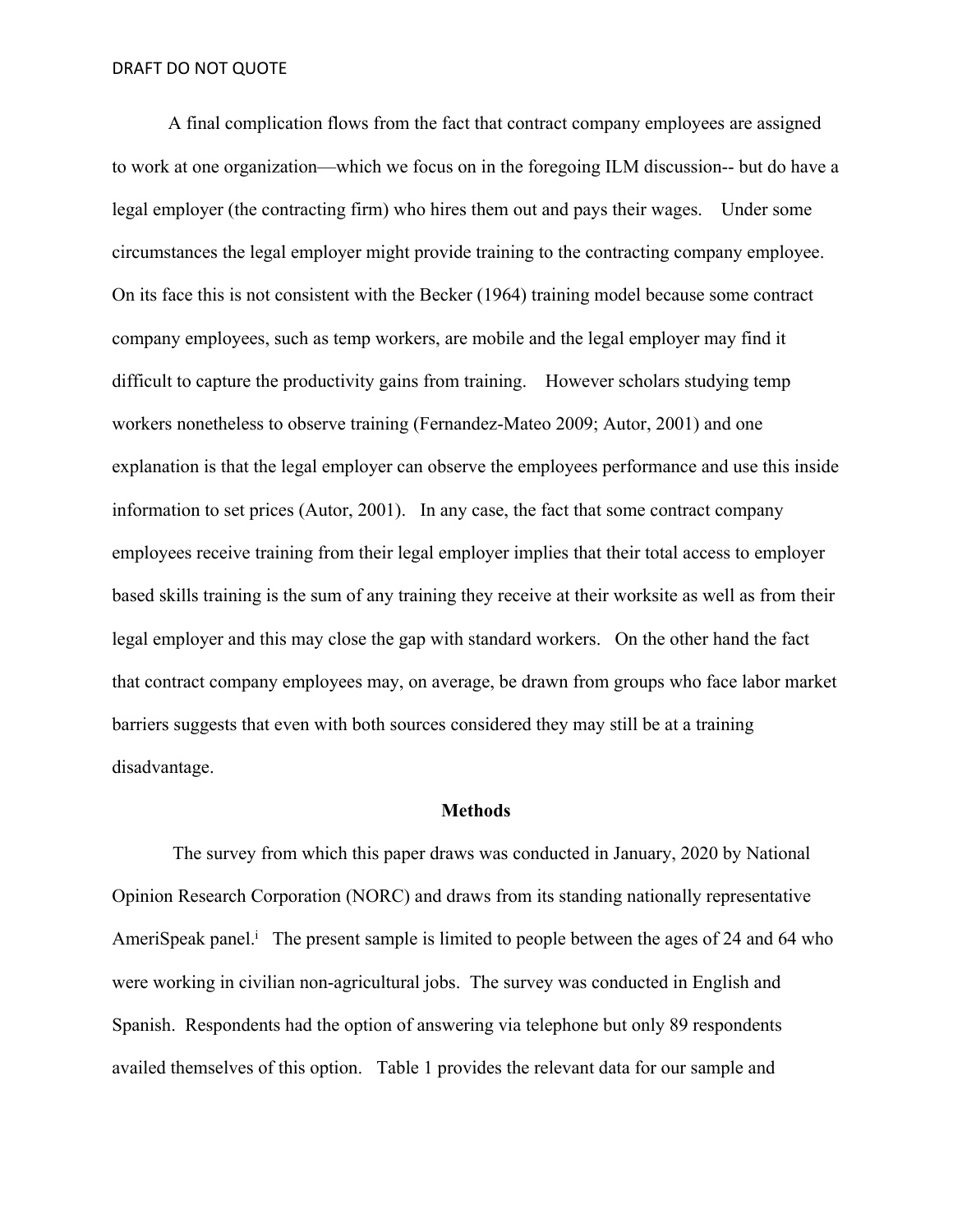benchmarks it against the Outgoing Rotation Group of the Current Population Survey. As is apparent, the weighted survey is a close match on demographic dimensions.

--Table 1 here--

 A potential concern regarding the survey is that it was done largely online this might bias the findings given that not everyone utilizes the internet. As noted, the survey did provide a telephone option but the take-up was very low. It is worth noting that standing panels such as ours have been used in recent academic research (Kochan, Yang, Kimball, and Kelly, 2019; Pedulla and Mueller-Gastell, 2019; McGinty, Presskreischer, Han and Barry 2020 ), government research reports (Board of Governors Federal Reserve System, 2018; Robles and McGee, 2016 ), and Pew Survey Research (Horowitz and Graf, 2019).

 Research on possible biases in online surveys is reassuring. In 2015 Pew, perhaps the leading national survey firm, executed parallel surveys and searched for differences in responses between those in the mail survey arm and those in the online arm (Keeter and McGeeney, 2015). At the time Pew reported that 89 percent of the population had access to the internet, a figure that has likely increased since then. In their study out of 406 survey items two thirds had a difference in the response between the two arms of 1 percentage point or less and only nine items had a difference of 5 percentage points or more. When they examined differences within subgroups the most important consideration was age: those 65 and over showed more differences between the two arms because a lower fraction of this age group was on the internet and hence those who reply via that mode are more likely a biased sample. This is not a concern for the present research since our age range tops out at 64. The central conclusion of the Pew Report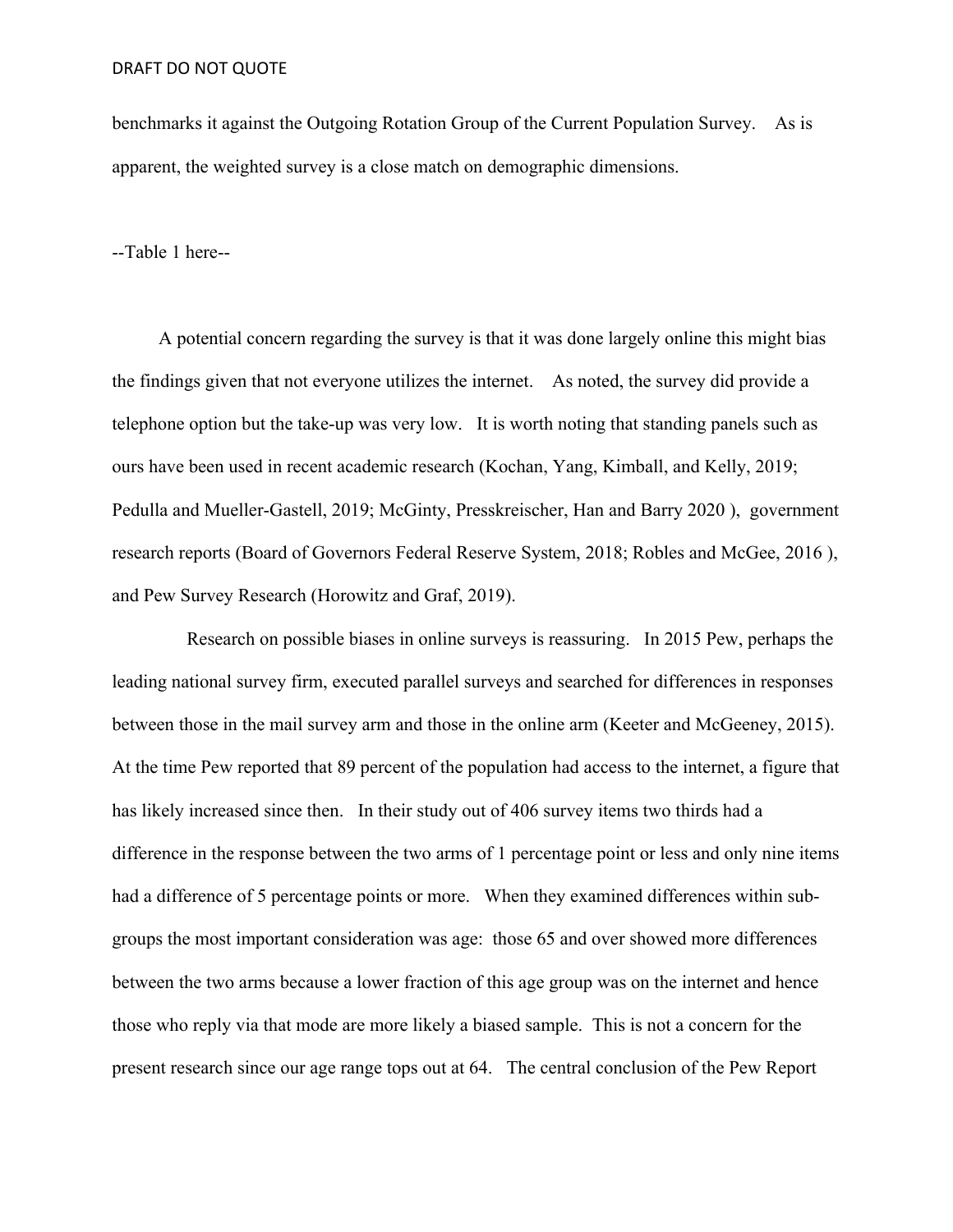was "most survey estimates produced by Web surveys will be a little different from those produced by surveys that cover the entire public Keeter and McGeeney, 2015, pp 8-9)."

These results are reinforced by a separate study comparing probability sampling and interviewing via Random Digit Dialing (RDD) versus via the internet. Chang and Krosnick (2009) concluded that the internet methodology was equivalent with respect to representativeness and superior with respect to self-reporting accuracy (largely due to the lower rate of social desirability response bias).

## Variables

The survey used here took considerable care to ask respondents a battery of questions that arrived at as precise an answer as possible based on the conceptual framework that we have laid out. This sequence of questions is laid out in the Appendix and is based on the formulations of Abraham, Hershbein, and Houseman (2019) who utilized both focus groups and cognitive testing in Gallup polls to determine how respondents replied to various question formulations.

We work with two outcome variables, employer provided training and total annual earnings. We use total annual earnings because contract company employees often work for more than one employer over the course of a year. The training measures that we will work with (showing the language used in the survey) are:

General orientation training: this is "Initial orientation training explaining the organization and/or what you will be doing in your job." Workplace behavior training: this is "Training regarding harassment or other aspects of workplace behavior." Further skills training: this is "Other job-related training such as how to run a new machine, a new administrative process, or use a new piece of software" Informal training: this is training "when your fellow employees take the time to show how to do the job or to learn new skills" Education benefits: this "an education or tuition benefit that reimburses you for courses that you take in a college, community college, school, or on-line program"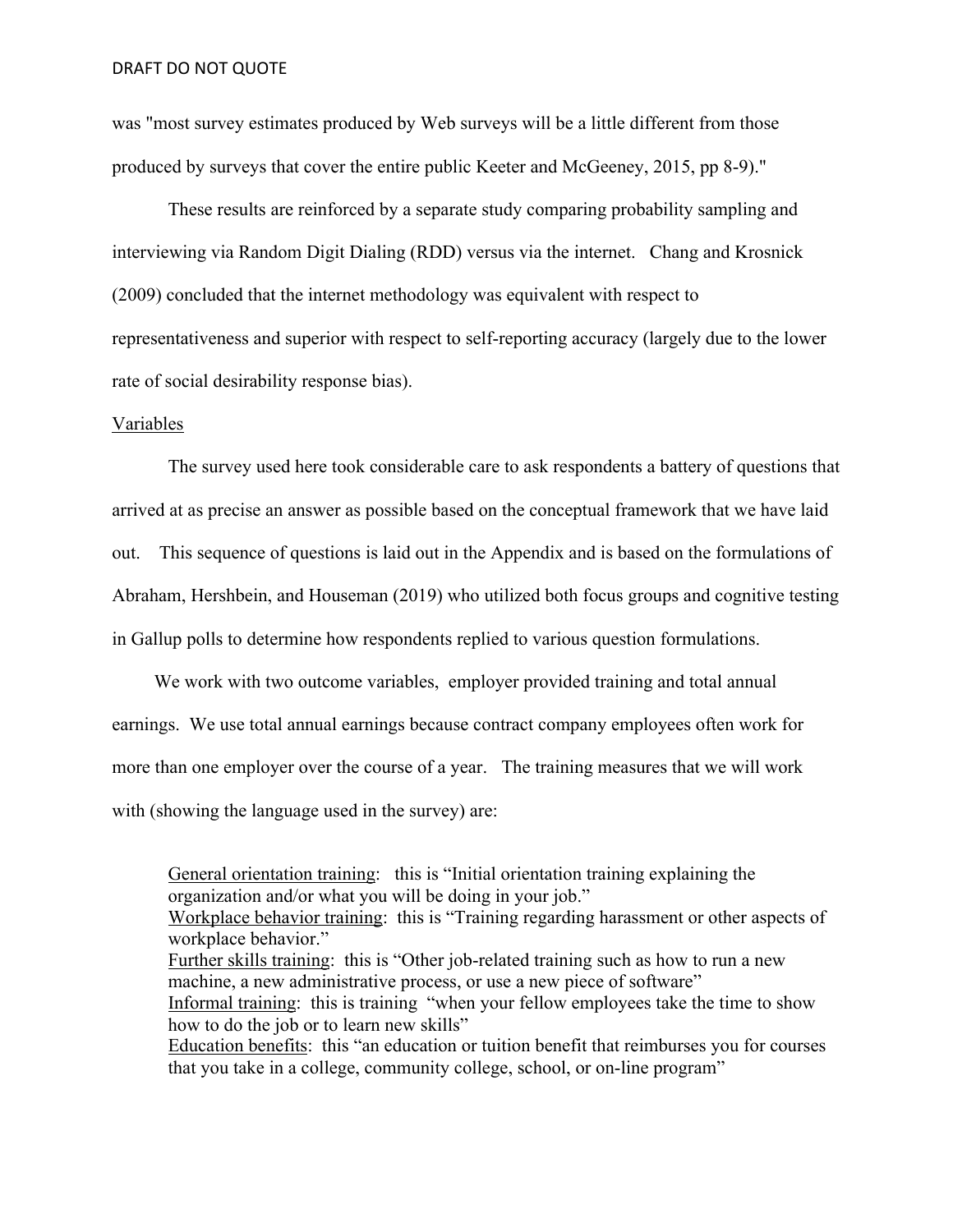Contract company employees were asked separately about training they receive at the site where they are assigned and about training they receive from their legal employer and we focus on training received within the twelve months prior to the survey. The education benefit variable is a human resource policy question and refers to the policy in effect at the time of the interview. The workplace behavior question refers to whether they have ever received it from the work site and when we take up patterns for the orientation question we limit the sample to people who had been employed (or at the site) for a year or less.

The distinctions made in these training questions are relatively new to the literature. Most notably the literature rarely breaks out orientation and workplace behavior training from formal skills training but instead asks questions for training in general. Taken as a whole these measures paint a complete portrait of the training opportunities and provision to standard employees and contractors. This said, there are subtle differences regarding what is being captured. Informal training involves not only the policies of the organization but also implicates the social relationships among employees and hence disparities may shed some light on those interactions. The tuition benefit question captures both the existence of the policy and awareness about it. This said if employees or contractors lack knowledge of a policy this may reflect a policy decision by the organization regarding promotion of the policy.

 The definitions, means, and standard deviations of the independent variables are provided in Table 2. A few of the independent variables deserve additional comment.

The specific skills variables are motivated by Becker's (1964) classic distinction between general and specific training. The measures we use are based on questions: "If you changed jobs how useful would the skills you received in training be to a new employer in the same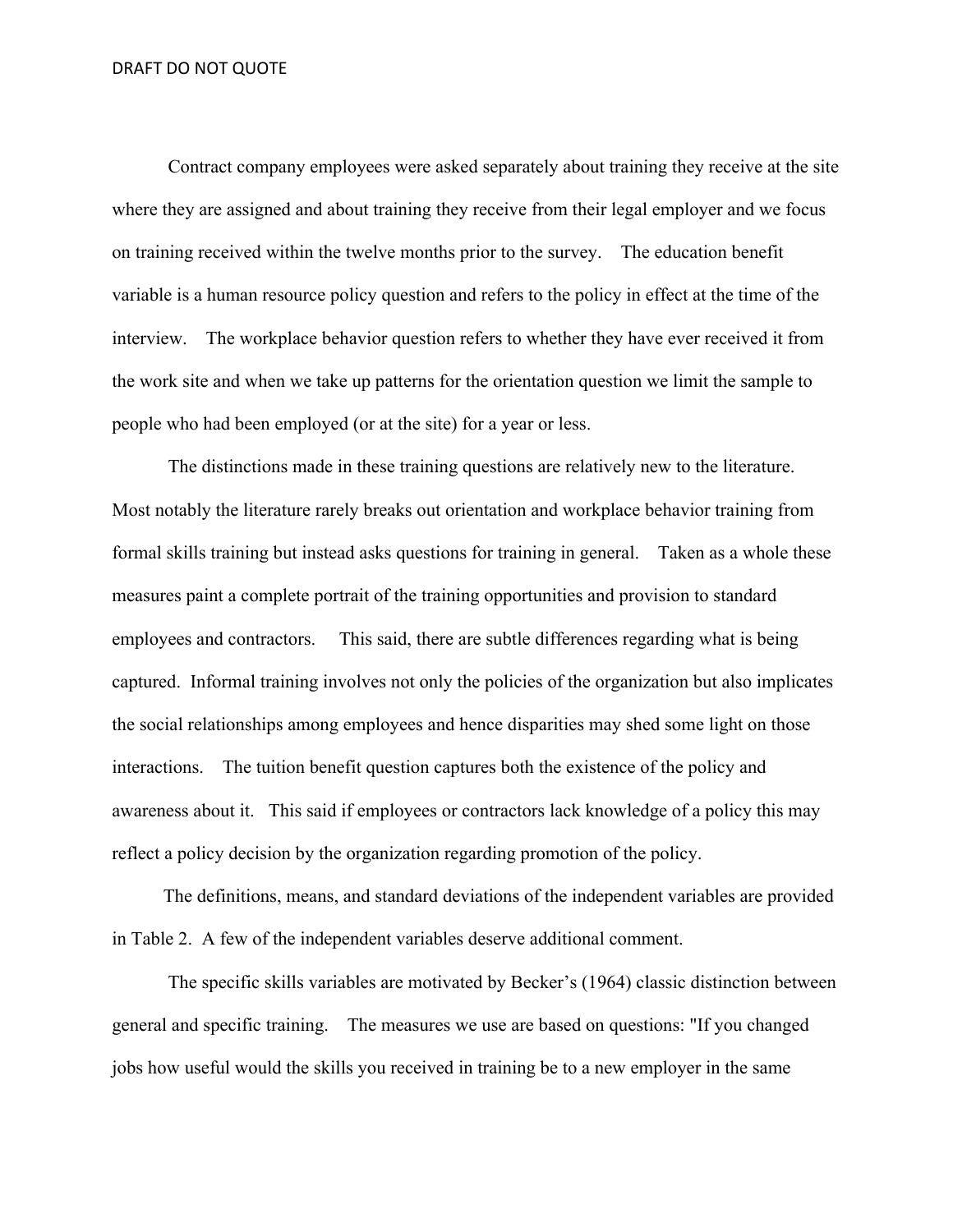industry; If you changed jobs how useful would be the skills you received in training in a different industry?" The answers to these two questions were on a one to five scale from totally transferable to not at all transferable and we assign a positive value if the answer was totally or mostly transferable. The framing is similar to that used elsewhere in the literature (Lowenstein and Spletzer, 1999; Waddoups, 2014) but we add the distinction between same industry and different industry specificity.

The skill measures draw from the literature on survey based measurement of workplace skills (Handel, 2016; Handel 2017; OECD/PIAAC, 2016). The survey asked a series of questions about the skills the respondent uses on the job. The stem was "how often do you" and the skills were: "Facing a complex problem that takes at least 30 minutes to find a good solution," "Being required to read a document of more than five pages," "Being required to use math addition, subtraction, multiplication," "Being required to use math beyond addition, subtraction, and multiplication," "Being required to use a computer for word processing, webbrowsing, or email (but not including using a device such as a cash register that is simply attached to a computer," "being required to work with specialized software beyond wordprocessing, web-browser, or email," and "Working as part of a team in which you and your colleagues decide how to get the work done." For each of these skills we assign a value of one of the respondent engages in them at least once a week and a zero otherwise. These items were then summed into a skill index that took on a value between one and seven (Cronbach's Alpha = .742). In addition we asked about whether once a week or more they are "required to perform physical labor for a stretch of 30 minutes or more" and this was entered into the models separately.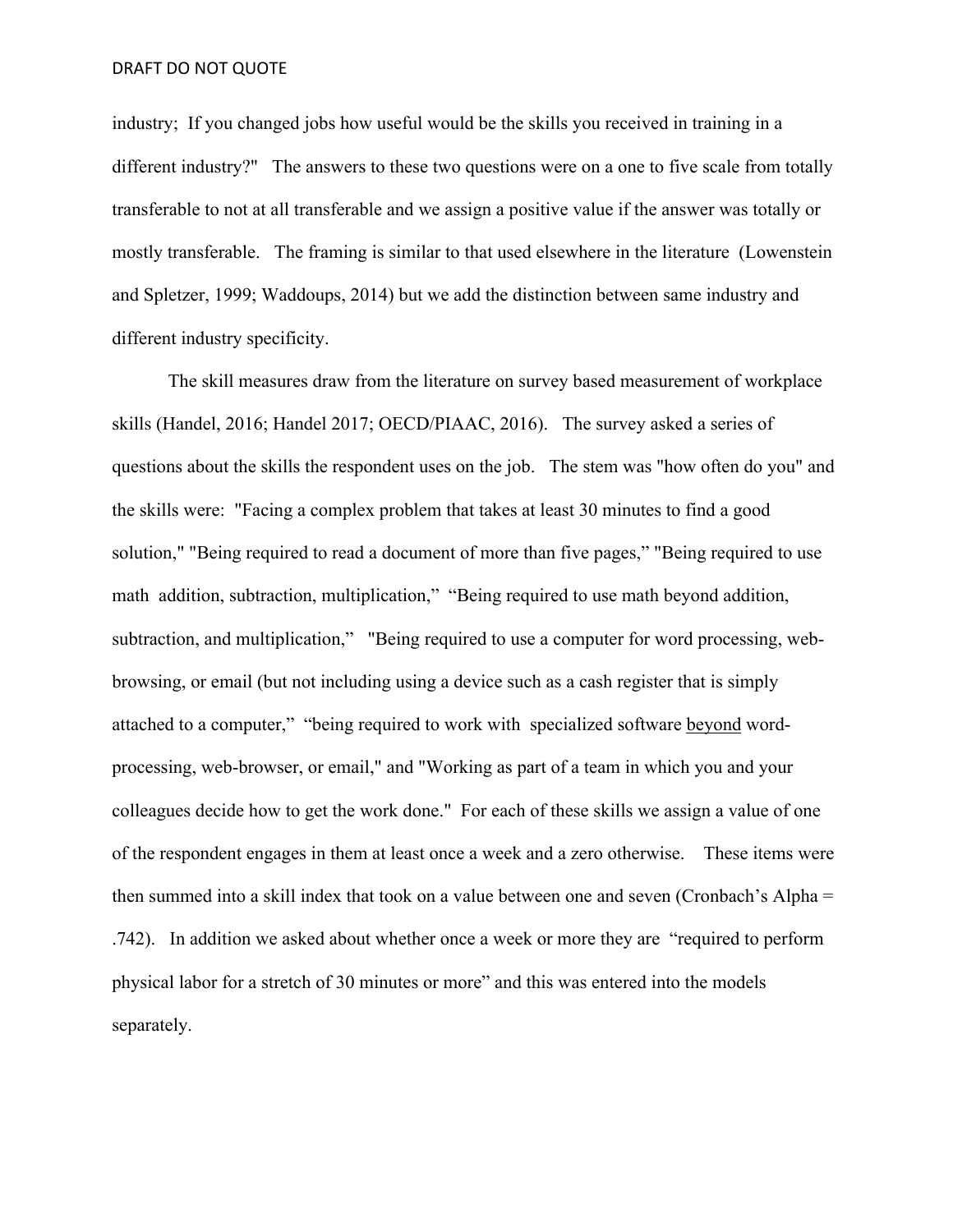The industry and occupation codes for contract company employees refer to the industry where they are assigned to work and the occupation they are engaged in at that site. The unemployment rate variable, which is utilized in the selection models below refers to the State in which the respondent lived and is what is termed U-6 which the Bureau of Labor Statistics reports as a measure including, in addition to people actively looking for work as does the standard measure, also discouraged workers and involuntary part-time workers.

--Table 2 here--

#### **Incidence and Selection**

We first present descriptive data on the incidence of the several employment categories. In Table 3 if we focus on the main job (defined in the survey as the job where they spend the most hours) then 81.4 percent are in standard employment with freelancers accounting for 7.7 percent of the workforce and contract company employees 10.8 percent. It is also worth noting that 5.6 percent of the workforce works as freelancers in a second job and 1.8 percent of the workforce works as contract company employees in a second job.

 Our incidence of freelancers in their main job is close to the 2017 CWS estimate of 6.5 percent for 25-64 year olds (recall that the CWS only captures main jobs), our estimate of temp workers is somewhat above the CWS estimate of 0.8 percent but very close to the estimate provided by Dey, Houseman and Polivka (2010) from the employer based Current Employment Statistics program. Our estimate of contract company employees who are not temps is very much in excess of the CWS estimate of 0.5 percent. Finally our evidence on the substantial incidence of second job freelancers is consistent with estimates of non-standard employment based on tax reporting (Abraham, Haltiwanger, Hou, Sandusky, and Spletzer, forthcoming).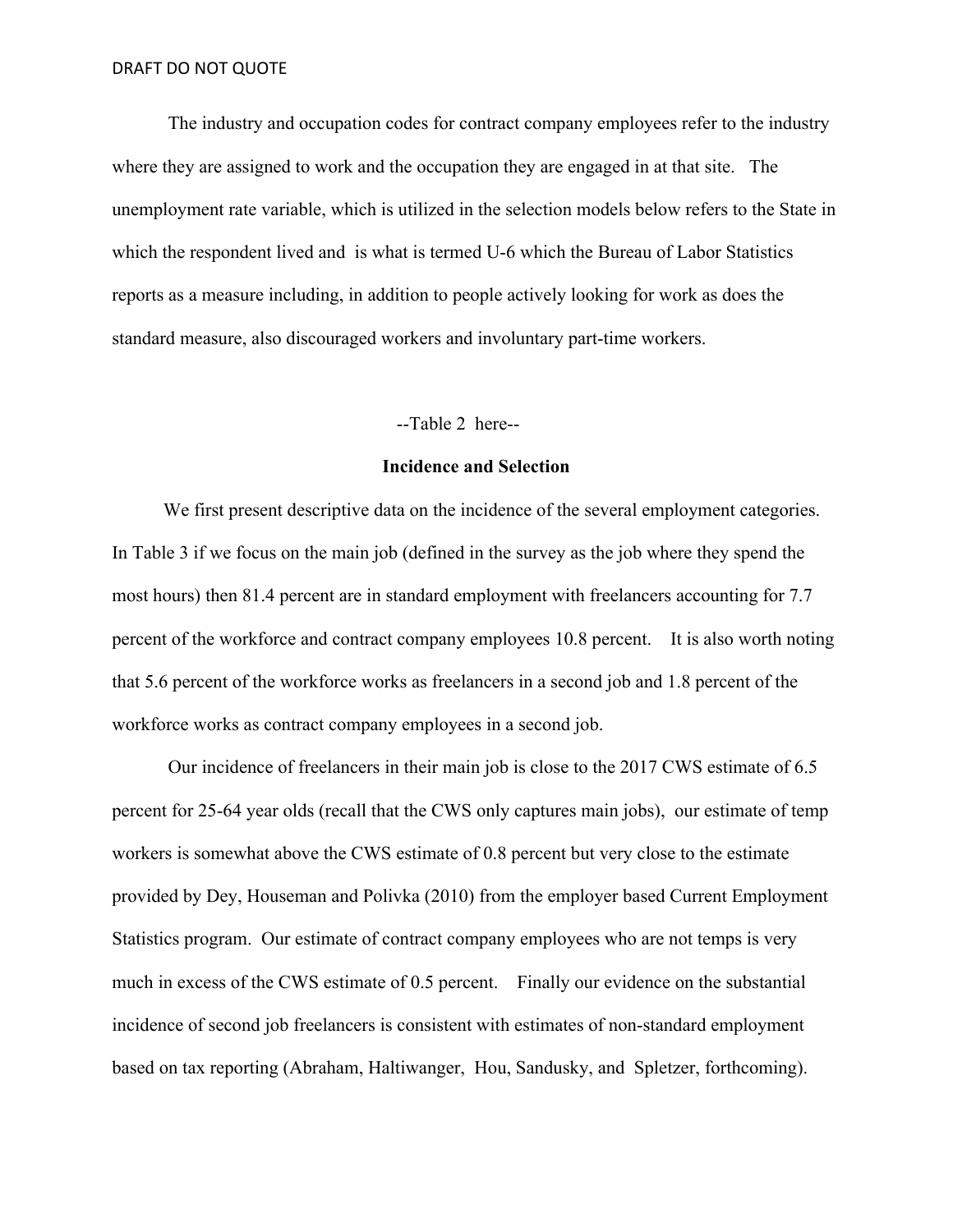# --Table 3 here--

 One might be concerned that our estimate of the incidence of contract company employment is well above that of the CWS but recall that the CWS definition is quite restrictive in that workers who are usually assigned to more than one site are not counted as contract company employees and additionally the questionnaire language in the CWS likely leads many people to incorrectly report their status. If we look for evidence that our figure is reasonable the tax data are not useful because contract workers receive W-2s and hence are not distinguishable from employees in standard situations. However our estimates are consistent with cases studies of specific industries (Erickcek, Houseman, and Kalleberg. 2003). Additionally for manufacturing Dey, Houseman, Polivka (2012) linked a large representative BLS survey of establishments (the Occupational Employment Statistics) to the CWS data on industry assignment of staffing agency workers. They report that that the percent of manufacturing employment that was comprised of workers assigned by staffing firms grew from 2.3 percent in 1989 to 9.2 percent in 2006. Other studies that found substantial increases in contract company employment in various industries include Dey, Matthew, Susan N. Houseman, and Anne E. Polivka. 2012; Dube and Kaplan (2010); Autor (2003); and Weil (2014). In addition, press reports emphasize the extensive utilization of contract workers (Weber, 2017; Roosevelt,2019).

 A summary headline for the foregoing is that the overall incidence of non-standard work is substantial and clearly in excess of the widely cited estimates from the Contingent Worker Survey. These differences likely arise from three sources: the more theoretically grounded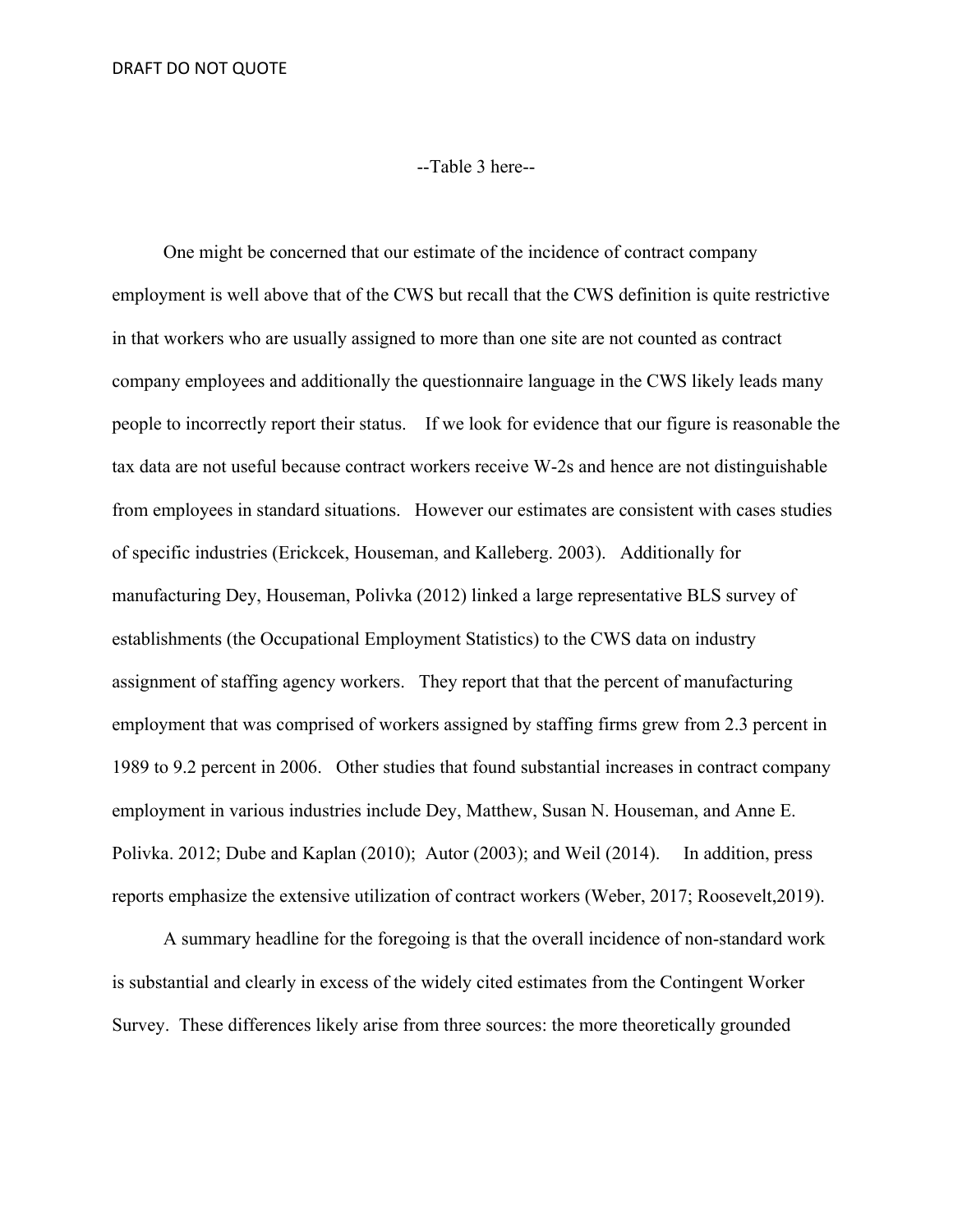definitions used here, the more careful questionnaire design, and data on second jobs as well as the main jobs captured in the CWS.

Table 4 displays the occupational distribution of contract company employees compared to that of standard employees. First is it apparent that contract company work is not confined but rather occurs across the full range of occupations. This said, contract work is more common in low end service jobs and blue collar jobs than in professional and higher quality white collar work.

#### --Table 4 here--

An additional point regarding occupation, and a more general descriptive fact regarding contract company employees, is that many spend relatively little time at any given worksite. We asked about frequency of reassignment and 36.9 percent reported that they were reassigned every six months or less.

## Selection

We now turn to selection: who enters contract company employment. Table 5 provides descriptive statistics on the makeup of standard employees, freelancers, and contract workers. It is apparent that freelancers, both first and second job, look similar to standard employees and this suggests that they are not at a disadvantage in the labor market and in the present survey 82.2 percent of first job freelancers said they preferred their status.

By sharp contrast contracting work is much more likely to be undertaken by people whose characteristics put them at a disadvantage in the job market. They are more likely to be African-American or Hispanic, less well educated, and younger.

--Table 5 here--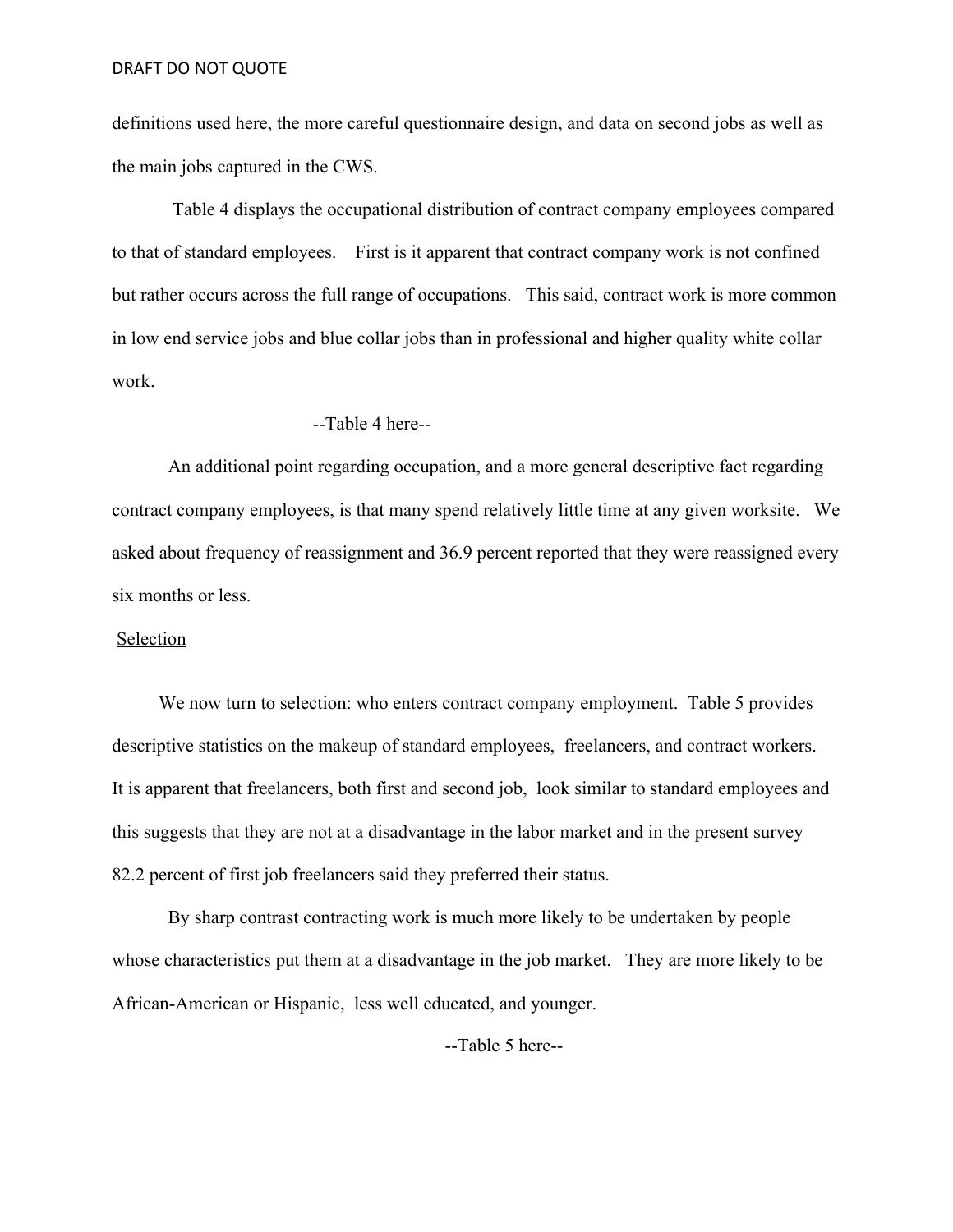There is not a great deal of selection modeling in the literature. Pedulla and Mueller-Gastell (2019) model, for those seeking full time employment, the job search decision regarding applying for standard jobs, part-time work, and temporary jobs. Another example is found in Bidwell and Briscoe (2009) who model the decision to enter contracting versus standard jobs among graduates of high end IT masters programs in five universities. In both cases the scope of the samples and type of type of non-standard jobs studied are more limited than what we consider here but we follow Pedulla and Mueller-Gastell (2019) and Bidwell and Briscoe (2009) in our use of multinomial logit.

# --Table 6 here--

In interpreting the results it is important to realize it is in effect a reduced form, of push and pull considerations. Consider two extremes: Autor and Houseman (2010) describe job search programs in which participation is required to receive benefits and the programs then place many participants into temporary jobs. In this case the choice to work for a temp agency is a push, driven by the demand side of the labor market. But as Fernandez-Mateo (2016) notes "... A large percentage of individuals working as contractors do so by choice and possess high levels of human capital …" and Kunda, Barley, and Evans (2002) make a similar observation.

 This said, the patterns in the model reinforces the descriptive patterns that contract company employees are more likely to be African-American or Hispanic, are more likely to have only a high school education, and are more likely to hold these jobs if they live in a state with high unemployment. In short, people who face greater labor market barriers are more likely to find themselves in contract company work.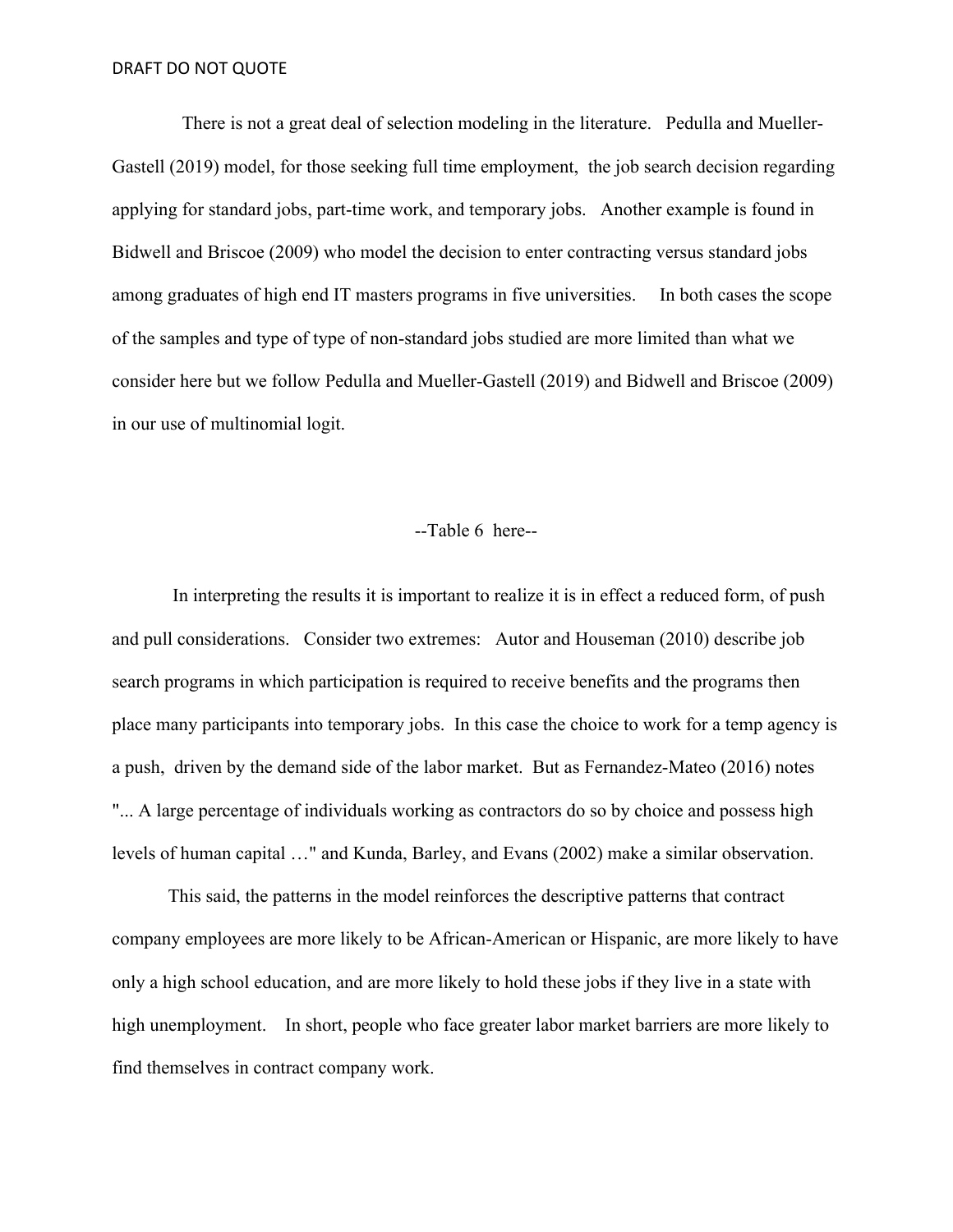## **Earnings**

 As noted earlier, the literature on the earnings consequences of contractor status does not suggest a clear expectation. As an example Dube and Kaplan (2010) find that when security jobs and janitors are outsourced earnings fall and this pattern seems apparent in other industries and occupations (Bernhardt, Batt, Houseman, Applebaum, 2015). An additional consideration regarding earnings is that contract company employees are in a position where their access to work is intermediated by a contracting firm which can collect some of the wages that clients are willing to pay to get the job done (Fernandez-Mateo, 2007). Nonetheless high end contract company employees may command high earnings given their specialized skills (Barley and Kunda, 2014; Bidwell and Briscoe, 2009) and when contract company employees are utilized to fill in during peak times the earnings consequences are ambiguous (Abraham and Taylor, 1996).

Because contract company employees work at multiple sites we choose to ask about annual earnings. For contract company employees the mean is \$41,401 versus \$53,732 for standard employees. Table 7 reports standard earning regressions for the sample including contract company employees and standard employees. The results are unchanged when freelancers are included.

#### --Table 7 here—

 Focusing first on the impact of contract company employment the variable, as hypothesized, is negative and significant when only human capital controls are included and also when race, ethnicity, and gender are controlled for. These results suggest that even after controlling for human capital contract company employees experience lower earnings than equivalent standard employees. Unfortunately the model, consistent with a great deal of the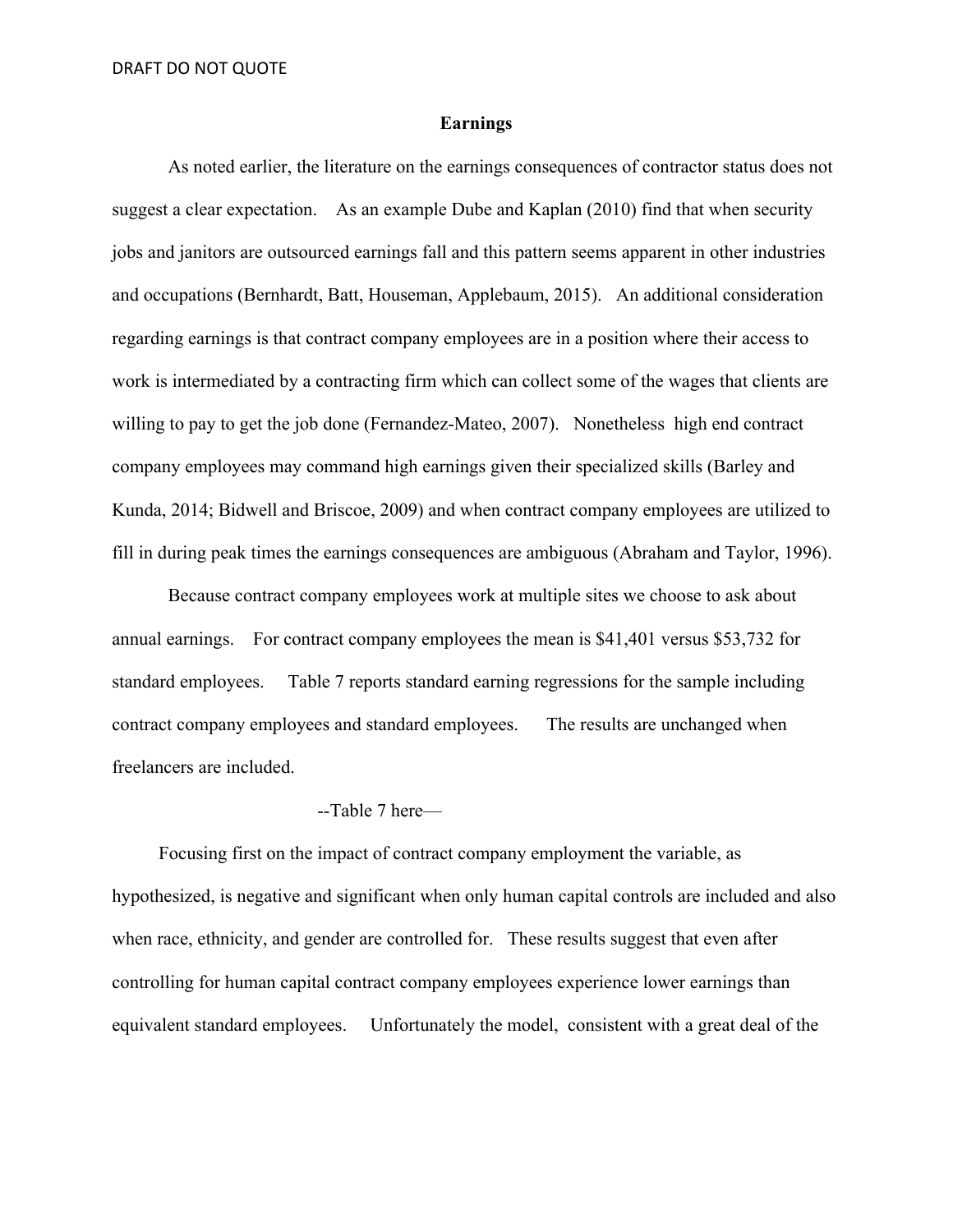literature on earnings, show that even after extensive controls gender and race/ethnicity for African-Americans and Hispanics lead to reduced earnings.

 Although as a group and after human capital controls contract company employees are at an earnings disadvantage the literature is clear that there is a sub-group of skilled contract company employees who may in some respects do better in the labor market than standard employees (Barley and Kunda, 2004; Fernandez-Mateo, 2016; Smith and Neuwirth, 2008). In our survey 29.5 percent of contract company employees earned more than the mean earnings of standard employees. The third column of Table 7 includes skill variables and the results suggest that when these are considered the earnings penalty of contract company employment is eliminated. The implication of this is that, as implied by the literature cited above, there is considerable heterogeneity within the category.

 To explore the patterns of heterogeneity we estimate models for only the contract company workforce and the earnings model is in Table 8. Both education and skill are positive and significant which is consistent with the literature that organizations make distinctions within the contractor group. Put differently, the idea that there is a "high end" group of contractors is supported although, as we have seen, on average contracting status entails detriments in the labor market. Equally notable is the evidence of gender disparity in earnings and the earnings penalty confronting African-Americans. The pattern with respect to African-Americans is relatively new to the literature and the gender pattern supports the prior work of Fernandez-Mateo (2009) and Pedulla (2016).

--Table 8 here—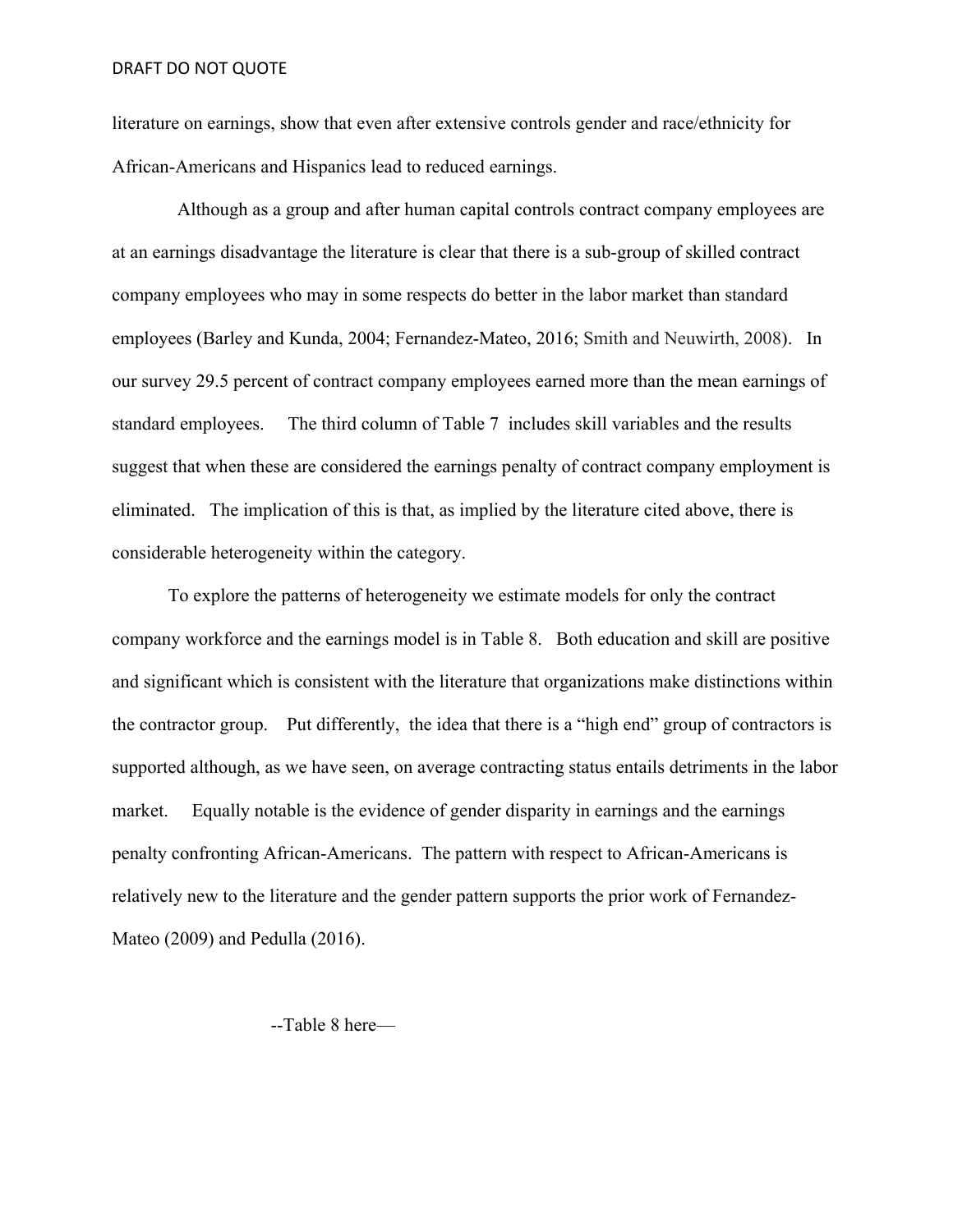## **Training**

 We now turn to training and compare outcomes for contract company employees with standard employees. The plan of attack is to first estimate models that clearly reflect the policy decisions of the employer or worksite. These are formal skills training, orientation, workplace behavior, and the education benefit. We then take up informal training which, as discussed earlier, represents an interaction of organizational policy and the attitudes of the standard workforce.

 Table 9 displays descriptive training patterns for standard employees and contract company employees at the site where they are assigned. In this table, and in all subsequent analysis, we omit traditional self-employed respondents (since they are, in effect, the employer as well as employee) and we omit people who are freelancers in their main job. It is apparent that for each measure contract company employees are disadvantaged relative to standard employees. It is also notable that while contract company employees are worse off than standard employees on all dimensions they do receive orientation and workplace behavior training at relatively high rates. This is important to observe because it implies that the organization (the worksite) is aware of the contract company employees and is consciously making policy with respect to them.

# --Table 9 here--

We now turn to the modeling and because the dependent variables are binary the equation is estimated via logit and the reported coefficients are the marginal effects estimated at the means for all variables. Table 10 provides outcomes for formal training in the previous twelve months and Table 11 includes orientation, workplace behavior training, and the educational benefit.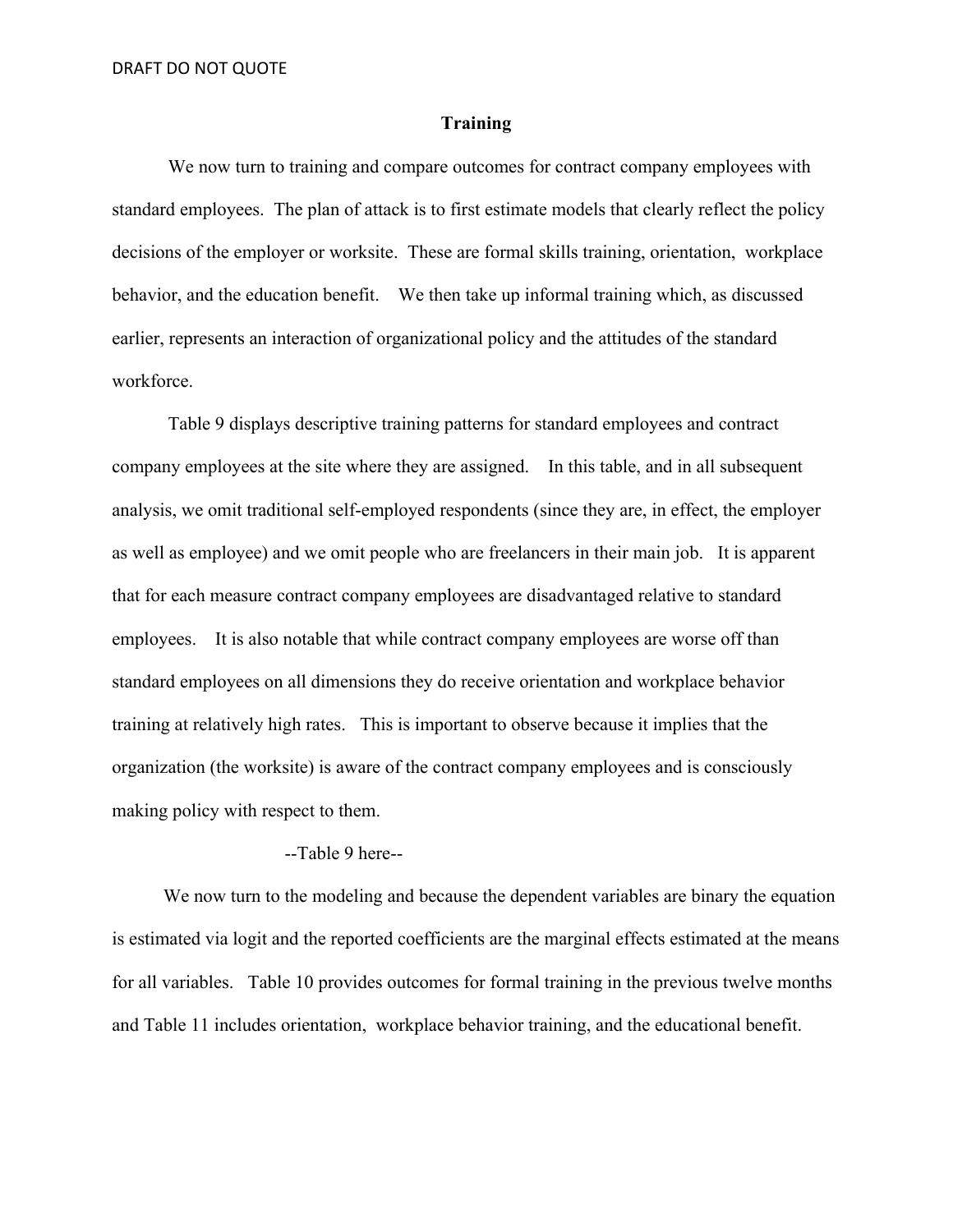For the orientation question we limit the sample to standard employees and contract company employees who have worked at the site for a year or less.

--Table 10 here—

--Table 11 here--

For formal skills training the first column shows that with controls for personal characteristics contracting status is associated with reduced access. Additionally Hispanic ethnicity is associated with reduced training and the variable for being African-American is negative but not significant. This divergence between Hispanics and African-Americans reoccurs in many of the additional models below and is consistent with Pedulla (2020) who reported that African-Americans in temporary help jobs are advantaged relative to whites in receiving call backs for interviews for standard employment. As is the case in much of the training literature (Lynch and Black, 1998; Frazis, Gittleman, and Joyce, 2000; Lerman, McKernan, and Riegg. 2004) higher educational attainment is associated with more training.

 In column two when the skill and occupation/industry controls are introduced the education variables lose their significance. The skill measure is positively related to training and this pattern will persist in all of the modeling we report below. The observation that people with more skill obtain more training is not necessarily causal—skill levels may be higher because of the training rather than the reverse—but the broader training literature suggests that firms prefer to invest in people who already have high levels of human capital. Hispanic status remains negative with respect to access to formal training and, again, this is a pattern that will persist in subsequent models. Finally, and of central interest here, the negative effect of contractor status persists and is not diminished in the face of these controls.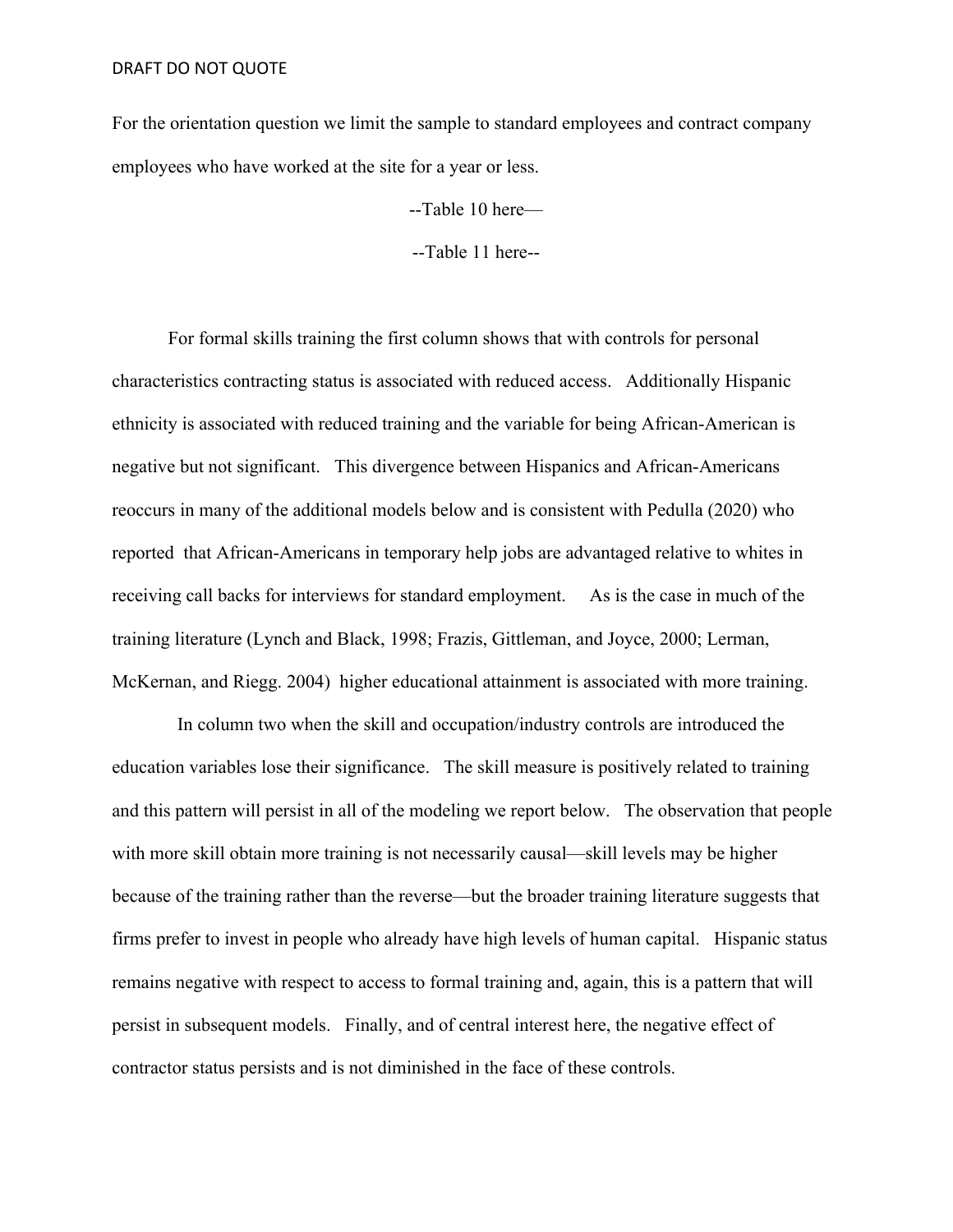The bottom line is that contractor status is associated with reduced access to formal training and this holds even after extensive controls. However a threat to the validity of this finding is if contract company employees, for whatever reason, do not seek out training and hence are less likely to receive it. This interpretation stands in contrast to the alternative view that contract company employees are offered fewer opportunities. The survey offers a strategy for sorting this out. Standard employees were asked "If it were possible would you like to receive additional training from your employer?" and contract company employees were asked the same question with reference to the site where they are assigned. Among standard employees 71.2 percent responded affirmatively while among contract company employees 53.2 percent did so. Although the gap is not wide it is possible that a selection effect is impacting the results for receipt of training. An additional related indicator of motivation is a battery of questions about whether in the previous twelve months the respondent sought out training on their own, not required by their employer, in one or more of several venues training. The venues were community colleges, proprietary schools, online programs, union provided training, and community training programs. Among contract company employees 21.1 percent said they had done so and among standard employees 18.7 percent responded affirmatively.

 To test for whether these measures of what might be thought of as initiative or desire affect our results we re-estimated the full model for formal training including fixed effects for whether the respondent indicated an interest in more worksite training and whether they had sought out external training on their own. The results are shown in the last column of Table 10. As is apparent both measures are, as expected, positive and significant but they have no impact upon the probabilities that contract company employees receive formal training.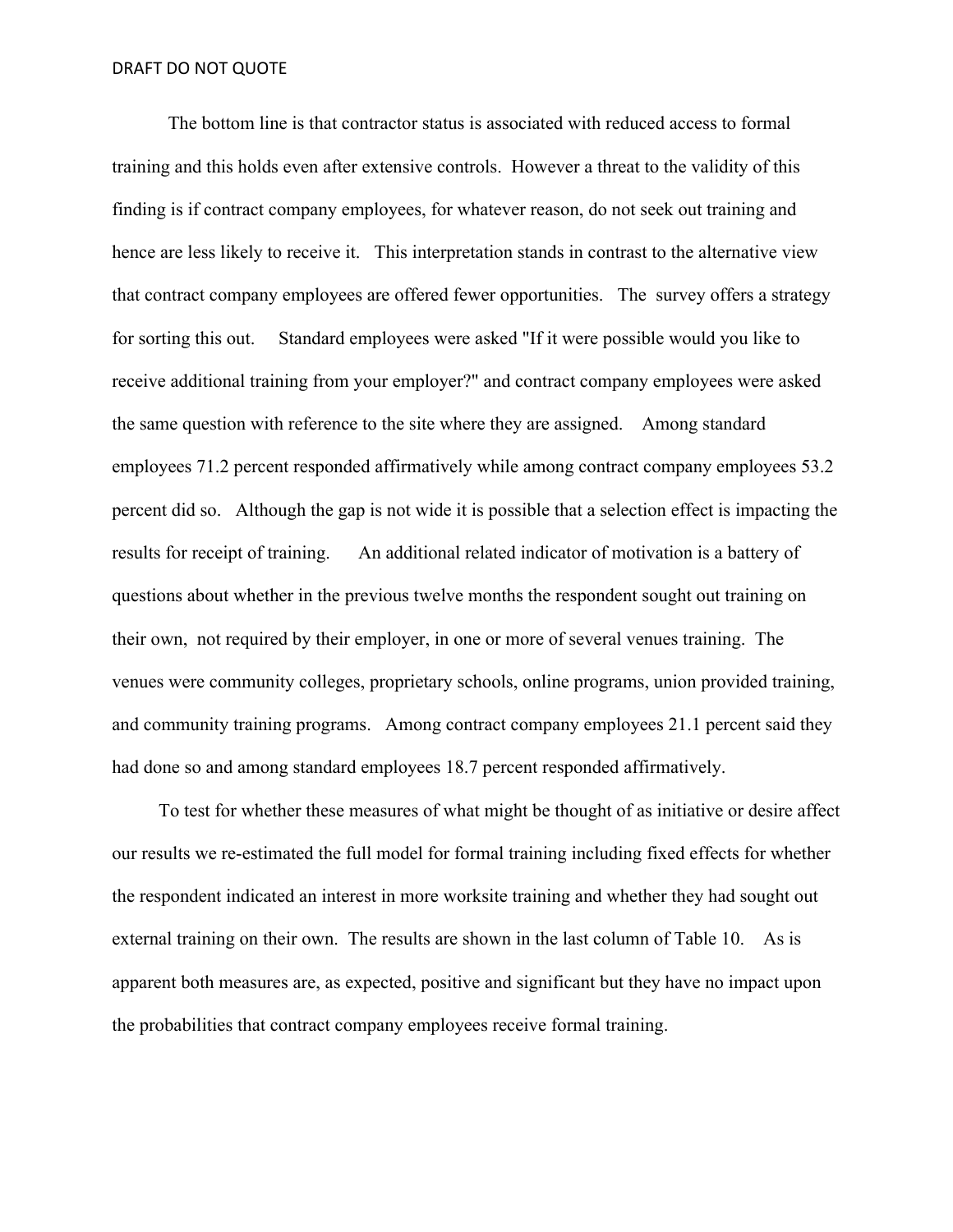A further concern might be that the causality runs from receipt of employer training to desire for more rather than, as we argue above, from desire for training to receipt. This could occur if people enjoy or benefit from training so much that they want more. To test for this we instrumented the two "desire" variables on the local unemployment rate, marital status, and whether or not the respondent knew someone who had lost their job recently. The results were unchanged.<sup>ii</sup>

We now turn to the personnel policy training variables: general orientation, workplace behavior training, and the availability of a paid tuition benefit. The results for the full models are shown in Table 11. Just as was true for formal skills training the coefficients on contractor status are negative for orientation and workplace behavior training. As seems reasonable, given the expectation that all standard employees are provided (or required to attend) the two forms of training, few of the other controls are significant. For the education benefit contractor status is also significantly negatively related to access but the magnitude of the effect is substantially larger than is the case for orientation and workplace behavior. Additionally access to the education benefit is negatively related to Hispanic and Asian ethnicities (though positively related to being African-American), negatively related to low levels of education and to parttime status, and positively related to higher levels of skill and to union coverage. In a sense this benefit seems limited to higher status employees both on the dimensions of skill but also, unfortunately, ascriptive characteristics. However with respect to our main storyline contract company employees are disadvantaged just as they are for the other measures of formal organizational training policy and in sum with respect to formal training of all varieties. It is clear that at their workplace contract company employees are excluded on average from the ILMs at their workplace and, in effect, the scope of those ILMs have shrunk.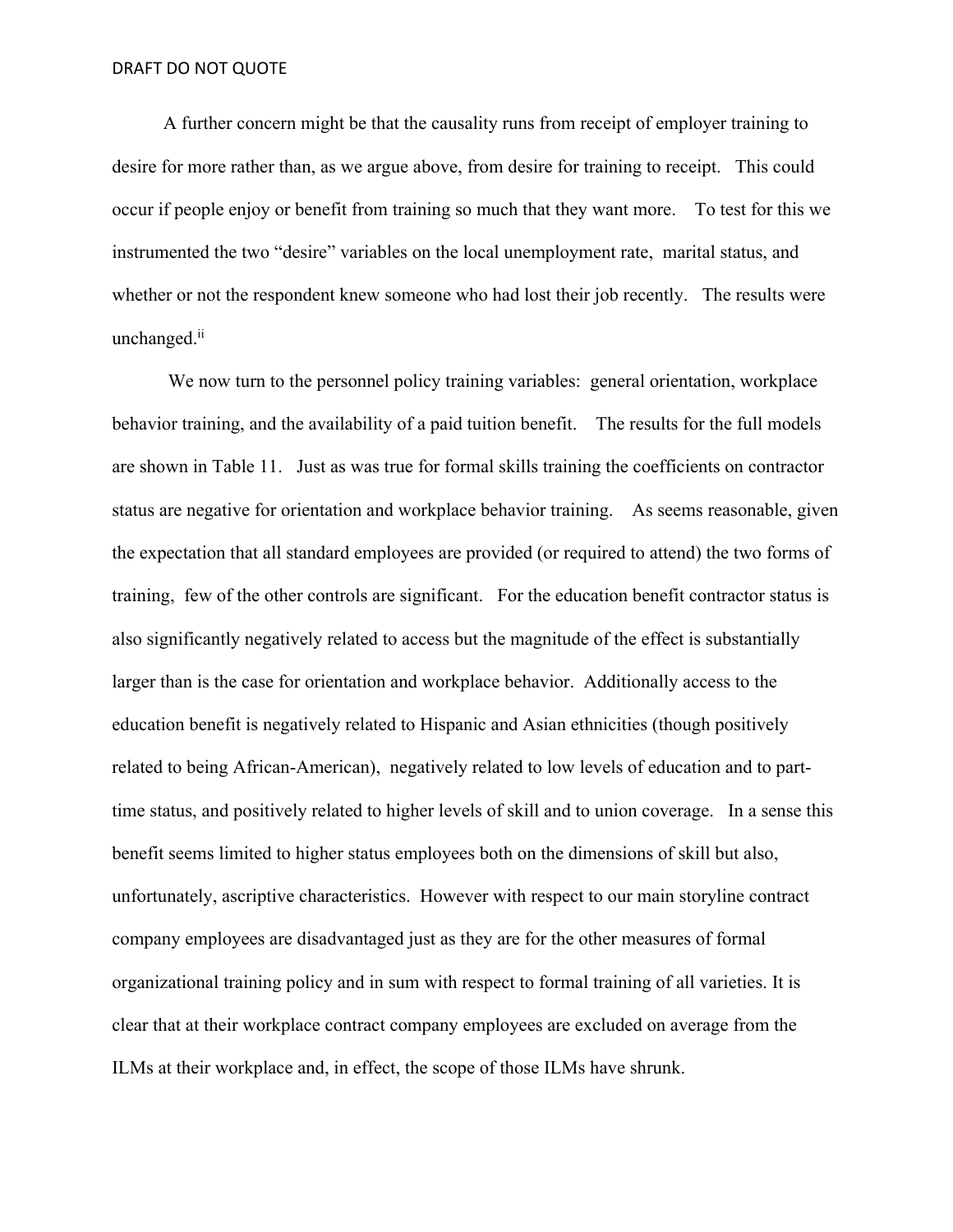# Informal Training

 As noted earlier, informal training represents a mixture of organizational policies and social relationships among the workforce. Certainly the organization can encourage informal training by asking one employee to show another how to do a task. But at the same time employees can make choices about whether to reach out to help someone as well as how responsive to be to organizational requests to help. As the headline of a Wall Street Journal story on the on the job experience of contract company employees noted "The work lives of contract company employees frequently feel like a series of tiny slights that reinforce their second-class status and bruise their self-worth. (Weber, 2017)."

Negative attitudes of standard employees towards contract company employees may result because they perceive them as a threat to their job security. Additionally failure to provide a full measure of informal training might result simply because contract company employees are not part of the social group and hence motivation to help them is lower. There is a relatively small but useful literature that originated and explored these ideas (for a review see Davis-Blake and Broschak, 2010) and the thrust of the literature suggests that these social relationships are important (Davis-Blake, Broschak, and George, 2003). As an example Pedulla (2013), utilizing matched employee-employer data, found that the use of temporary workers (but not freelancers or on-call employees) negatively impacted standard employee attitudes and the main mechanism was perceived threat to job security.

 Our results for informal training are in Table 12. The first column contains just demographic variables, the second includes the set of skill and additional controls. We also include the two "desire" or "initiative" variables.

# --Table 12 here--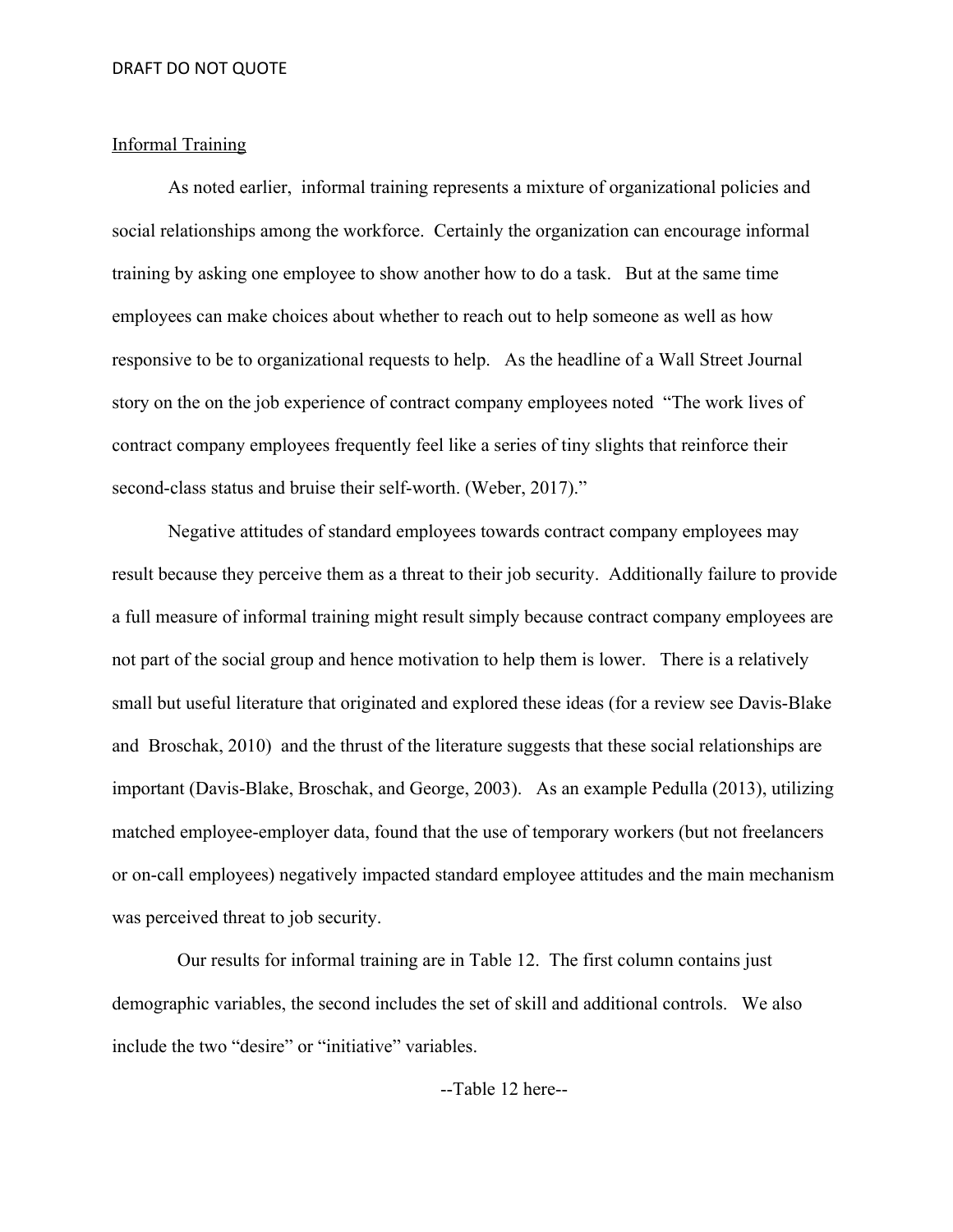While we know from the earlier descriptive table that contract company employees receive less informal training than do standard employees the pattern of the results here are different than for formal training and speak to the role of social or relational considerations. The negative impact of contract company employee status is smaller than is true for formal training policy and is eliminated when the controls are introduced. This is consistent with the idea that the workforce—standard and contractor—has agency and that in some settings contract company employees can reach out and standard employees are responsive to a meaningful degree. The patterns are consistent with an interpretation that higher skill standard employees feel either less threatened by contract company employees than do lower skill standard employees and/or they feel a greater sense of positive identification. The key factor that seems to drive this is the skill level of the job because the negative effect of contractor status loses significance when the skill scale is introduced and because, unlike the case of formal training, the education variables retain significance in the full model. All this said, the patterns regarding race and ethnicity do support the idea that social relationships are important when it comes to informal training but the nature of these patterns are concerning.

#### Training From The Legal Employer

We have focused on training provided to contract company employees at the site where they work. The rationale is twofold: training is of value to employees and if contract company employees receive less this is a problem parallel to that of wage penalties. The second rationale is that the extent of training at the site where the work is performed is informative about the trajectory of ILMs. However with respect to the first motivation, the economic welfare consequences of employment status, a complication is that the legal employer of contract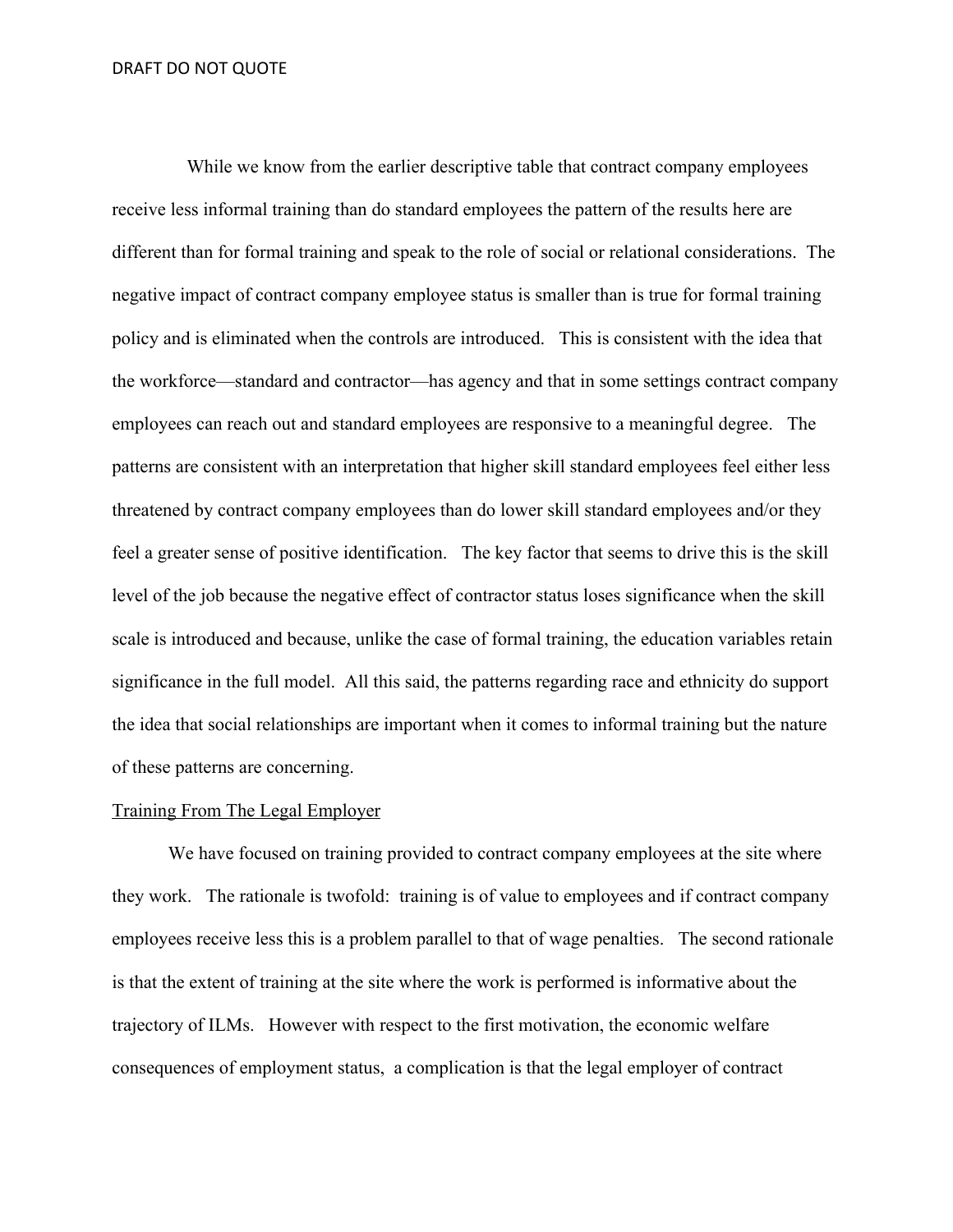company employees may also provide training and hence the skill training contract company employees receive is the sum of the two sources. In the survey 33.5 percent of contract company employees received skills training in the previous twelve months at the site where they were assigned whereas if both sources of training are considered then 46.7 percent received skills training in the previous twelve months. Clearly the gap with standard employees (of whom 59.0 percent received skills training in the previous twelve months) is narrowed albeit not eliminated.

 In Table 13 we replicate the earlier results for formal training this time estimating a model in which the dependent variable is receipt of formal training either from the work site or from the legal employer (we ignore informal training because interactions among employees at the site of contracting firms themselves is minimal). The first column, including only demographic measures, demonstrates that even when both sources of training are considered contract company employees remain at a disadvantage albeit less than when only training at the worksite is considered. Additionally, parallel to the earlier patterns, college graduates are more likely to receive skills training whereas Hispanics are penalized. What changes from the earlier models is that when controls are introduced for the skill content of the work and the characteristics of the site where the work occurs then the contracting penalty is eliminated. Overall contracting company employees receive less formal skills training than standard employees even when both sources are considered and their personal characteristics are held constant but when the nature of their assignment is considered the penalty is erased. This is further evidence of hetrogenaity within the category. This pattern is, however, overall cold comfort from a social welfare perspective given the that disparities persist after holding constant education and that the ethnic penalty remains. And of course our earlier conclusions regarding ILM trajectory at worksites is unchanged.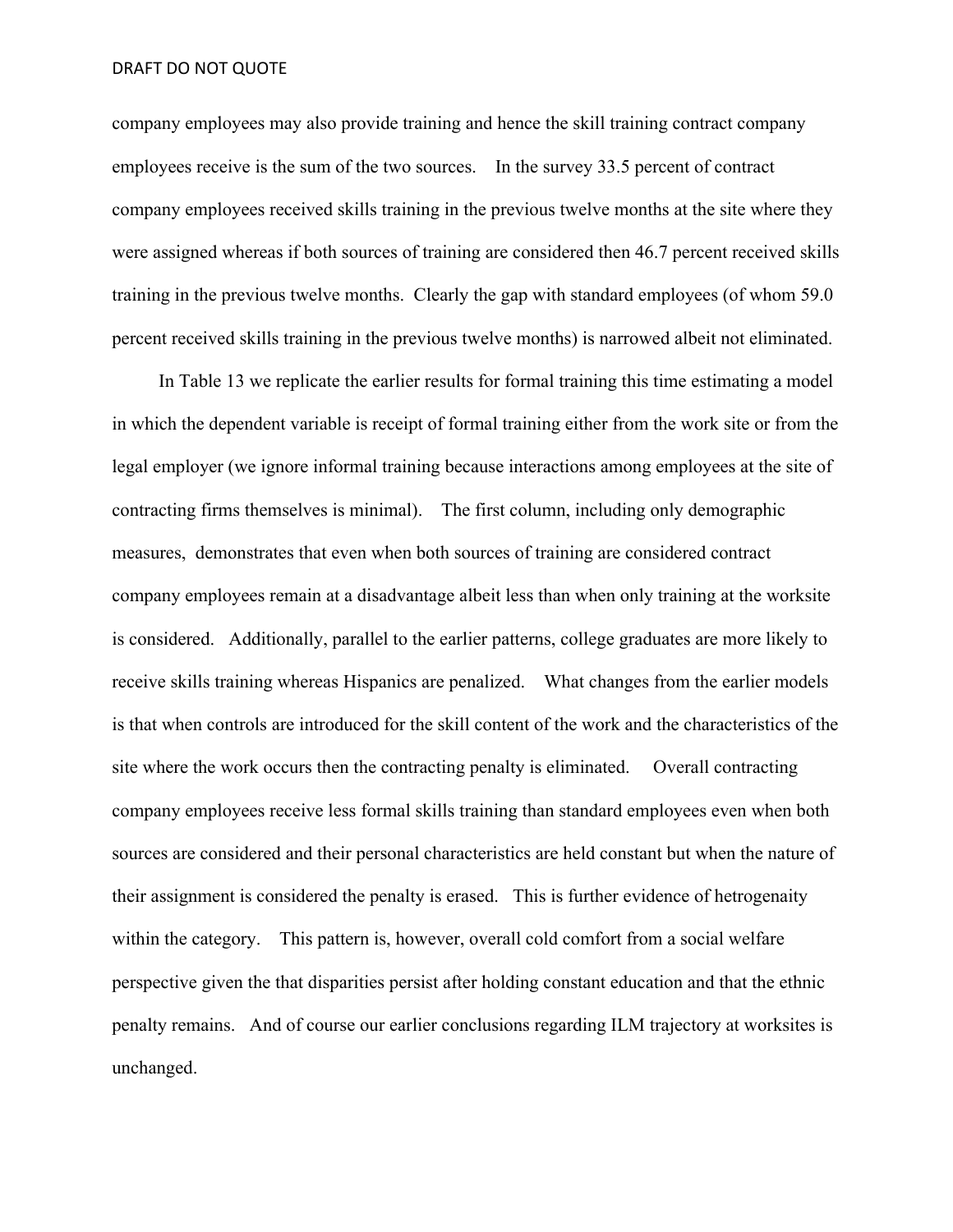--Table 13 here--

# **Discussion**

We find, using an original survey, that 18.6 percent of the adult workforce is in nonstandard employment in their main job and the largest component is the 10.8 percent who are contract company employees. Both of these estimates are new to the literature and the finding for contract company employees is particularly important because they have been substantially mismeasured and understudied to date. We model selection into contract company employment and demonstrate that groups who face labor market barriers are most likely to find themselves in that status.

 With these incidence and selection findings in hand we turn to the implications of contract company employment for two outcomes, earnings and training. Both speak to the welfare consequences for employees of contract company status and training also provides insight into the trajectory of employer-employee relationships.

With respect to earnings we find that while on average, after human capital controls, contract company workers are at a disadvantage relative to standard employees nonetheless there is heterogeneity that is strongly related to the nature of the work skills that employees utilize. This heterogeneity requires that we bring to bear more texture in understanding why employers make use of contract work with the high end category most likely utilized because they possess scarce skills and can undertake work that is needed on an irregular basis (Abraham and Taylor,1996; Erickcek, Houseman, and Kalleberg, 2003).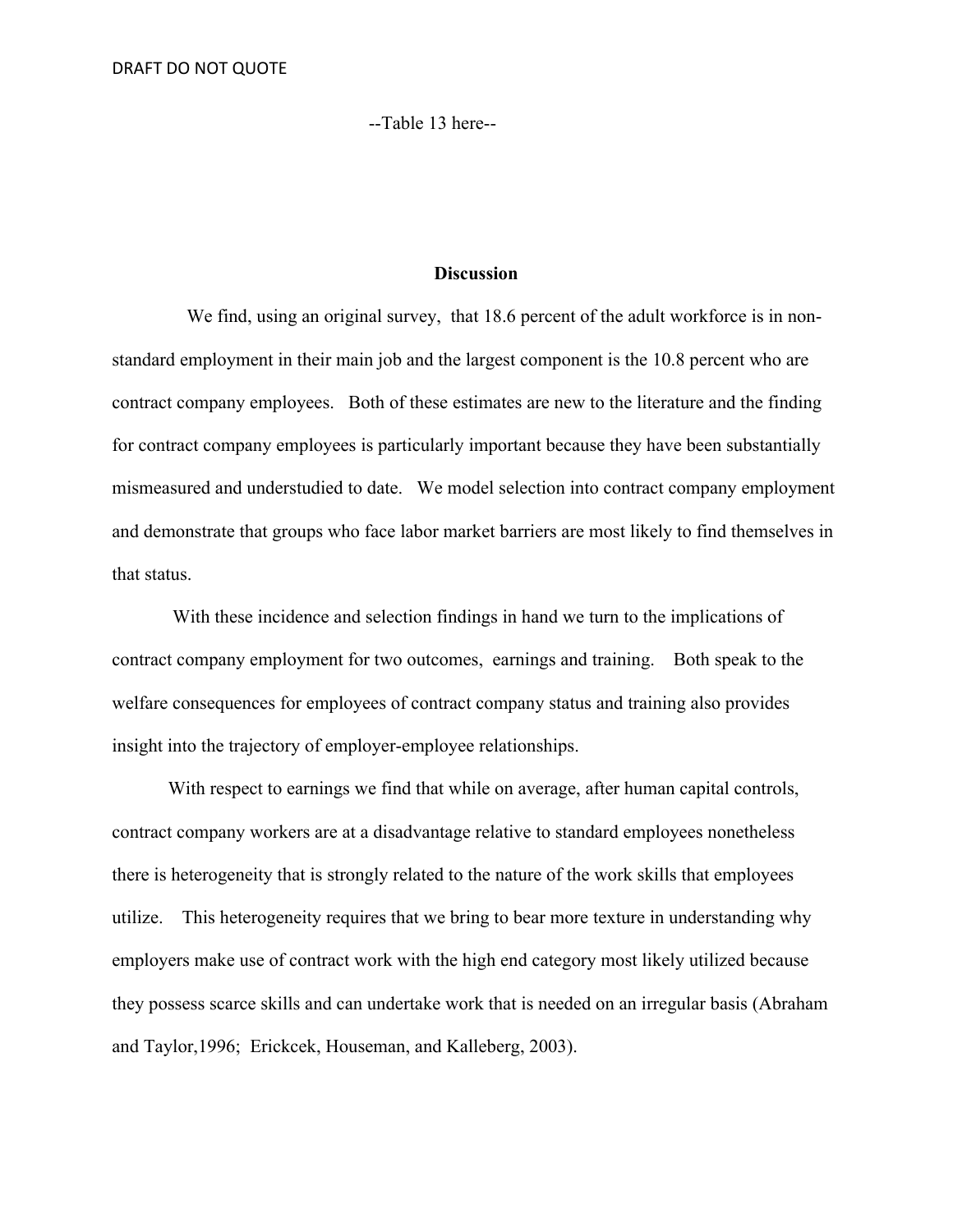The emphasis on employer provided training is new to the literature on non-standard work. The central insight we offer is that access to training is a significant indicator for two reasons. First from the perspective of individuals training is an outcome, as demonstrated in an extensive literature, that pays off in terms of earnings and career growth. As such it is a complement to earnings as an outcome and in some ways it is a more fundamental since low wage occupations can lead to high quality careers if the firm in which they are situated offers training and growth opportunities.

The second advantage of a focus on training is that it helps understand the changing nature of Internal Labor Markets, a trend that has been widely observed (Cobb and Lin 2017; Denker and Fang, 2016; Hollister, 2004; Cappelli, 1999; Bidwell, Briscoe, Fernandez-Mateo and Sterling 2013). Although there is considerable variation in the literature regarding the origins and nature of ILMs virtually all schools of thought view training as a core feature and scholars interested in ILMs have utilized measures of training as indicators of the presence of ILMs or of their demise (Baron and Davis-Blake,and Bielby, 1986; Knoke and Kalleberg, 1994). Training provision has always been an important component of ILMs in part because in traditional ILMs firms hired people who had learned general skills elsewhere but then provided firm specific training in order to "grow their own" workforce. Additionally career ladders associated with ILMs rely on both formal and informal training to enable people to move up. If a substantial portion of the workforce producing any given product or service is excluded from the organization's training system, and by implication its ILM, this speaks to a reduced ambit for ILMs and traditional employer-employee relationships.

 This paper also addresses a measurement challenge in the prior literature on the evolution of ILMs. Recent empirical work regarding the possible demise of ILMs has utilized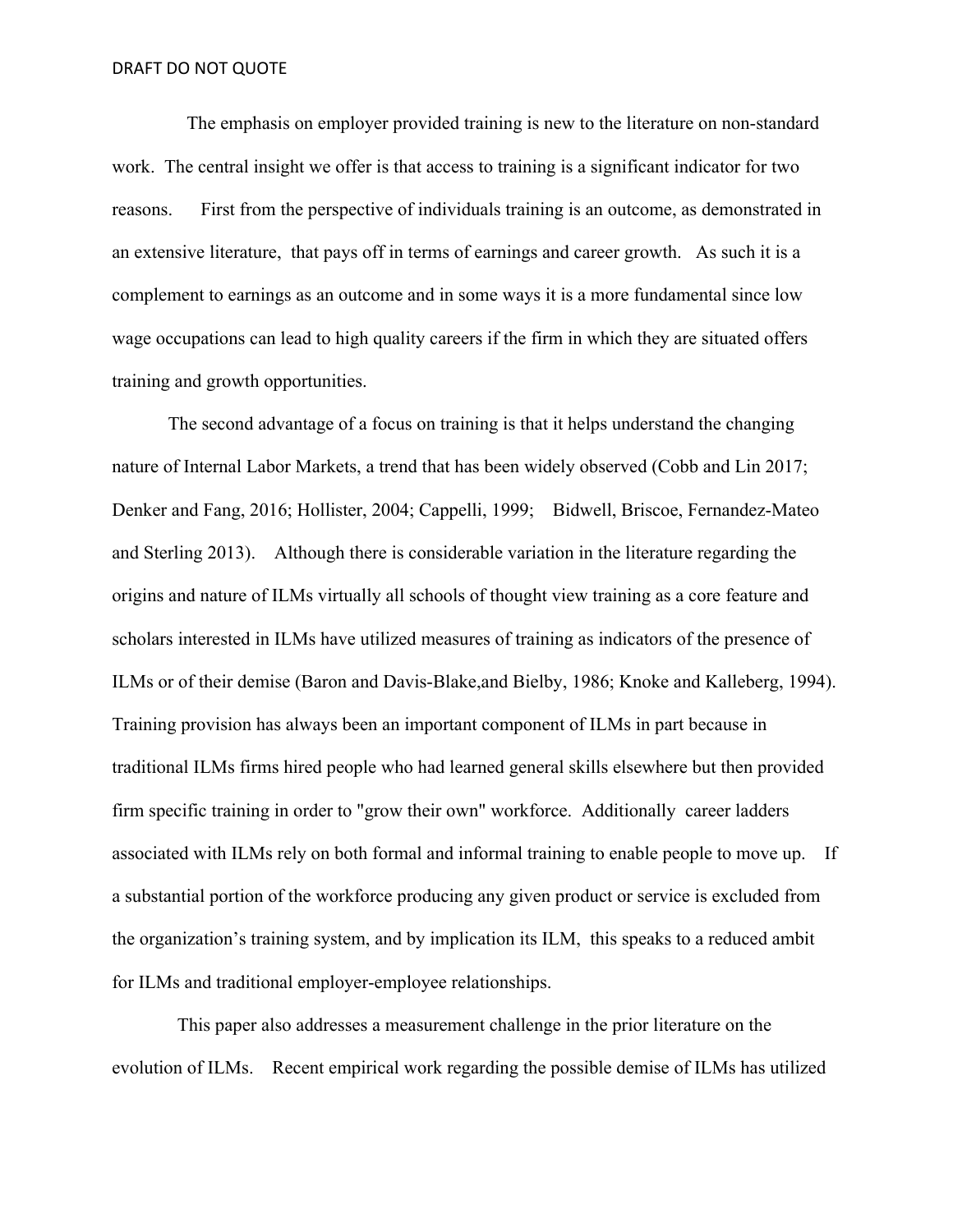the Current Population Survey to examine how wage structures have shifted and how the large firm premium diminished (Cobb and Lin, 2017; Hollister 2004). However these studies are constrained by the quality of the data given that the CPS does not distinguish between contract company employees and standard employees. A contractor answering a question about the industry where she works or any other characteristic of her job likely refers to her worksite (National Academy, 2020) so any analysis of ILM features based on industry or occupation as measured in the CPS mixes contract company employees and standard employees. Hence because researchers cannot distinguish between contract company employees and standard employees they can only speculate about the impact of non-standard work.

 In studying training we moved beyond what is typical in the training literature and disaggregate formal training into orientation, workplace behavior, skills training, and tuition benefits. We also ask about informal training which is partly policy driven but which also has a significant social component.

We find that for all measures of formal training contract company employees receive less than do standard employees and that this disadvantage persists in the face of a substantial set of controls for education, the job's skill requirements, and occupation as well as indicators of motivation. It is also notable that while contract company employees are worse off than standard employees on all dimensions they do receive orientation and workplace behavior training at relatively high rates. This is important to observe because it implies that the organization (the worksite) is aware of the contract company employees and is consciously making policy with respect to them.

 Informal training is likely to differ because of its social nature. Many accounts of ILMs have emphasized the role of workgroups and social relationships and, as we have indicated,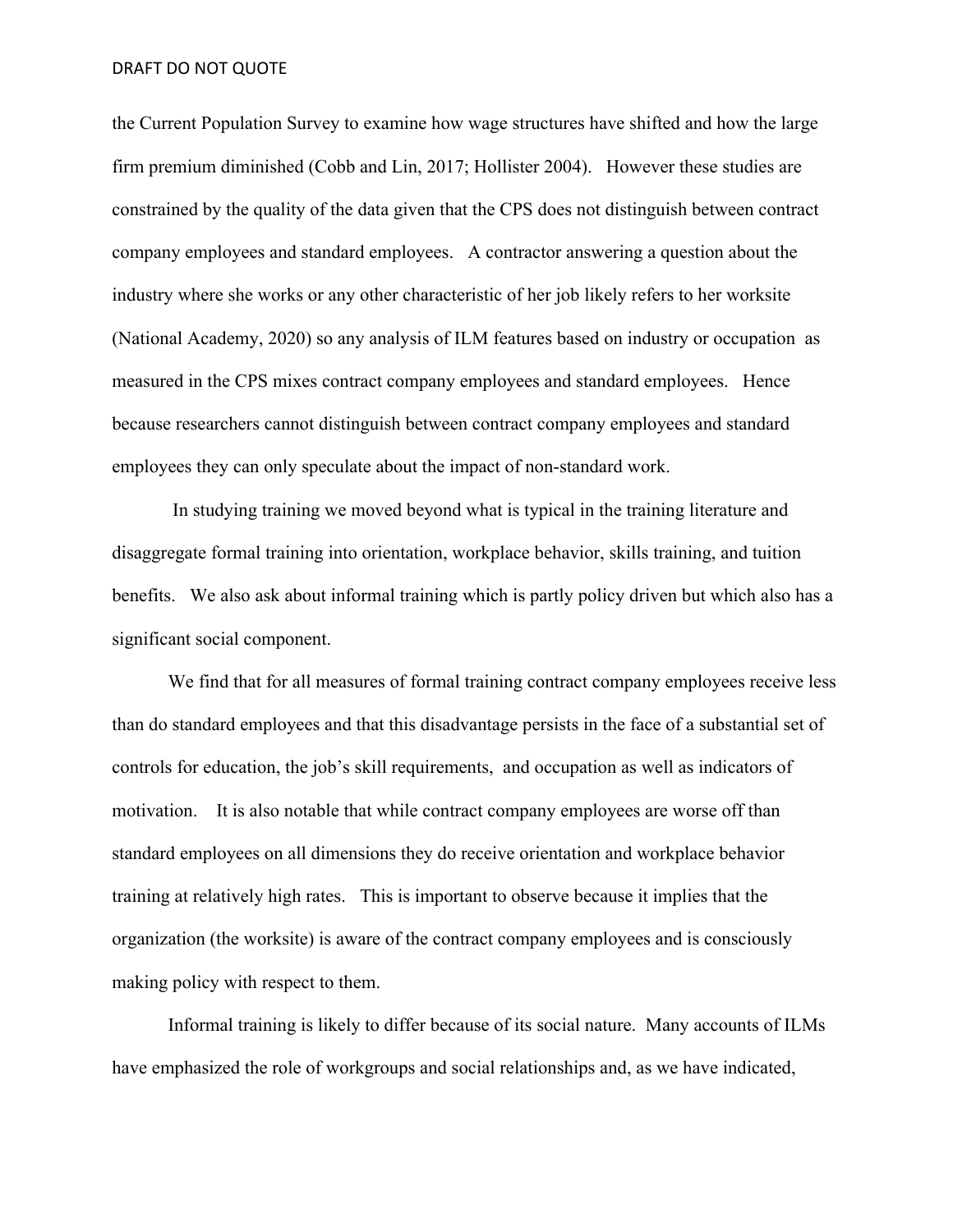previous scholars of temporary work have studied the interactions of the standard and the nonstandard workforce (Davis-Blake and Broschak, 2010; Pedulla,2013). Indeed, the disadvantage faced by contract company employees is muted and our initiative variables play a more important role in moderating the impact of contract employee status.

We find that race and ethnicity play a role in determining who enters into contract work and these also prove important for informal training. Most strikingly the significance of racial differentials with respect to informal training adds to the literature (Small and Pager, 2020; Storer, Schneider, and Harknett, 2020) that demonstrates that racial attitudes are carried over into the workplace.

Finally we address two additional complications. First we observe that contract company employees may also receive training from their legal employer as well as from the site where they are assigned. This additional training does not affect our conclusions regarding the trajectory of ILMs but it does narrow the gap with standard employees and has economic welfare implications. This pattern also reenforces the observation from the earnings patterns regarding heterogeneity within the category. However even so the training gap persists after controls for demographic and educational variables.

Our focus on ILMs and training connects to but is also distinct from two other important frameworks, precarity and fissuring, for thinking about the evolution of employment. Precariousness (Kalleberg,2009; Kalleberg and Vallas, 2018) refers to a broad range of insecurities and contingencies which have increased for employees. Scheduling variability (Storer, Schneider, and Harknett, 2020; Lambert, 2008), low pay, and insecure employment are examples of concerns that fall under the rubric of precarity. The contrast between this idea and non-standard work is, as others have pointed out (Smith, 1997; Cappelli and Keller, 2013;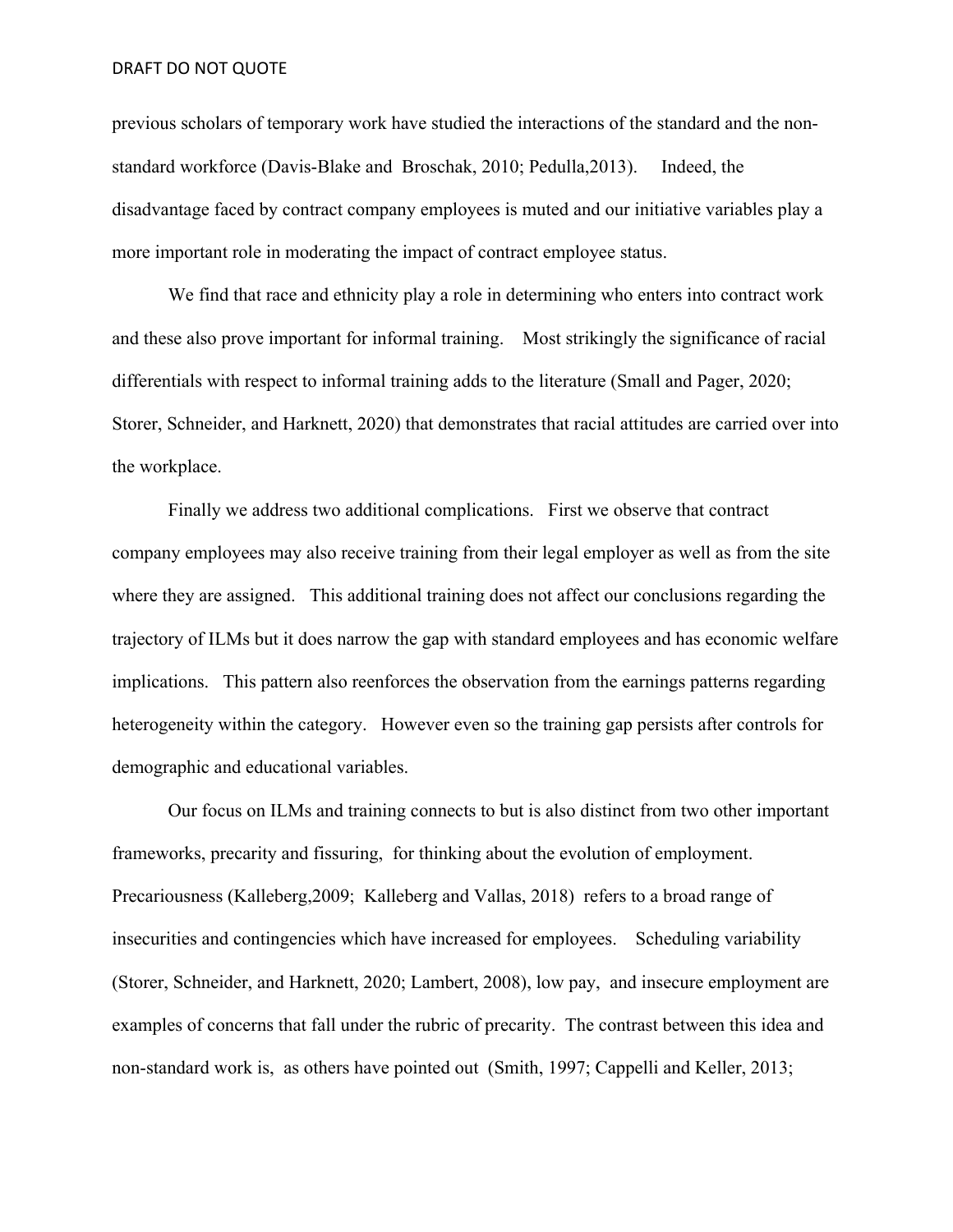National Academy, 2020), that a great deal of standard work is also precarious along various dimensions. On the flip side a subset of contract company employee may have a long term well paid relationship with the contracting firm and hence not be in a precarious situation.

 This said it seems clear that the concepts are complementary given that contract company work, while certainly heterogeneous, is more precarious on average than standard work. On average contracting represents a disadvantage relative to standard work. Earnings are lower and access to training is reduced. On the standard five point scale of job satisfaction 30.2 percent of contract company employees report themselves as very satisfied compared to 41.5 of standard employees and 42.7 percent of main job freelancers.

 A second broad and important concept, fissuring (Weill, 2014), refers to changes in the organizational structure of employment. Contract company employment is consistent with fissuring but the idea also incorporates practices such as franchising or physically outsourcing activities (such as shifting IT tasks to the Amazon Cloud). These developments are certainly important for understanding the evolution of the labor market but are outside the concept of contract company employment. As is true for precariousness contract company employment may be a component of fissuring but is not coterminous with the idea.

#### **Conclusion**

 The research presented here has moved us forward in our understanding of non-standard work, both with respect to measurement and consequences. Nevertheless one concern might be that the survey while large with respect to much of the literature is much smaller than the Contingent Worker Survey. Improvements of the sort suggested by the National Academy of Sciences (2020) will eventually provide more reliable measures of incidence however for now this survey offers the best available estimates of incidence. Nonetheless even with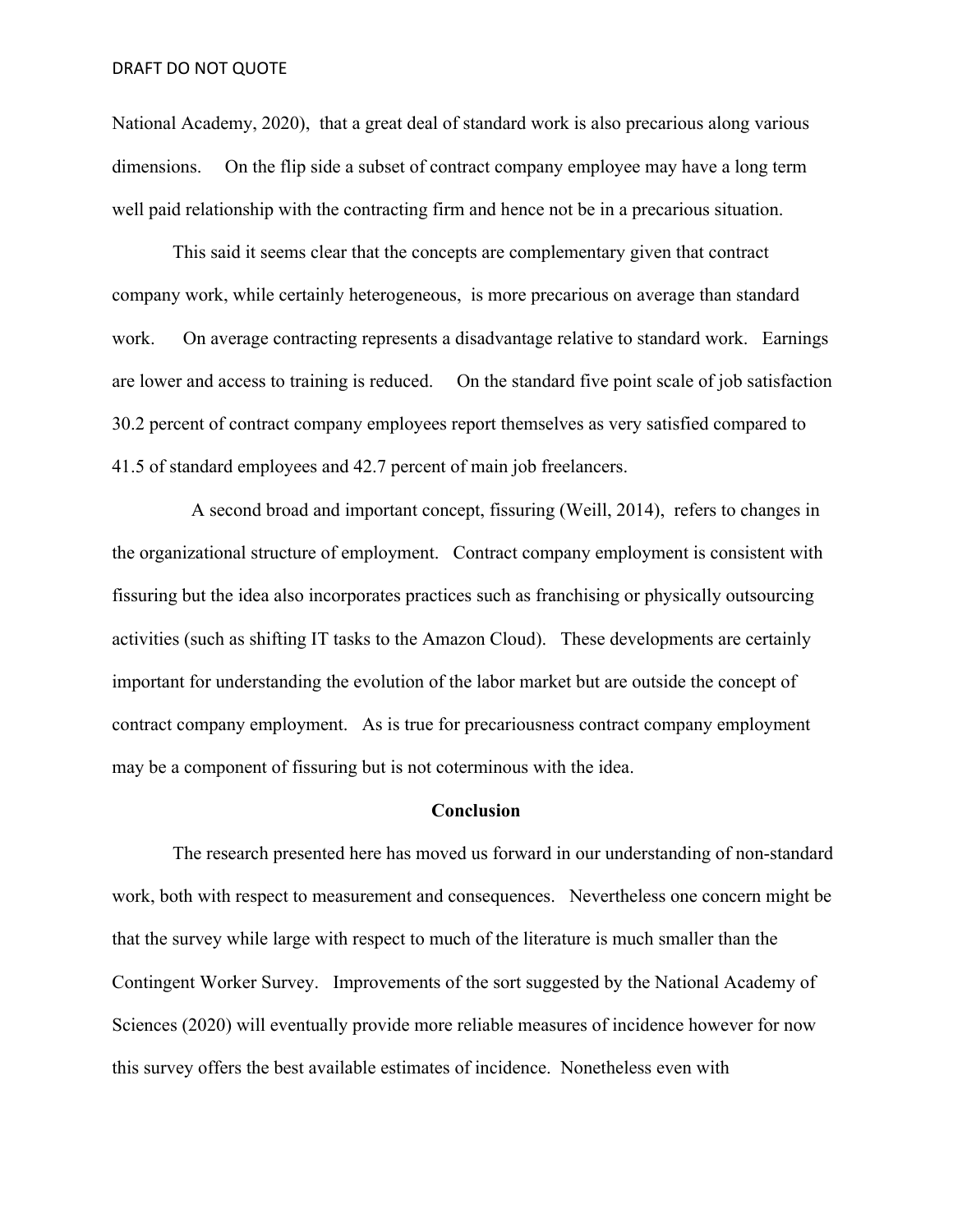improvements in measurement the CWS will be ill suited for the kind of organizational analysis undertaken here and by other scholars in the literature. Because the CWS is a component of the Current Population Survey it will not provide rich measures of job characteristics, skill requirements, and outcomes along multiple dimensions.

Related to the data issues is the fact that the present survey is cross-sectional and hence limits opportunities for longitudinal assessments. However another feature of the survey is that it was collected in January, 2020 just prior to the COVID crisis. The advantage of this is that it captures the "normal" labor market prior to the COVID emergency and, importantly, because NORC can recontact respondents, it will be possible to relate pre-COVID employment circumstances to post-COVID outcomes.

 Additionally while we have addressed the fraying of internal labor markets it is also true that other developments outside the scope that we have established speak to that question. A particular concern is outsourcing as emphasized in the fissuring literature (Weil, 2014). Put concretely, if a hotel brings in contract company employees to do the laundry we have captured this but if it send the laundry out to another location to be done by another firm we have not. It is possible that the jobs at this outside firm are good ones and not problematic and this might the case with firms that outsource some of their IT to cloud computing but it seems unlikely in the case of laundry. This is a topic that needs more work. We have also paid limited attention to some employment arrangements, such as part-time work or on-call work which are standard as we have defined the term but are still important to study.

 Finally there is an active public policy discussion regarding non-standard jobs. Important themes include mis-classification, the importance of portable benefits, and joint employer responsibility (i.e. whether the host firm should bear some responsibility for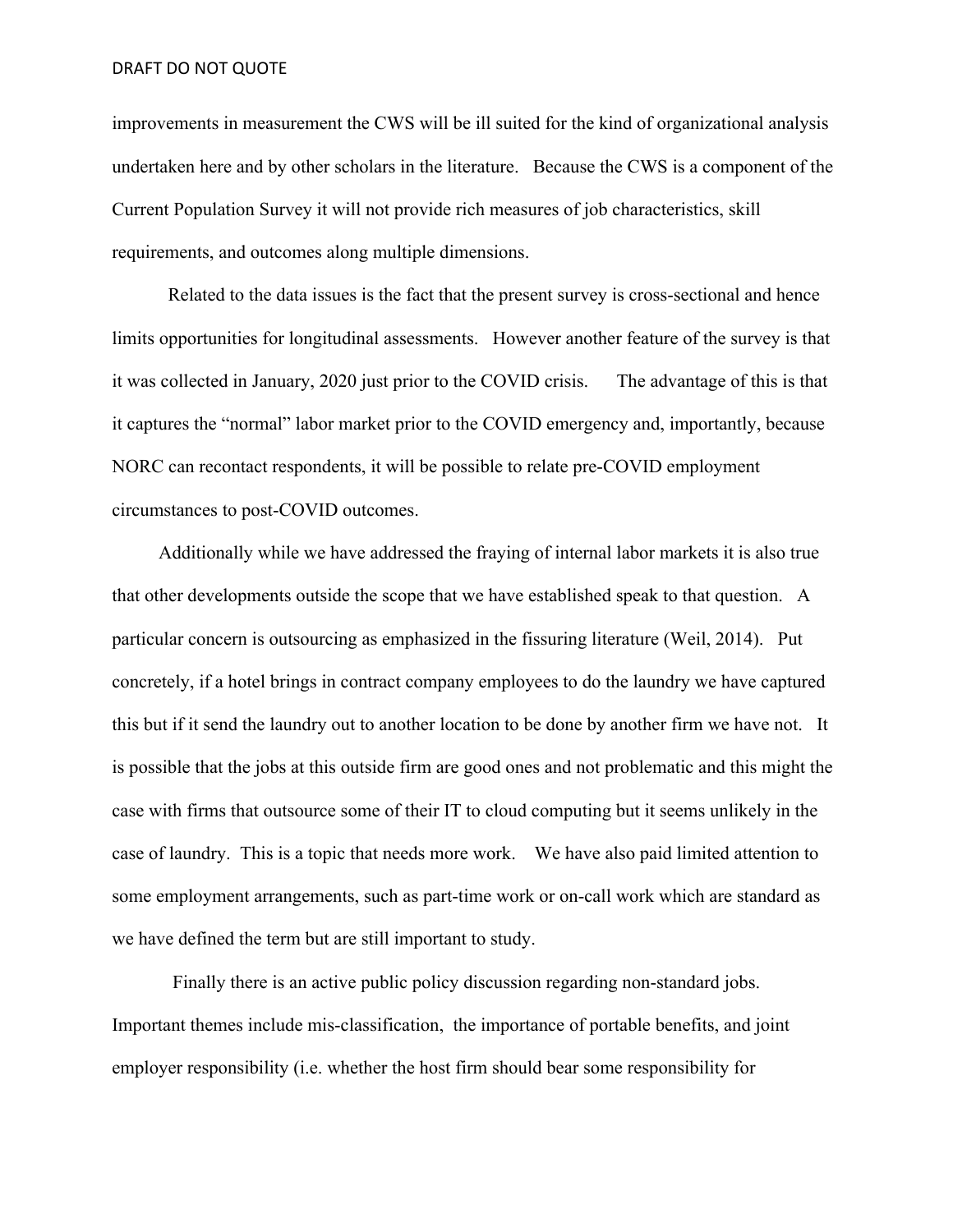employment standards of contract company employees and freelancers). It is worth observing that the heterogeneity document in earnings and training complicates public policy efforts to address issues such as joint employment because there is variation in the interests of both the workforce and the organizations that utilize them. Nonetheless the evidence in this paper suggests that the scope of non-standard employment is substantial and that these public policy questions are indeed important.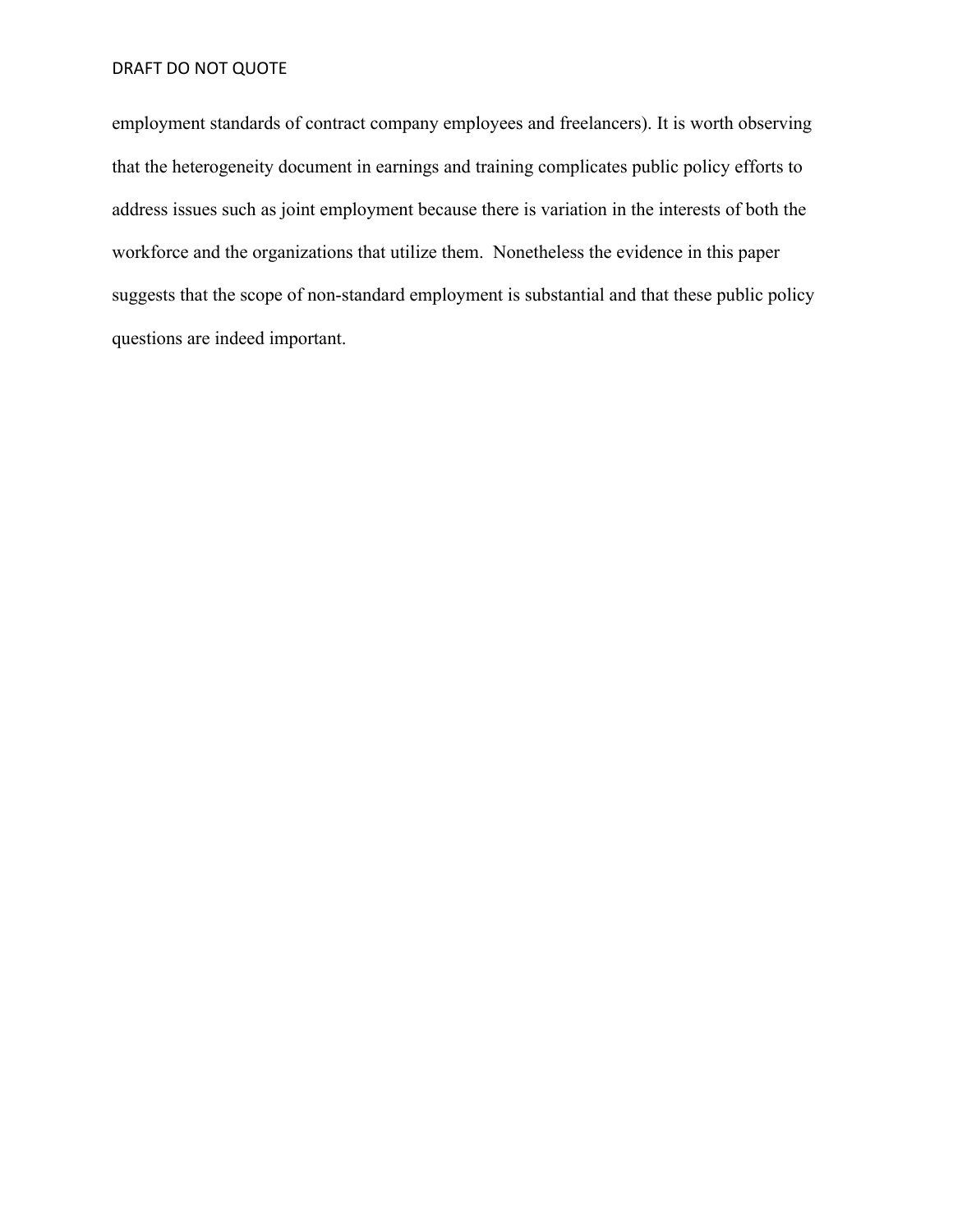## Table 1: Sample and Benchmark

|                          | 2019 Census ORG<br>Age 24-64, Employed | Survey Unweighted | Survey Weighted |
|--------------------------|----------------------------------------|-------------------|-----------------|
| Percent women            | 46.9%                                  | 43.2%             | 47.4%           |
| Mean age                 | 42.7                                   | 42.4              | 42.8            |
| Percent White            | 61.5%                                  | 61.4%             | 61.7%           |
| Percent African-American | 11.7%                                  | 11.8%             | 11.6%           |
| Percent Hispanic         | 17.6%                                  | 17.7%             | 17.5%           |
| Percent Asian            | 7.0%                                   | 4.5%              | 3.8%            |
| Percent less than high   | 5.6%                                   | 2.9%              | 5.1%            |
| school                   |                                        |                   |                 |
| Percent High school only | 26.1%                                  | 22.7%             | 31.7%           |
| Percent Some College     | 26.5%                                  | 25.5%             | 21.3%           |
| Percent College Degree   | 41.6%                                  | 48.9%             | 41.9%           |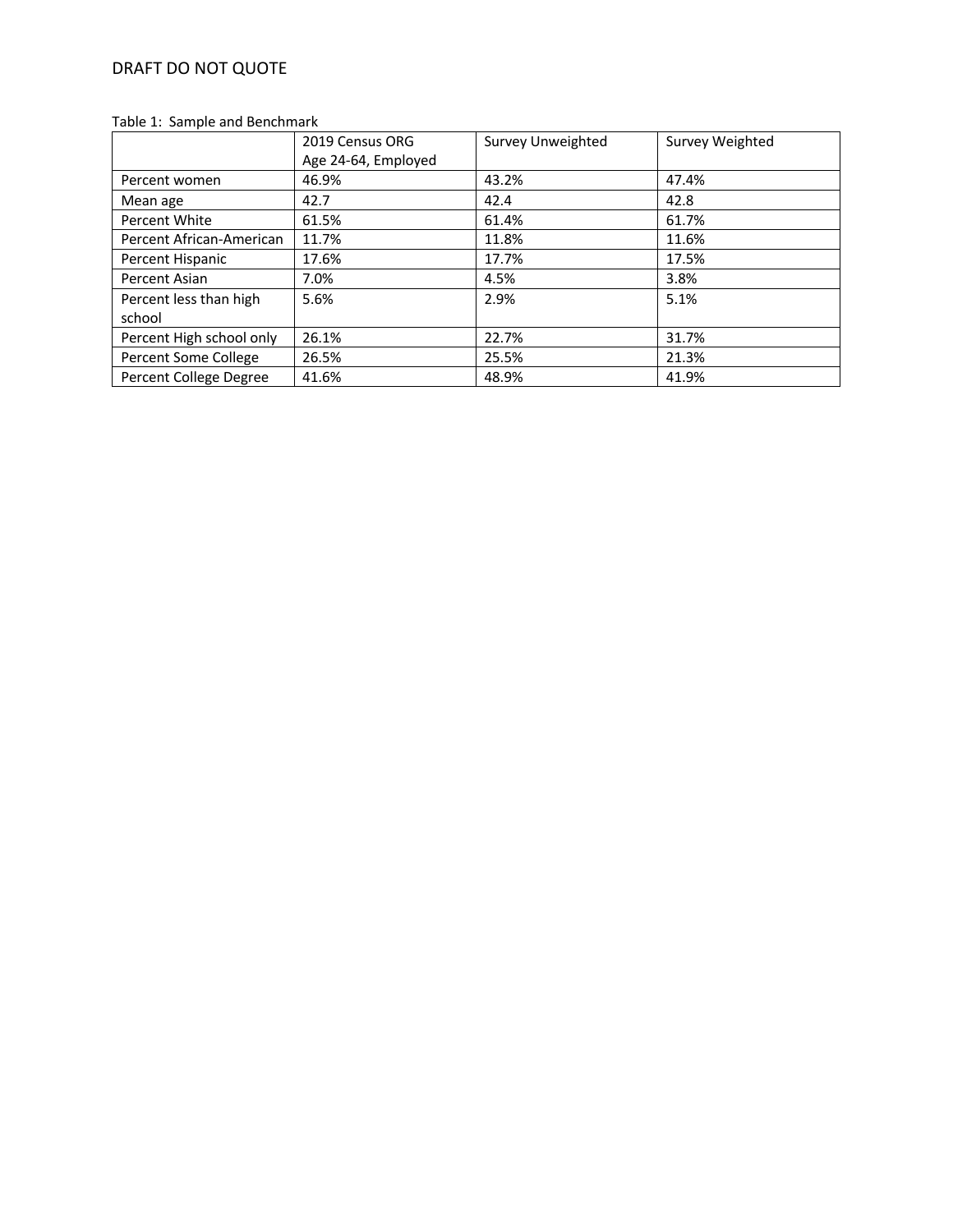Table 2: Means and Standard Deviations

|                           | Mean     | <b>Standard Deviation</b> |
|---------------------------|----------|---------------------------|
| Contractor                | .108     | .310                      |
| Freelancer first job      | .077     | .267                      |
| Traditional self-         | .034     | .182                      |
| employed                  |          |                           |
|                           |          |                           |
| Formal training           | .549     | .497                      |
| Orientation               | .758     | .427                      |
| Workplace behavior        | .757     | .428                      |
| training                  |          |                           |
| <b>Tuition benefit</b>    | .324     | .468                      |
| Informal training         | .485     | .499                      |
|                           |          |                           |
| Gender (1=woman)          | .474     | .499                      |
| Age                       | 42.84    | 11.65                     |
| Experience (age-years     | 22.8     | 11.9                      |
| of education-6)           |          |                           |
| High School or Less       | .370     | .483                      |
| College Degree            | .419     | .493                      |
| Married or partnered      | .615     | .486                      |
|                           |          |                           |
| African-American          | .116     | .321                      |
| Hispanic                  | .175     | .380                      |
| Asian                     | .038     | .193                      |
|                           |          |                           |
| Skill scale               | 4.09     | 2.03                      |
| Physical work             | .404     | .490                      |
|                           |          |                           |
| Tenure1: 1 Year or less   | .174     | .379                      |
| Tenure2: more than        | .123     | .328                      |
| one year, less than two   |          |                           |
| Tenure3: more than        | .225     | .417                      |
| two years, less than      |          |                           |
| five                      |          |                           |
| Tenure4: more than        | .170     | .376                      |
| five years, less than ten |          |                           |
| Tenure5: ten years or     | .304     | .460                      |
| more                      |          |                           |
|                           |          |                           |
| Part time                 | .179     | .383                      |
| Union coverage            | .156     | .363                      |
| Unemp: U-6 rate           | .069     | .164                      |
|                           |          |                           |
| Initiative: want more     | .645     | .478                      |
| Initiative: sought out    | .195     | .396                      |
| training past year        |          |                           |
|                           |          |                           |
| Usual hours               | 37.56    | 10.19                     |
| Annual weeks worked       | 45.00    | 13.53                     |
| Total annual earnings     | \$51,726 | \$38,193                  |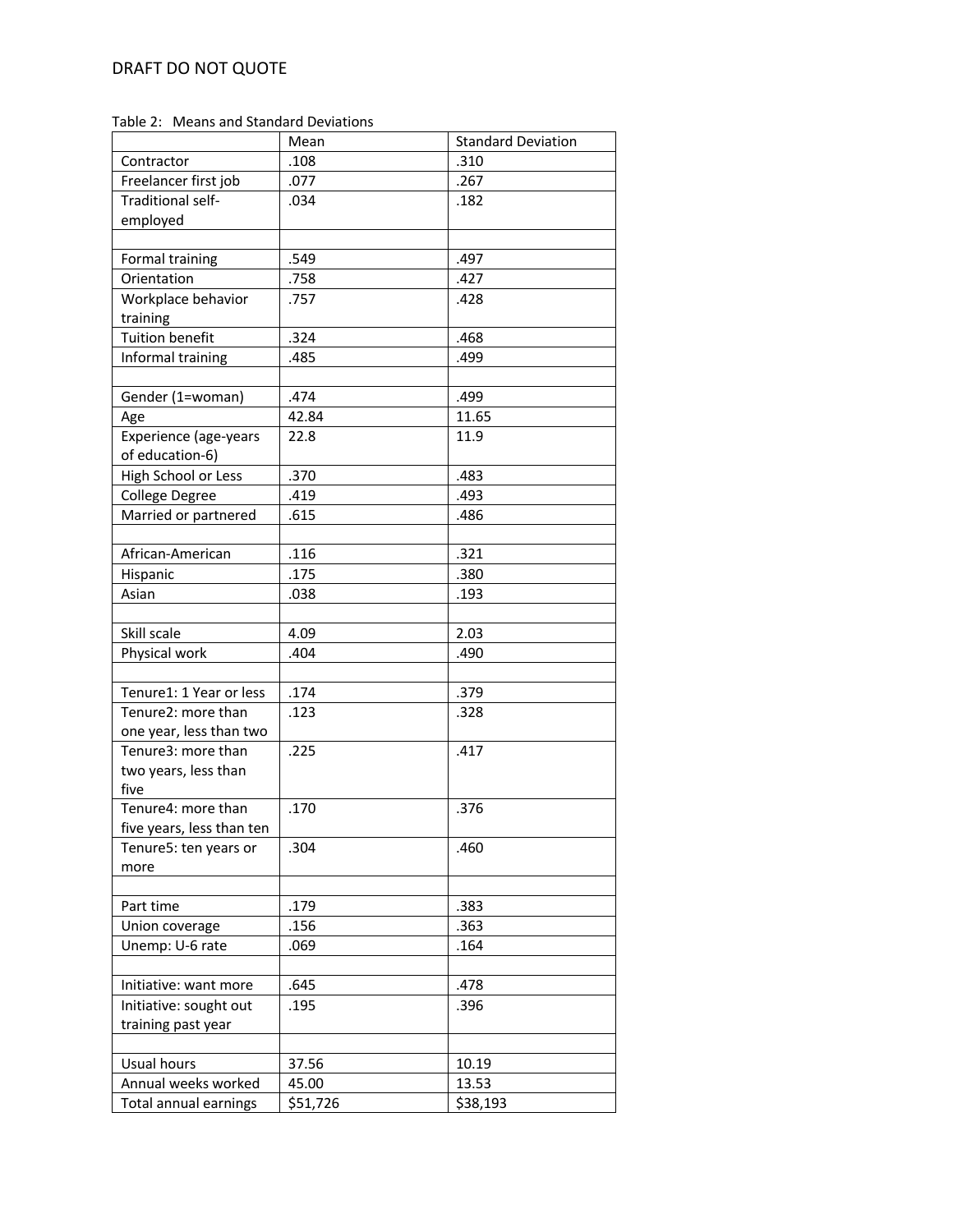# Table 3: Percent of Workforce In Each Employment Status

|                   | PERCENTAGE OF     |
|-------------------|-------------------|
|                   | WORKFORCE         |
|                   | <b>WHOSE MAIN</b> |
|                   | JOB IS            |
| Standard          | 81.4%             |
| Freelance         | 7.7%              |
| Contractor        | 10.8%             |
|                   |                   |
| Temp in main      | 2.1%              |
| job               |                   |
| Gig in Main job   | 0.9%              |
| Percent           |                   |
| traditional self- |                   |
| employed in       |                   |
| main job          |                   |
| Percent standard  | 5.7%              |
| in main job, who  |                   |
| are freelancers   |                   |
| in second job     |                   |

Source: American training survey.

Traditional self-employed are included in this table as standard employees. Temp jobs are a subset of contract company employees who are assigned to their worksite for a month or less. Gig workers are a subset of freelancers who obtain their work via an online platform.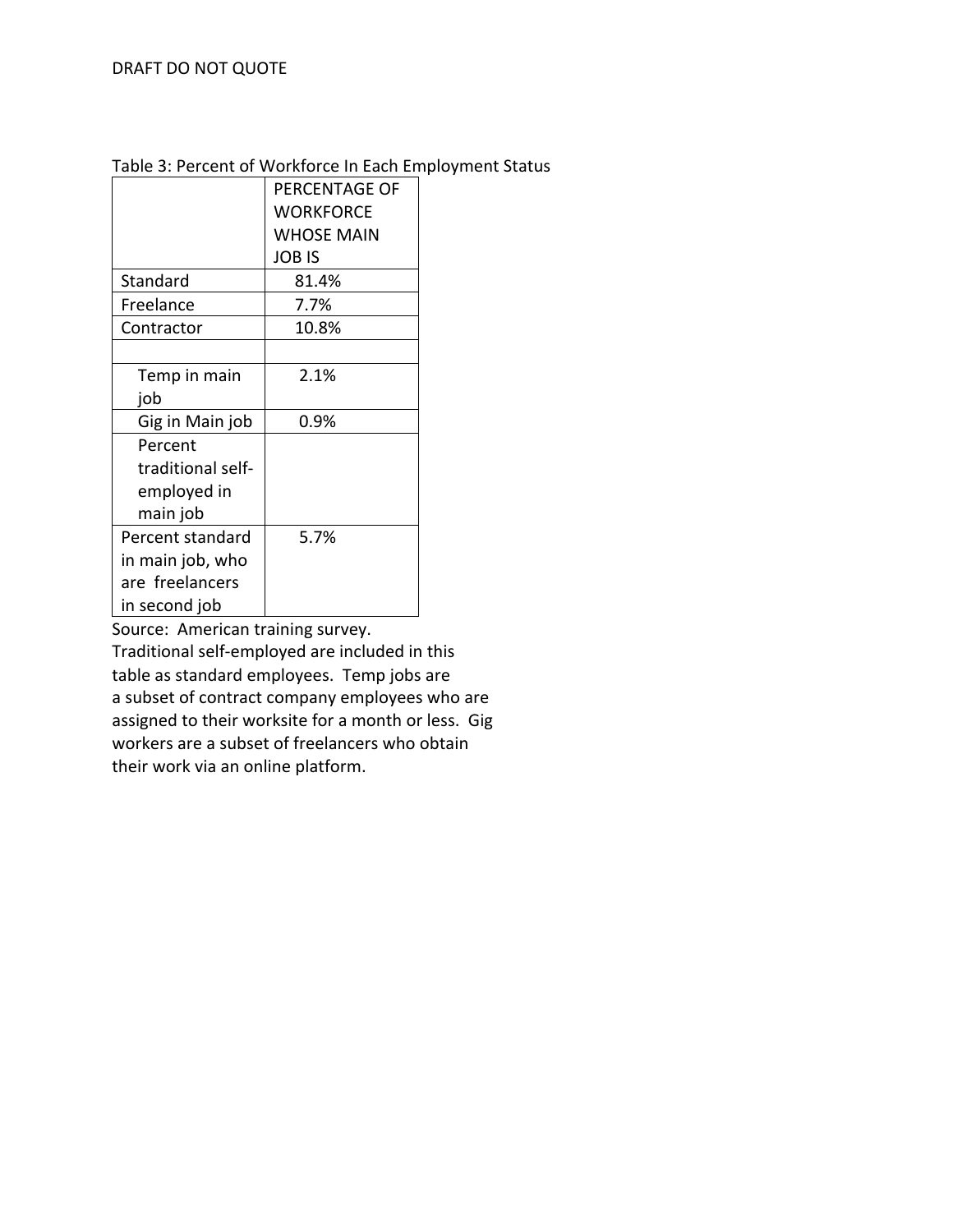|                                  | Standard  | Contract |
|----------------------------------|-----------|----------|
|                                  | Employees | Company  |
|                                  |           | Employee |
| Management                       | 11.9%     | 4.6%     |
| <b>Computers and Engineering</b> | 9.4       | 6.9      |
| Science                          | 0.7       | 0.8      |
| Legal and Professional           | 0.9       | 0.8      |
| <b>Social Services</b>           | 2.0       | 1.3      |
| Education                        | 11.1      | 9.8      |
| <b>Arts and Entertainment</b>    | 1.2       | 2.0      |
| <b>Health Practitioner</b>       | 6.1       | 3.2      |
| <b>Health Support</b>            | 5.1       | 8.2      |
| <b>Protective Services</b>       | 2.4       | 7.7      |
| <b>Food and Accommodations</b>   | 5.1       | 7.6      |
| <b>Buildings and Grounds</b>     | 1.5       | 3.1      |
| <b>Personal Services</b>         | 3.5       | 4.4      |
| <b>Sales</b>                     | 10.1      | 7.2      |
| <b>Office Administration</b>     | 10.2      | 5.7      |
| Construction                     | 1.5       | 6.9      |
| Production and Installation      | 12.2      | 14.0     |
| Transportation                   | 4.5       | 5.0      |

Table 4 : Occupational Distribution of Standard and Contract Company Employees

Source: American Training Survey. First job freelancers excluded.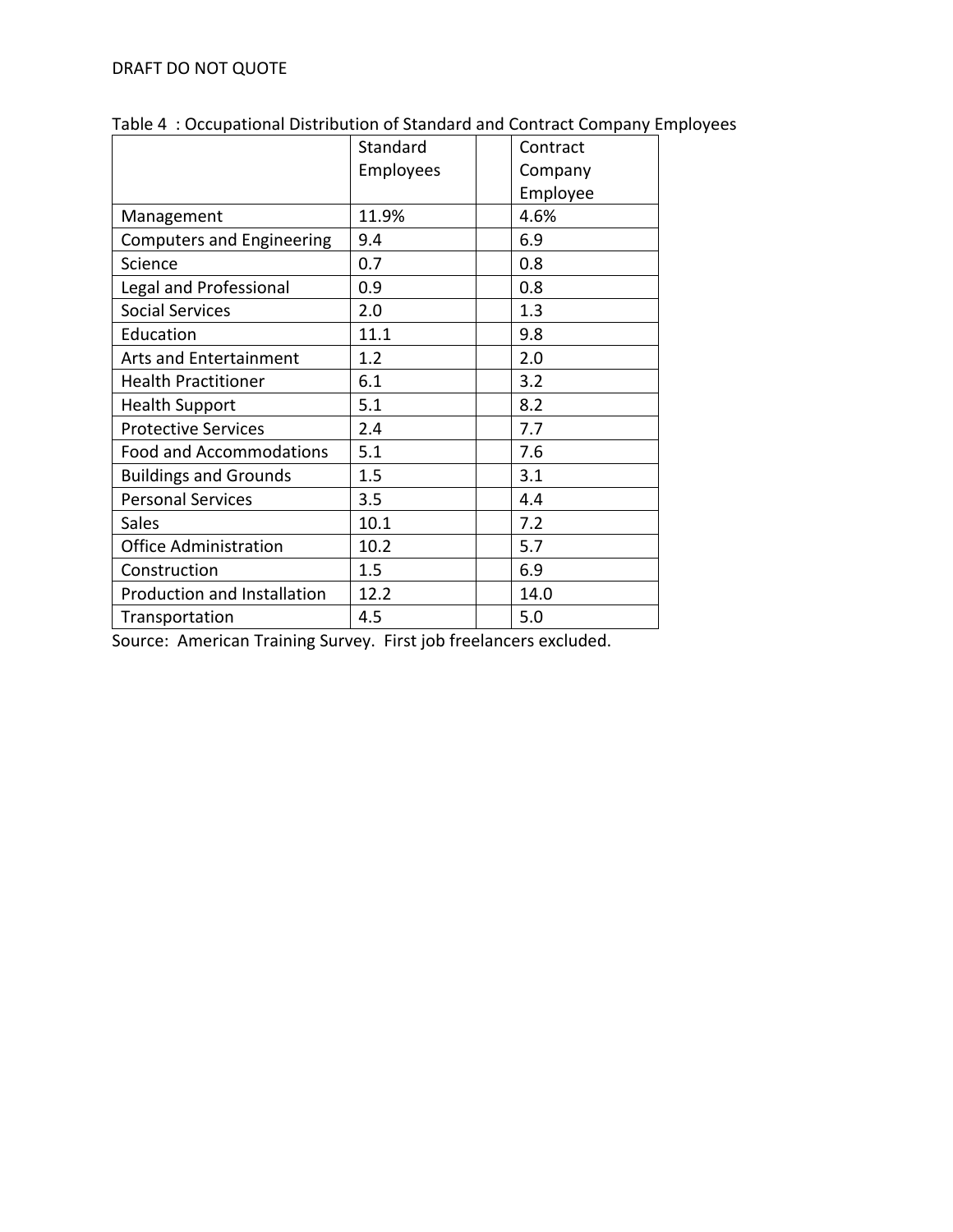|                     | Standard in | Freelancers In | Contract    |
|---------------------|-------------|----------------|-------------|
|                     | main job    | main job       | Company     |
|                     |             |                | Employee in |
|                     |             |                | main job    |
| Women               | 48.7%       | 45.3%          | 39.1%       |
| Men                 | 51.3%       | 54.7%          | 60.8%       |
|                     |             |                |             |
| Whites              | 64.3%       | 65.9%          | 39.3%       |
| African-Americans   | 11.1%       | 7.7%           | 18.3%       |
| <b>Hispanics</b>    | 15.6%       | 16.6%          | 32.3%       |
| Asians              | 3.9%        | 4.2%           | 3.3%        |
|                     |             |                |             |
| High school or less | 35.0%       | 37.5%          | 52.5%       |
| Some College        | 21.4%       | 21.2%          | 15.1%       |
| College degree      | 43.4%       | 41.3%          | 31.3%       |
|                     |             |                |             |
| Age 35 or younger   | 32.0%       | 26.1%          | 46.3%       |
| Age 50 or older     | 33.5%       | 43.1%          | 18.3%       |

Table 5: Characteristics of Each Employment Status

Source: The American Training Survey. Traditional self-employed are included as standard employees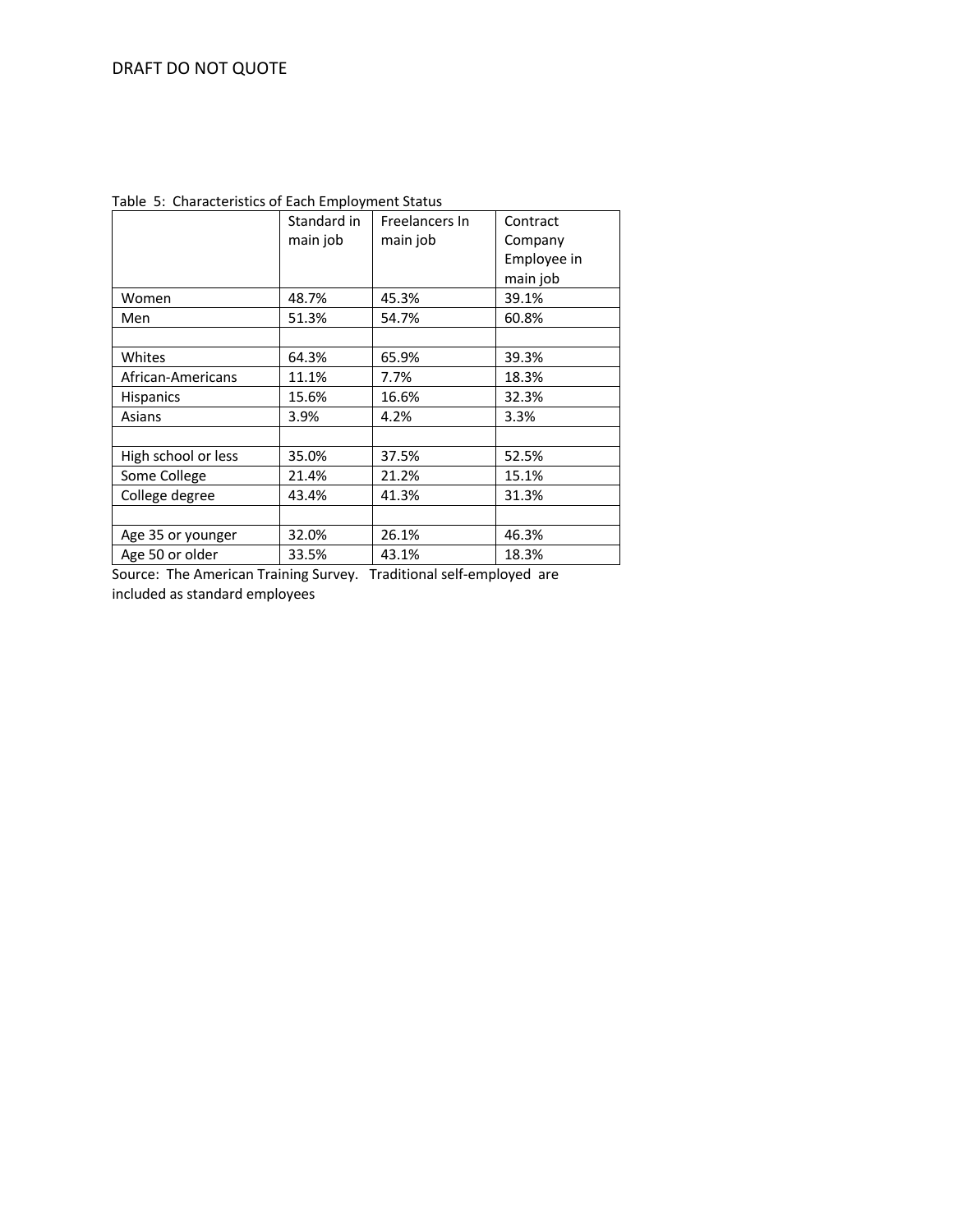| Table 6: Selection Models: Main Job |  |  |  |  |
|-------------------------------------|--|--|--|--|
|-------------------------------------|--|--|--|--|

|                      | Standard    | Freelance | Contract<br>Company<br>Employee |
|----------------------|-------------|-----------|---------------------------------|
|                      |             |           |                                 |
| Female               | $.039**$    | $-0.005$  | $-0.033**$                      |
|                      | (.013)      | (.009)    | (0.009)                         |
| Age 35-44            | .007        | $-.002$   | $-.004$                         |
|                      | (.016)      | (.013)    | (.011)                          |
| Age 45-54            | .017        | $.026**$  | $-.043$                         |
|                      | (.017)      | (.012)    | (.013)                          |
| Age 55-64            | $-.011$     | $.057***$ | $-0.046**$                      |
|                      | (.018)      | (.012)    | (.014)                          |
| High School or Less  | $-0.045**$  | $-.004$   | $.050***$                       |
|                      | (.016)      | (.012)    | (.012)                          |
| College Degree       | .004        | $-.005$   | .0009                           |
|                      | (.015)      | (.010)    | (.012)                          |
| African-American     | $-0.072**$  | $-0.005$  | .078                            |
|                      | (.019)      | (.015)    | (.013)                          |
| Hispanic             | $-.084**$   | $-.007$   | .091                            |
|                      | (.016)      | (.013)    | (.010)                          |
| Asian                | $-0.028$    | $-.0004$  | .028                            |
|                      | (0.030)     | (.022)    | (.022)                          |
| Married or partnered | $-.0001$    | $-.003$   | .003                            |
|                      | (.012)      | (.009)    | (.009)                          |
| Unemployment rate    | $-0.008**$  | .0002     | .008                            |
|                      | (.004)      | (.002)    | (.003)                          |
| N                    | 3,522       |           |                                 |
| Log likelihood       | $-2044.175$ |           |                                 |
| Pseudo R2            | .041        |           |                                 |

Source: American Training Survey. Multinomial logit. Traditional self-employed excluded. The base status is a standard job. Coefficients are marginal impacts at the means for all variables. Standard errors in parentheses.  $*_{p<.10}$   $*_{p<.05}$   $*_{p<.01}$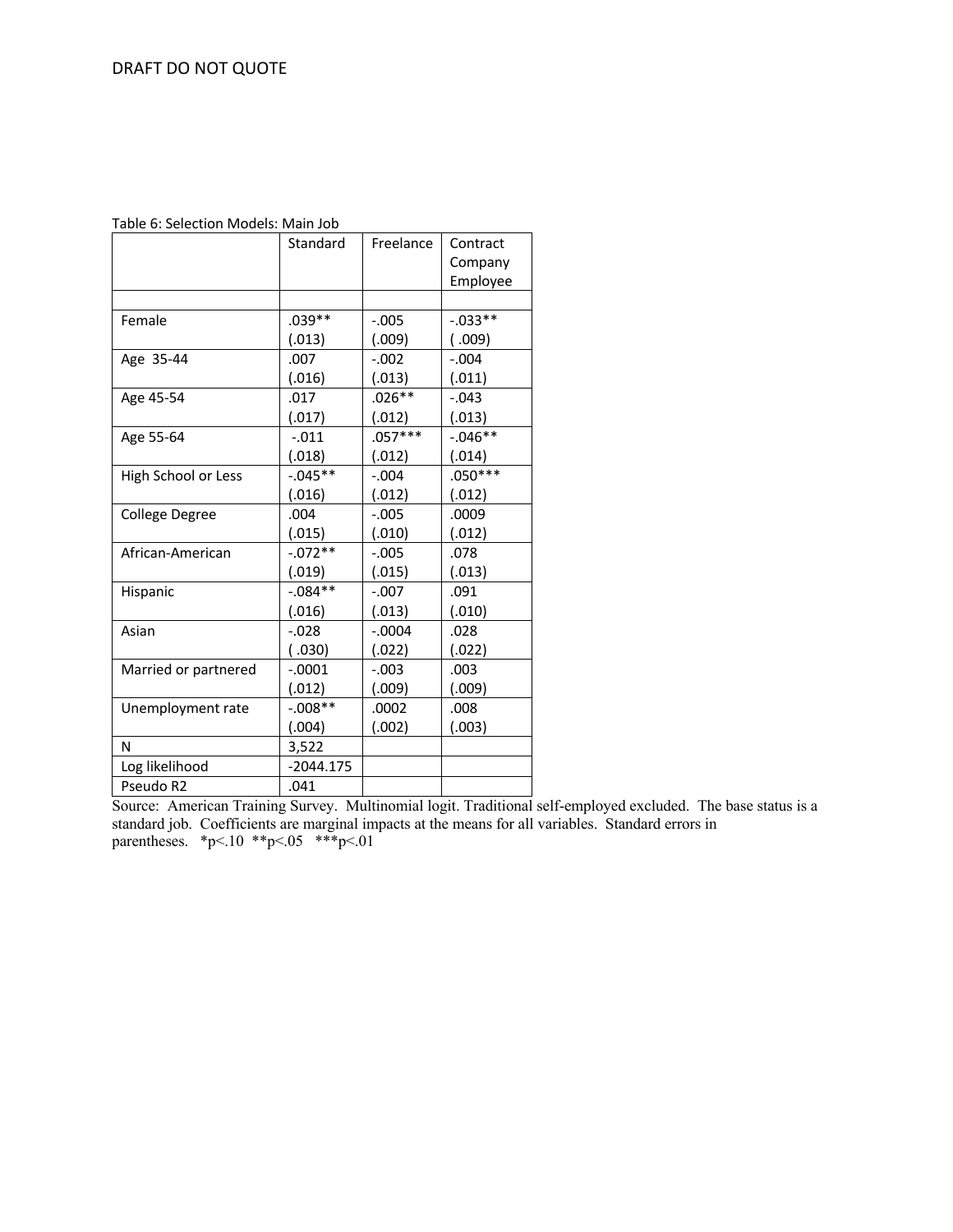Table 7: Total Annual Earnings

| rapic 7. rotai Annuar Lammigo |                    |                         |
|-------------------------------|--------------------|-------------------------|
| Contractor                    | $-.067*$           | $-0.021$                |
|                               | (.035)             | (.034)                  |
|                               |                    |                         |
| Experience                    | $.007**$           | $.006**$                |
|                               | (0.001)            | (0.009)                 |
|                               |                    |                         |
| High school or less           | $-0.115**$         | $-0.051$                |
|                               | (.034)             | ( .033)                 |
| <b>College Degree</b>         | $.375**$           | $.277***$               |
|                               | (0.030)            | (0.030)                 |
| Female                        | $-.232**$          | $-0.243$ **             |
|                               | (.023)             | (.022)                  |
| African-American              | $-.187**$          | $-0.147**$              |
|                               | (.035)             | (.034)                  |
| Hispanic                      | $-.102**$          | $-0.082**$              |
|                               | (.030)             | (0.029)                 |
| Asian                         | $.187**$           | $.148$ **               |
|                               | (.054)             | (.052)                  |
| Skill scale                   |                    | $.080**$                |
|                               |                    | (0.006)                 |
| Physical work                 |                    | $-.150**$               |
|                               |                    | (.023)                  |
| Usual hours                   | $.031**$           | $.027$ **               |
|                               | (.001)             | (.001)                  |
| Annual weeks worked           | $.018**$           | $.017$ **               |
|                               | (0.009)            | (.0008)                 |
|                               |                    |                         |
| Constant                      | $8.422**$          | $8.389**$               |
|                               | (070)              | (070)                   |
|                               |                    |                         |
| R-squared                     | .472               | .511                    |
| F                             | F(10, 2817)<br>$=$ | F(12, 2815)<br>$\equiv$ |
|                               | 252.75             | 245.88                  |
| N                             | 2,828              | 2,828                   |

Source: American Training Survey. Dependent variable is ln(total annual earnings). Ordinary Least Squares. Standard errors in parentheses. Freelancers and traditional self-employed excluded

 $*p<.10$  \*\*p<.05 \*\*\*p<.01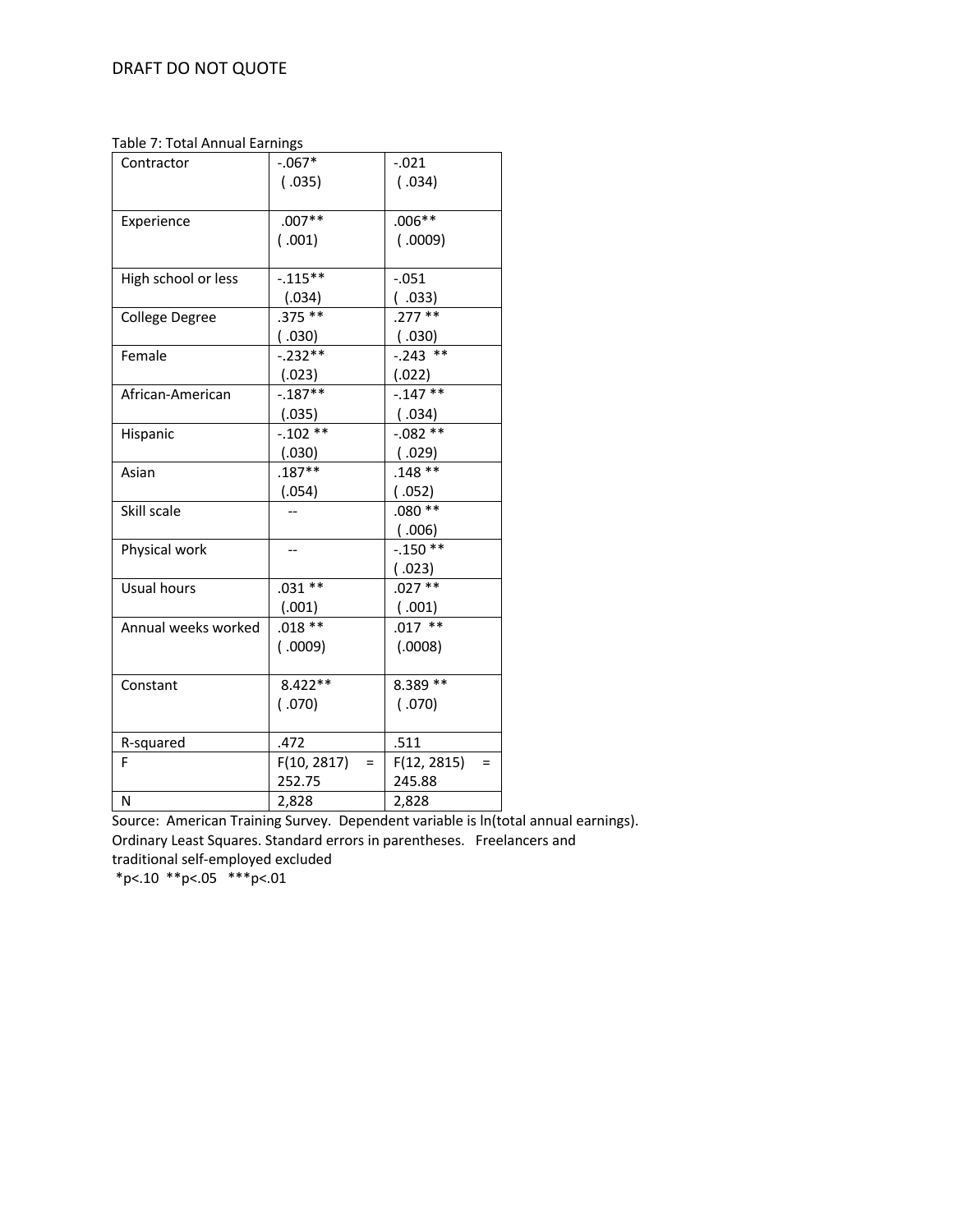## Table 8: Total Annual Earnings Contract Company Employees Only

| Experience          | .0006                      |  |  |
|---------------------|----------------------------|--|--|
|                     | (0.003)                    |  |  |
| High school or less | .074                       |  |  |
|                     | (.111)                     |  |  |
| College Degree      | $.387**$                   |  |  |
|                     | (.108)                     |  |  |
| Female              | $-.257**$                  |  |  |
|                     | (.078)                     |  |  |
| African-American    | $-.207*$                   |  |  |
|                     | (.106)                     |  |  |
| Hispanic            | $-.019$                    |  |  |
|                     | (.086)                     |  |  |
| Asian               | .149                       |  |  |
|                     | (.176)                     |  |  |
| Skill Scale         | $.058$ **                  |  |  |
|                     | (.017)                     |  |  |
| Physical Work       | $-0.193**$                 |  |  |
|                     | (.074)                     |  |  |
| <b>Usual Hours</b>  | $.025$ **                  |  |  |
|                     | (.003)                     |  |  |
| Annual weeks        | $.014**$                   |  |  |
|                     | (.002)                     |  |  |
| Constant            | $8.633**$                  |  |  |
|                     | (.204)                     |  |  |
| R-squared           | .465                       |  |  |
| F                   | F(11, 308)<br>24.41<br>$=$ |  |  |
| N                   | 320                        |  |  |

Source: American Training Survey. Dependent variable is ln(total annual earnings). Ordinary Least Squares. Sample limited to contractors. Standard errors in parentheses.  $*p<.10$  \*\*p<.05 \*\*\*p<.01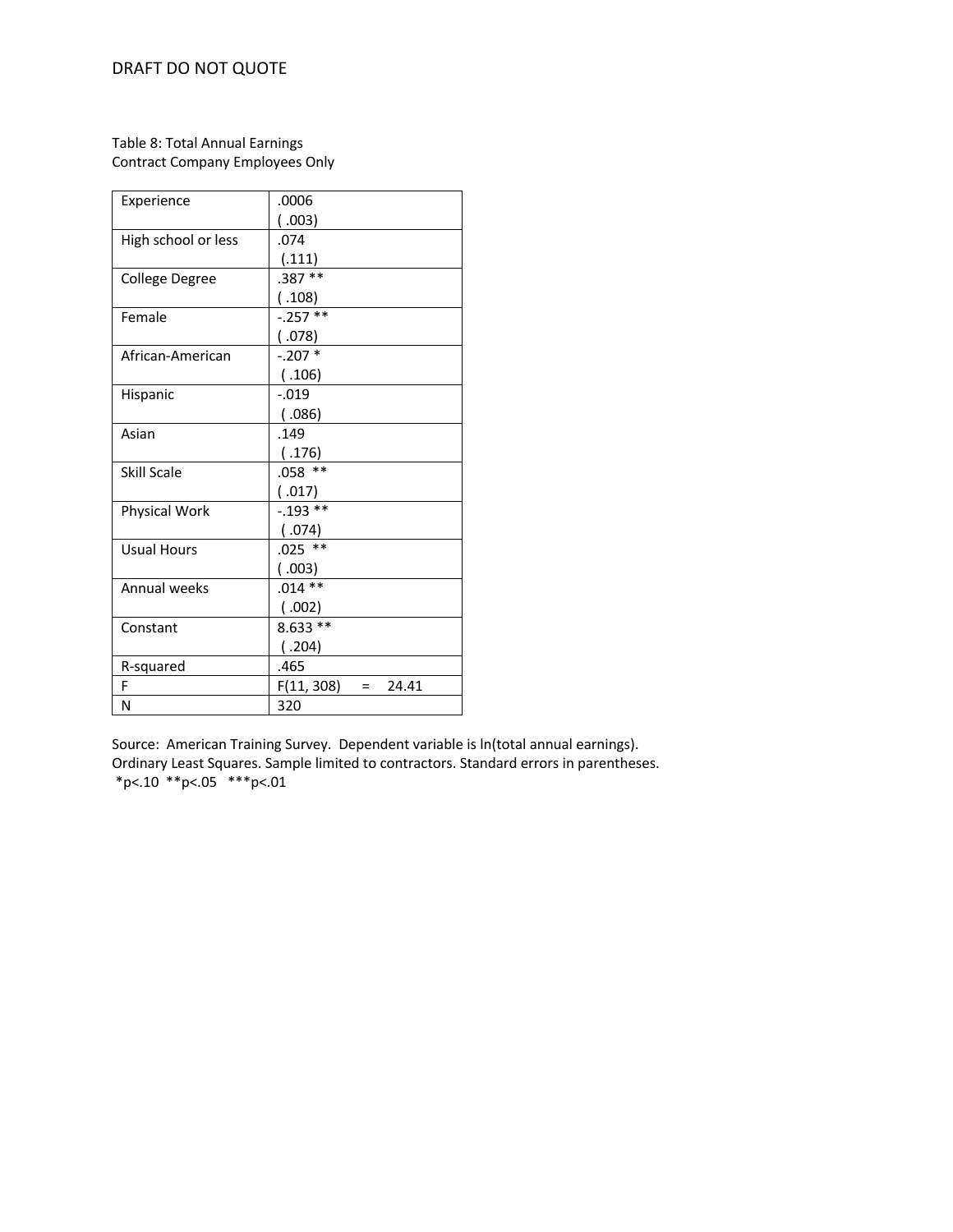#### Table 9: Access to Worksite Training: Standard Employees and Contract Company Employees

| - <sub>.</sub> <b>.</b> |                      |                     |
|-------------------------|----------------------|---------------------|
|                         | Standard<br>Employee | Contract<br>Company |
|                         |                      | Employees           |
|                         |                      |                     |
| <b>Further skills</b>   | 59.0%                | 33.5%               |
| training past 12        |                      |                     |
| months                  |                      |                     |
| Informal                | 51.0%                | 35.1%               |
| training past 12        |                      |                     |
| months                  |                      |                     |
| General                 | 75.9%                | 64.3%               |
| orientation             |                      |                     |
| training,               |                      |                     |
| (employed/              |                      |                     |
| worked at the           |                      |                     |
| site one year or        |                      |                     |
| less)                   |                      |                     |
| Workplace               | 74.6%                | 62.6%               |
| behavior                |                      |                     |
| training,               |                      |                     |
| Education               | 35.9%                | 13.5%               |
| tuition benefit         |                      |                     |
| currently               |                      |                     |
| available to            |                      |                     |
| respondent              |                      |                     |

Source: American Training Survey. First job freelancers and traditional self-employed excluded. For those who have multiple jobs the data refers to their first or main job.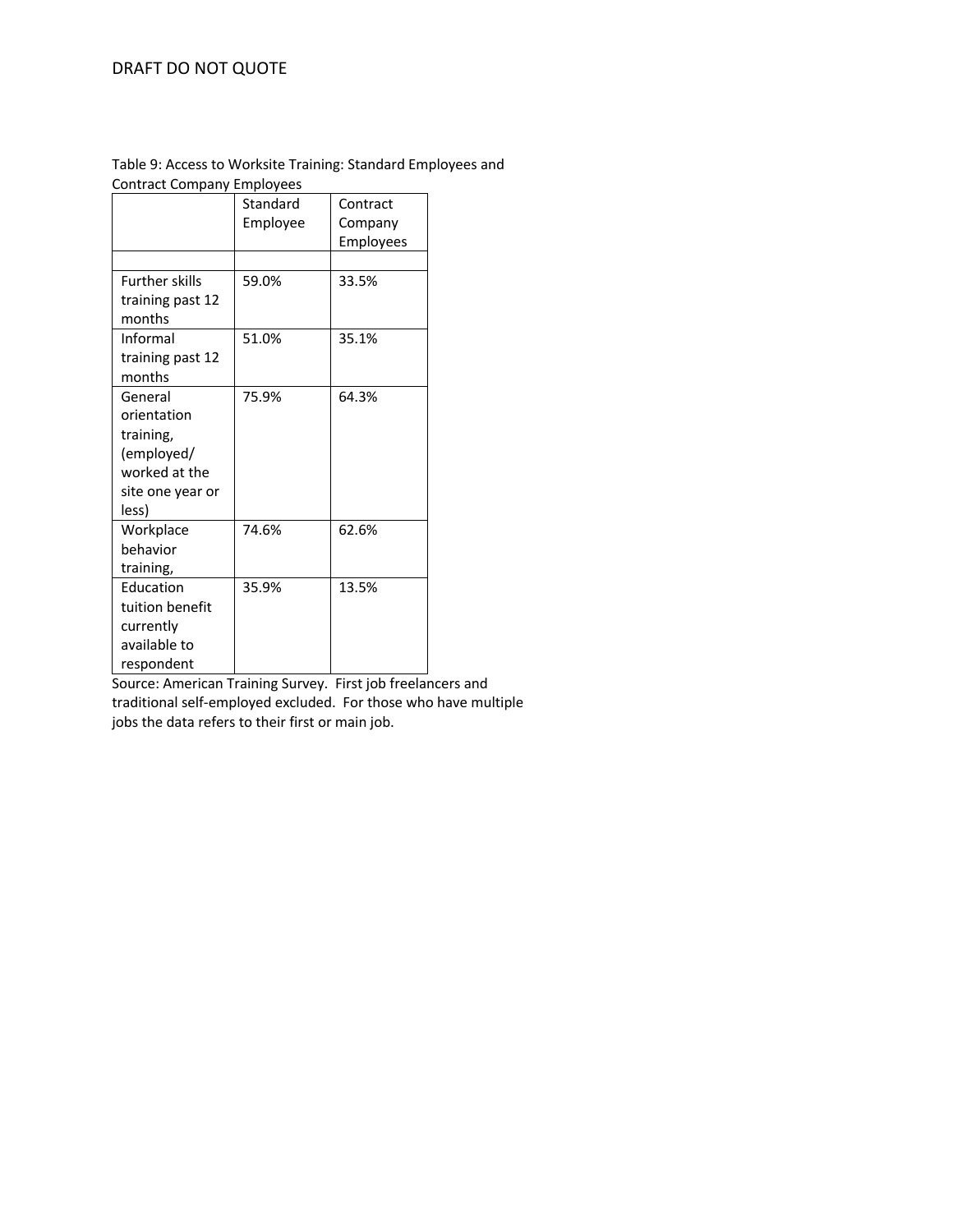Table 10: Formal worksite skills training

| Contractor             | $-0.186***$ | $-.134$ *** | $-.137***$  |
|------------------------|-------------|-------------|-------------|
|                        | (.028)      | (.030)      | (.031)      |
| Gender (1=woman)       | $-.017$     | $-0.017$    | $-0.022$    |
|                        | (.018)      | (.021)      | (.021)      |
| Age                    | .0001       | $-.0007$    | $-.0002$    |
|                        | (.0008)     | (.0008)     | (.0008)     |
| High School or Less    | $-0.045*$   | .0004       | .003        |
|                        | (.024)      | (.026)      | (.026)      |
| College Degree         | $.069***$   | .015        | .015        |
|                        | (.021)      | (.024)      | (.024)      |
| African-American       | $-0.036$    | $-0.018$    | $-0.026$    |
|                        | (.027)      | (.029)      | (.030)      |
| Hispanic               | $-.101***$  | $-.088***$  | $-.090***$  |
|                        | (.023)      | (.025)      | (.025)      |
| Asian                  | $-0.045$    | $-0.053$    | $-063$      |
|                        | (.043)      | (.046)      | (.046)      |
| Skill scale            |             | $.042***$   | $.038***$   |
|                        |             | (.005)      | (.005)      |
| Physical work          |             | $-0.025$    | $-0.031$    |
|                        |             | (.022)      | (.022)      |
| Part time              |             | $-0.018$    | $-0.013$    |
|                        |             | (.027)      | (.027)      |
| Union coverage         |             | $.108***$   | $.104***$   |
|                        |             | (.027)      | (.027)      |
| Specific industry      |             | $.126***$   | $.114***$   |
|                        |             | (.024)      | (.024)      |
| Specific anywhere      |             | $-0.028$    | $-0.037$    |
|                        |             | (0.020)     | (.021)      |
| Initiative: want more  |             |             | $.062**$    |
|                        |             |             | (.020)      |
| Initiative: sought out |             |             | $144***$    |
| training               |             |             | (.024)      |
| Occupation fixed       | no          | Yes         | Yes         |
| effects                |             |             |             |
| Industry Fixed effects | no          | Yes         | yes         |
| N                      | 3,229       | 3,193       | 3,169       |
| Log likelihood         | $-2133.112$ | $-1987.272$ | $-1951.093$ |
| Pseudo R2              | .027        | .082        | .092        |
|                        |             |             |             |

Source: American Training Survey. Logit models. Traditional self-employed and

freelancers excluded. Coefficients are marginal impacts at the means for all variables. Standard errors in parentheses. \*p<.10 \*\*p<.05 \*\*\*p<.01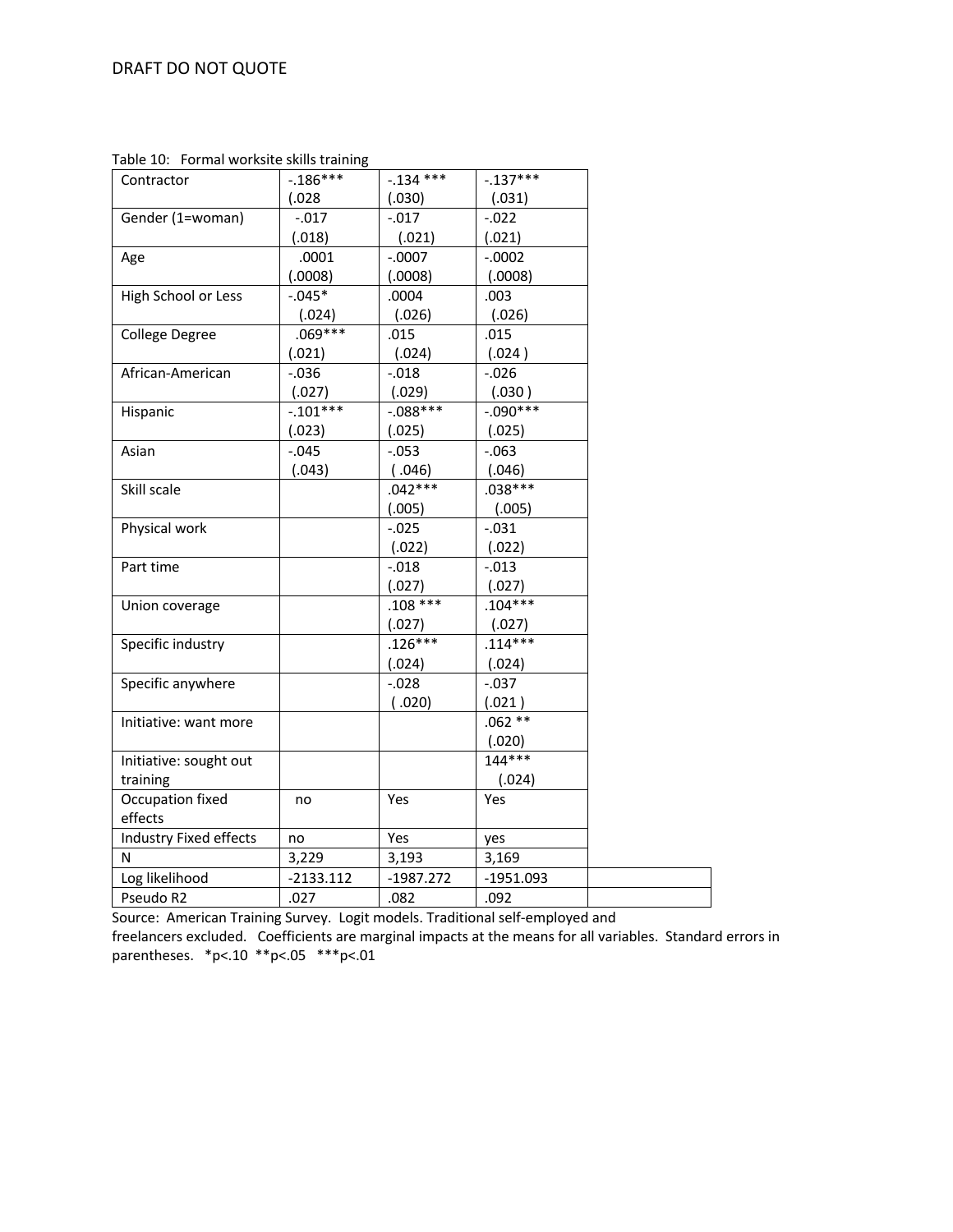|                        | Behavior    | Educational    | Orientation |
|------------------------|-------------|----------------|-------------|
|                        |             | <b>Benefit</b> |             |
| Contractor             | $-0.064**$  | $-.229***$     | $-0.030$    |
|                        | (.021)      | (.036)         | (.034)      |
| Gender (1=woman)       | $-0.014$    | .006           | $-0.016$    |
|                        | (.016)      | (.020)         | (.035)      |
| Age                    | .0009       | $.001**$       | $-.0001$    |
|                        | (0.006)     | (.0008)        | (0.001)     |
| High School or Less    | $-.010$     | $-0.091$ ***   | .019        |
|                        | (.019)      | (.027)         | (.042)      |
| College Degree         | .016        | .034           | .057        |
|                        | (.018)      | (.023)         | (.041)      |
| African-American       | .034        | $.059**$       | $-.001$     |
|                        | (.023)      | (.028)         | (.040)      |
| Hispanic               | $-0.002$    | $-0.044*$      | .0008       |
|                        | (.018)      | (.025)         | (.038)      |
| Asian                  | .008        | $-.069*$       | $-.037$     |
|                        | (.036)      | (.043)         | (.074)      |
| Skill scale            | $.024***$   | $.032***$      | .007        |
|                        | (.004)      | (.005)         | (.008)      |
| Physical work          | $-.001$     | $-0.012$       | .048        |
|                        | (.016)      | (.021)         | (.035)      |
| Part time              | $-0.047**$  | $-0.153***$    | $-0.002$    |
|                        | (.019)      | (.030)         | (0.039)     |
| Union coverage         | .147        | $.107***$      | .006        |
|                        | (.024)      | (.025)         | (.046)      |
| Specific industry      | $.063***$   | $.063**$       | $.091**$    |
|                        | (.017)      | (.024)         | (.036)      |
| Specific anywhere      | .0242       | $.039*$        | $-.041$     |
|                        | (.016)      | (.019)         | (.034)      |
| Occupation fixed       | Yes         | Yes            | Yes         |
| effects                |             |                |             |
| Industry Fixed effects | Yes         | yes            | Yes         |
| Ν                      | 3,184       | 3,186          | 840         |
| Log likelihood         | $-1513.980$ | $-1857.350$    | $-453.908$  |
| Pseudo R2              | .090        | .117           | .068        |
|                        |             |                |             |

Table 11: Additional Worksite Organizational Policy Training Outcomes

 $\overline{\phantom{a}}$ Source: American Training Survey. Logit models. Traditional self-employed and freelancers excluded. For orientation the sample is limited to people hired or assigned to site in the past year. Coefficients are marginal impacts at the means for all variables. Standard errors in parentheses. \*p<.10 \*\*p<.05 \*\*\*p<.01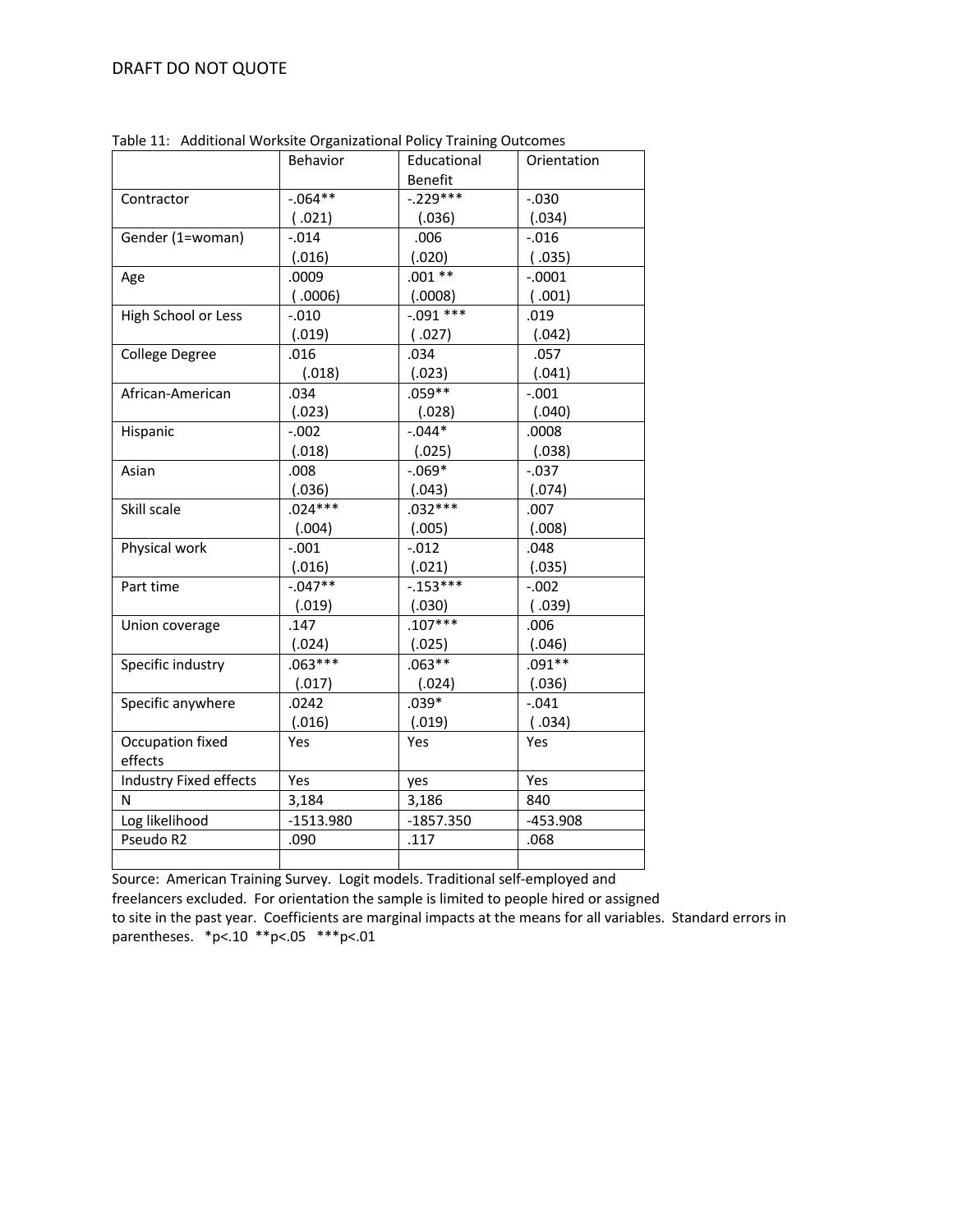Table 12: Informal Worksite Training

| Contractor             | $-0.69**$   | $-0.009$    |
|------------------------|-------------|-------------|
|                        | (.029)      | (.032)      |
| Gender (1=woman)       | $-0.011$    | $-0.006$    |
|                        | (.018)      | (.022)      |
| Age                    | $-.001*$    | $-.001$     |
|                        | (.0008)     | (0.009)     |
| High School or Less    | $-0.085***$ | $-.049*$    |
|                        | (.025)      | (.027)      |
| <b>College Degree</b>  | $.136***$   | $.078**$    |
|                        | (.021)      | (.024)      |
| African-American       | $-0.060**$  | $-0.042$    |
|                        | (.028)      | (.031)      |
| Hispanic               | $-0.093***$ | $-0.091***$ |
|                        | (.024))     | (.026)      |
| Asian                  | $-0.079$    | $-0.111**$  |
|                        | (.044)      | (.047)      |
| Skill scale            |             | $.028***$   |
|                        |             | (.005)      |
| Physical work          |             | $-.007$     |
|                        |             | (.022)      |
| Part time              |             | .021        |
|                        |             | (.029)      |
| Union coverage         |             | $-.0001$    |
|                        |             | (.028)      |
| Specific industry      |             | $.134***$   |
|                        |             | (.025)      |
| Specific anywhere      |             | $-.007$     |
|                        |             | (.021)      |
| Initiative: want more  |             | $.181***$   |
|                        |             | (.021)      |
| Initiative: sought out |             | $.136***$   |
| training               |             | (.024)      |
| Occupation fixed       | no          | yes         |
| effects                |             |             |
| Industry Fixed effects | no          | yes         |
| N                      | 3,221       | 3,161       |
| Log likelihood         | $-2152.773$ | $-1978.412$ |
| Pseudo R2              | .034        | .096        |

Source: American Training Survey. Logit models. Traditional self-employed and

freelancers excluded. . Coefficients are marginal impacts at the means for all variables. Standard errors in parentheses. \*p<.10 \*\*p<.05 \*\*\*p<.01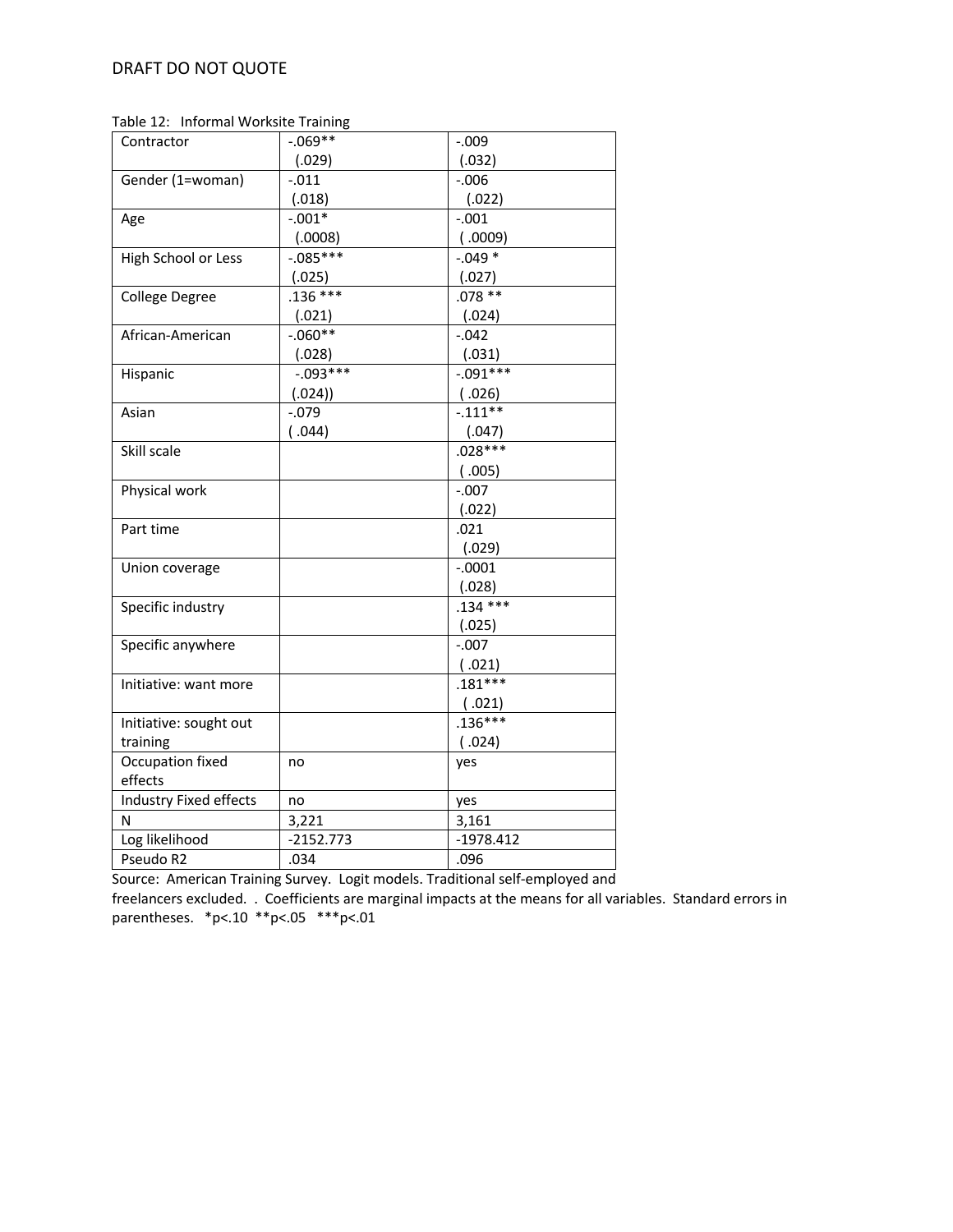| Contractor             | $-0.058**$  | .005        |
|------------------------|-------------|-------------|
|                        | (.027)      | (.030)      |
| Gender (1=woman)       | $-0.020$    | $-0.024$    |
|                        | (.018)      | (.021)      |
| Age                    | $-.0002$    | $-.0007$    |
|                        | (.0008)     | (.0008)     |
| High School or Less    | $-0.035$    | .015        |
|                        | (.024)      | (.026)      |
| College Degree         | $.074***$   | 021         |
|                        | (.021)      | (.024)      |
| African-American       | $-0.038$    | $-0.029$    |
|                        | (.027)      | (.029)      |
| Hispanic               | $-0.091***$ | $-0.078**$  |
|                        | (.023)      | (.025)      |
| Asian                  | $-0.046$    | $-0.065$    |
|                        | (.043)      | (.045)      |
| Skill scale            |             | $.036***$   |
|                        |             | (0.005)     |
| Physical work          |             | $-0.028$    |
|                        |             | (.021)      |
| Part time              |             | $-.013$     |
|                        |             | (.027)      |
| Union coverage         |             | $.105***$   |
|                        |             | (.027)      |
| Specific industry      |             | $.111***$   |
|                        |             | (.024)      |
| Specific anywhere      |             | $-0.032$    |
|                        |             | (.020)      |
| Initiative: want more  |             | $.057***$   |
|                        |             | (0.020)     |
| Initiative: sought out |             | $.138***$   |
| training               |             | (.024)      |
| Occupation fixed       | No          | Yes         |
| effects                |             |             |
| Industry Fixed effects | No          | yes         |
| N                      | 3,229       | 3,169       |
| Log likelihood         | $-2143.396$ | $-1964.906$ |
| Pseudo R2              | .014        | .079        |

Table13:Formal Skills Training All Employer Sources Including Legal Employer

Source: American Training Survey. Logit models. Traditional self-employed and freelancers excluded. . Dependent variation is formal training from either worksite or legal employer Coefficients are marginal impacts at the means for all variables. Standard errors in parentheses. \*p<.10 \*\*p<.05 \*\*\*p<.01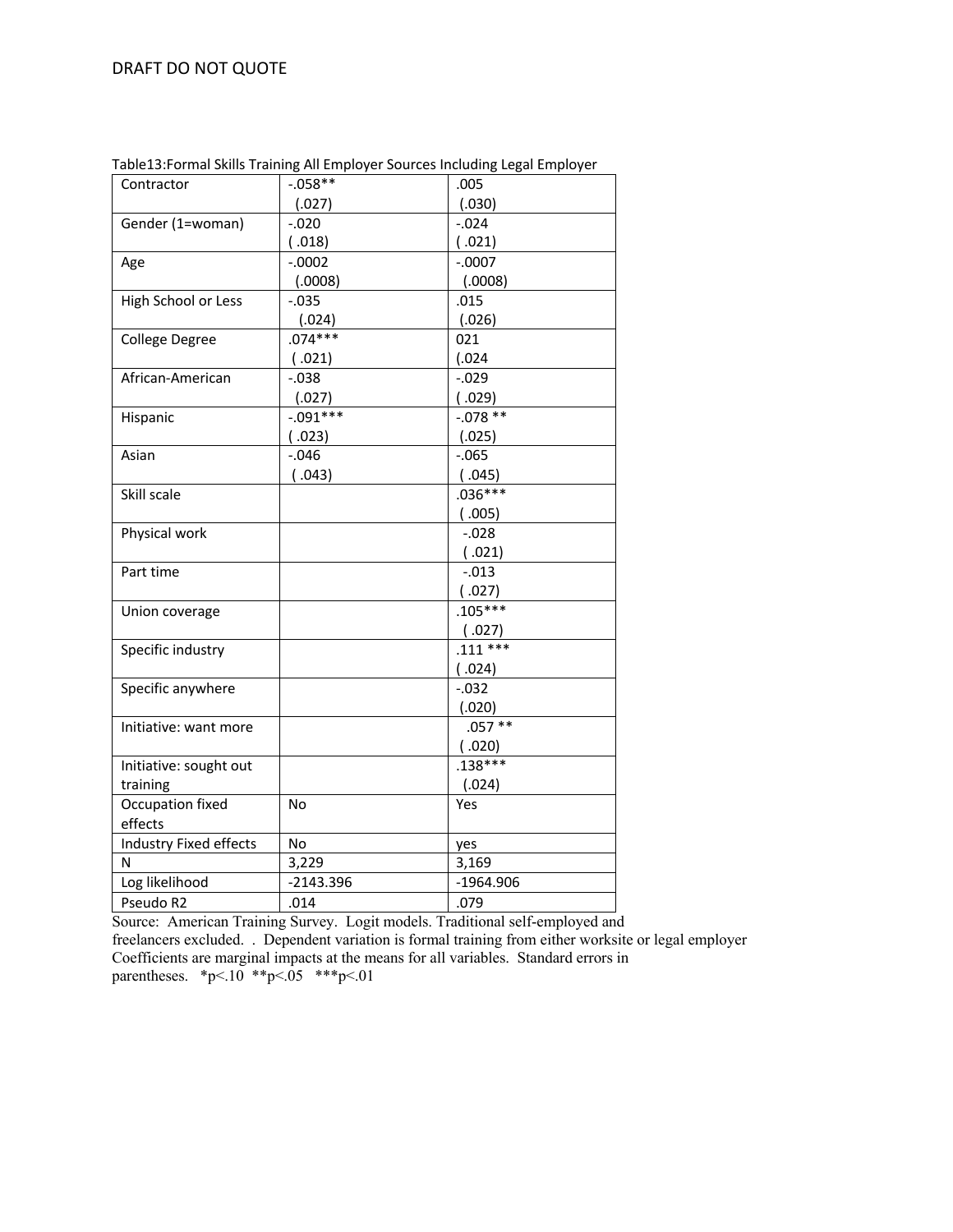# **Appendix**

# The Survey

 NORC describes the survey as follows: "Funded and operated by NORC at the University of Chicago, **AmeriSpeak®** is a probability-based panel designed to be representative of the US household population. Randomly selected US households are sampled using area probability and address-based sampling, with a known, non- zero probability of selection from the NORC National Sample Frame. These sampled households are then contacted by US mail, telephone, and field interviewers (face to face). The panel provides sample coverage of approximately 97% of the U.S. household population. Those excluded from the sample include people with P.O. Box only addresses, some addresses not listed in the USPS Delivery Sequence File, and some newly constructed dwellings. While most AmeriSpeak households participate in surveys by web, noninternet households can participate in AmeriSpeak surveys by telephone. Households without conventional internet access but having web access via smartphones are allowed to participate in AmeriSpeak surveys by web." https://amerispeak.norc.org/about-amerispeak/Pages/default.asp%

# The Survey Questions Defining Standard, Contractor, and Freelance Jobs

## **For the main job the first step was asking:**

 *Most people's job falls into one of two buckets. Please read these definitions carefully to see which one applies to your main job, i.e. the job in which you spend the most time. Employee: You work for an employer who takes taxes out of your pay*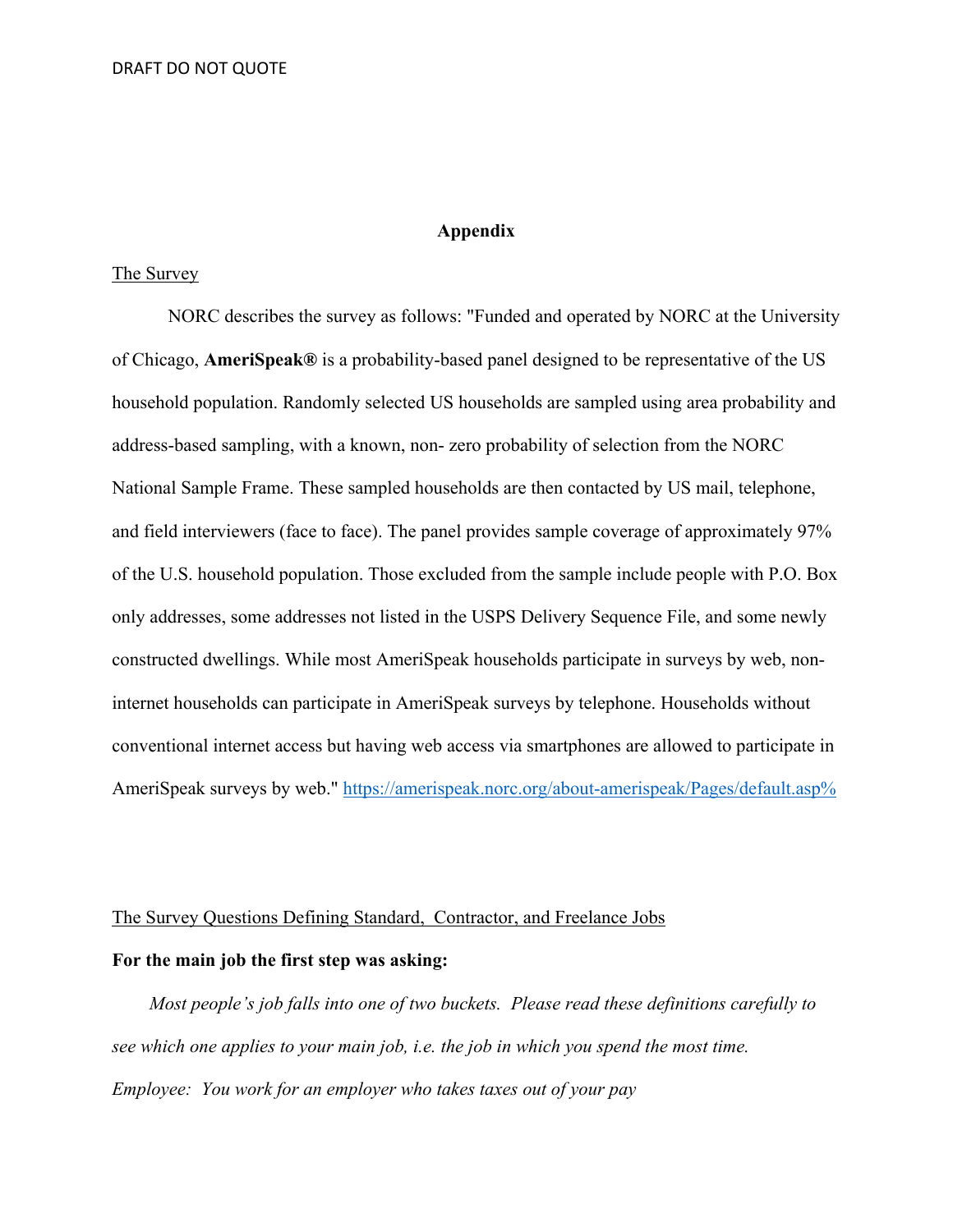*Self-employed: This means working for your own business such as a store or company that you own. This also means working as a freelancer or as an independent contractor. Selfemployment also includes doing farm work, or raising livestock* for either your own or your family's ranch, or commercial fishing.

## **Then, if people described themselves as an employee they were asked:**

*However some employees are contract company employees This means you work for a firm that pays you and takes taxes out of your pay, but the firm assigns you to work at the location of another organization. You could be assigned to that location either briefly or for a long time, but your paycheck comes from the firm that gives you work assignments and takes your taxes from your pay and not from the organization where you work Based on this description, are you a contract company employee*.

## **If people described themselves as self-employed in the opening question they were asked:**

 *Do you consider yourself a freelancer or independent contractor? Some freelancers obtain customers on their own or maybe by an online app. It may also mean working on an individual contract basis for an organization. A key to work as a freelancer or independent contractor is that whoever hires you for work does not take out your taxes when paying you and does not consider you to be a regular employee. Although many examples might have you working in multiple locations, it is possible to be hired and work in one location regularly. Based on this description are you a freelancer?*

**This sequence was repeated for a second job if people reported having one.**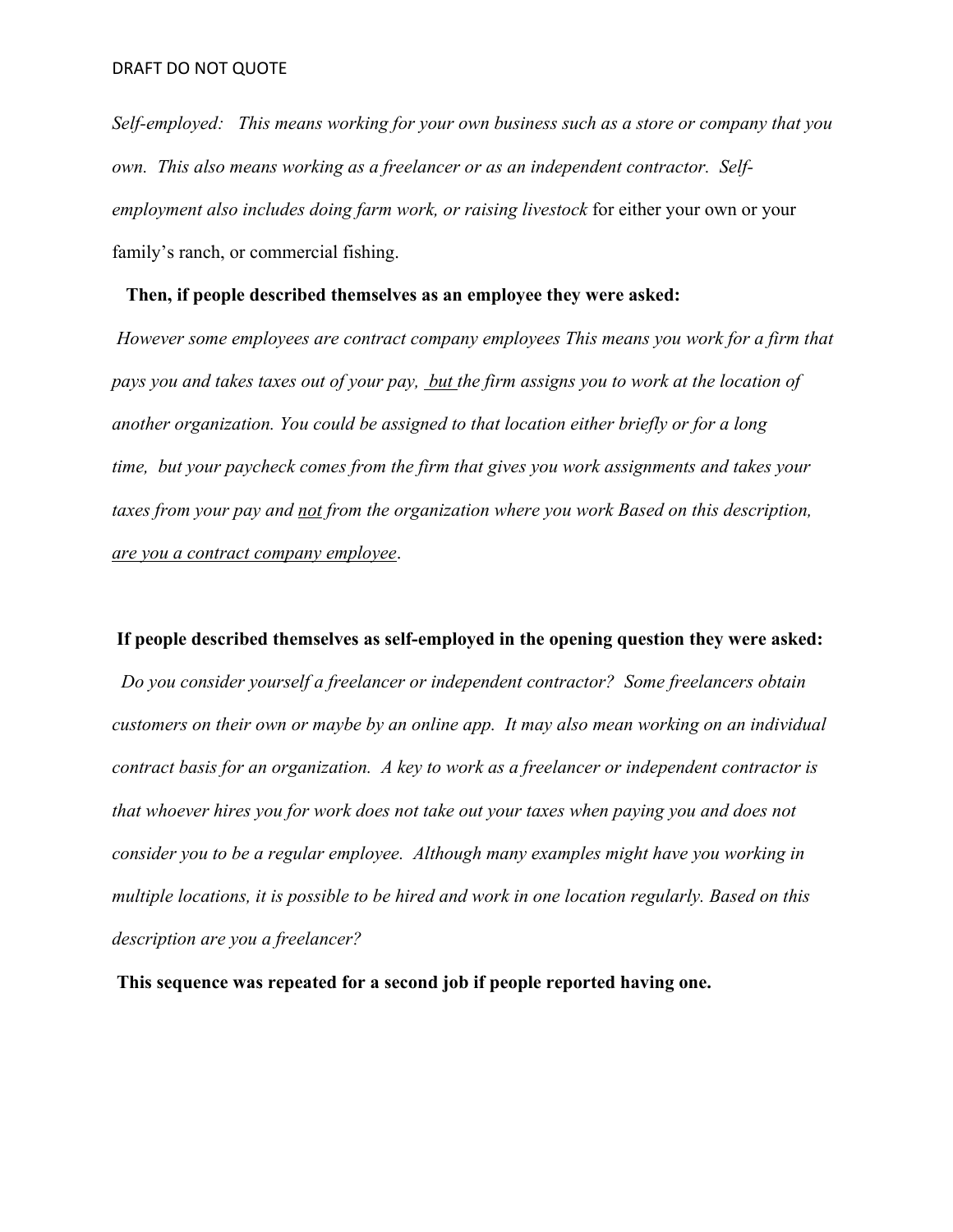# REFERENCES

Abraham, K.G., & Taylor, S.K. 1996. Firms' use of outside contractors: Theory and evidence. *Journal of Labor Economics,* 14(3): 394-424.

Abraham, Katharine G., Brad Hershbein, and Susan Houseman. 2019 "Independent Contract, Informal, and Online Intermediary Work: Preliminary Evidence on Developing Better Measures In Household Surveys," W.E.Upjohn Institute, Working Paper

Abraham, K.G., J.C. Haltiwanger, C. Hou, K. Sandusky, and J.R. Spletzer (Forthcoming). Reconciling Survey and Administrative Measures of Self-Employment. *Journal of Labor Economics*.

Althauser, R.P., & Kalleberg, A.L. 1981. Firms, occupations and the structure of labor markets: A conceptual analysis. I. Berg (Ed.), *Sociological Perspectives on Labor Markets*: 119- 149. New York: Academic Press.

Applebaum, Eileen, Arne Kalleberg, and Hye Jin Rho. 2019 "Nonstandard Work Arrangements and Older Americans, 2005-2017, Economic Policy Institute and CEPR

Arthur, Jeffrey, Andrew O. Herdman, and Jaewan Ya, "Which Way High Performance? Comparing Performance Effects of High Performance Work Systems In Small To Medium Size Establishments" ILR Review, 74(2), March 2021, pp. 352–387

Autor, David and Susan Houseman. 2010. "Do Temporary Help Jobs Improve Labor Market Outcomes For Low Skilled Workers: Evidence from 'Work First,' " *American Economic Journal: Applied Economics* 2(3): 96-128

Autor, David. 2001 "Why Do Temporary Help Firms Provide Free General Training?" *Quarterly Journal of Economics* 116(4): 1409-1448

Barley, Stephen R. and Kunda, Gideon. 2004. *Gurus, hired guns and warm bodies: Itinerant experts in a knowledge economy*. Princeton, NJ: Princeton University Press.

Baron, James and Bielby, William 1984. "The Organization of Work In A Segmented Economy," *American Sociological Review* 49(4): 454-473

Baron, James N. , Alison Davis-Blake and William T. Bielby. 1986 "The Structure of Opportunity: How Promotion Ladders Vary Within and Among Organizations" *Administrative Science Quarterly* Vol. 31( 2) 248-273

Baron, J.N. and D.M. Kreps 1999, *Strategic Human Resources: Frameworks for General Managers*. New York: Wiley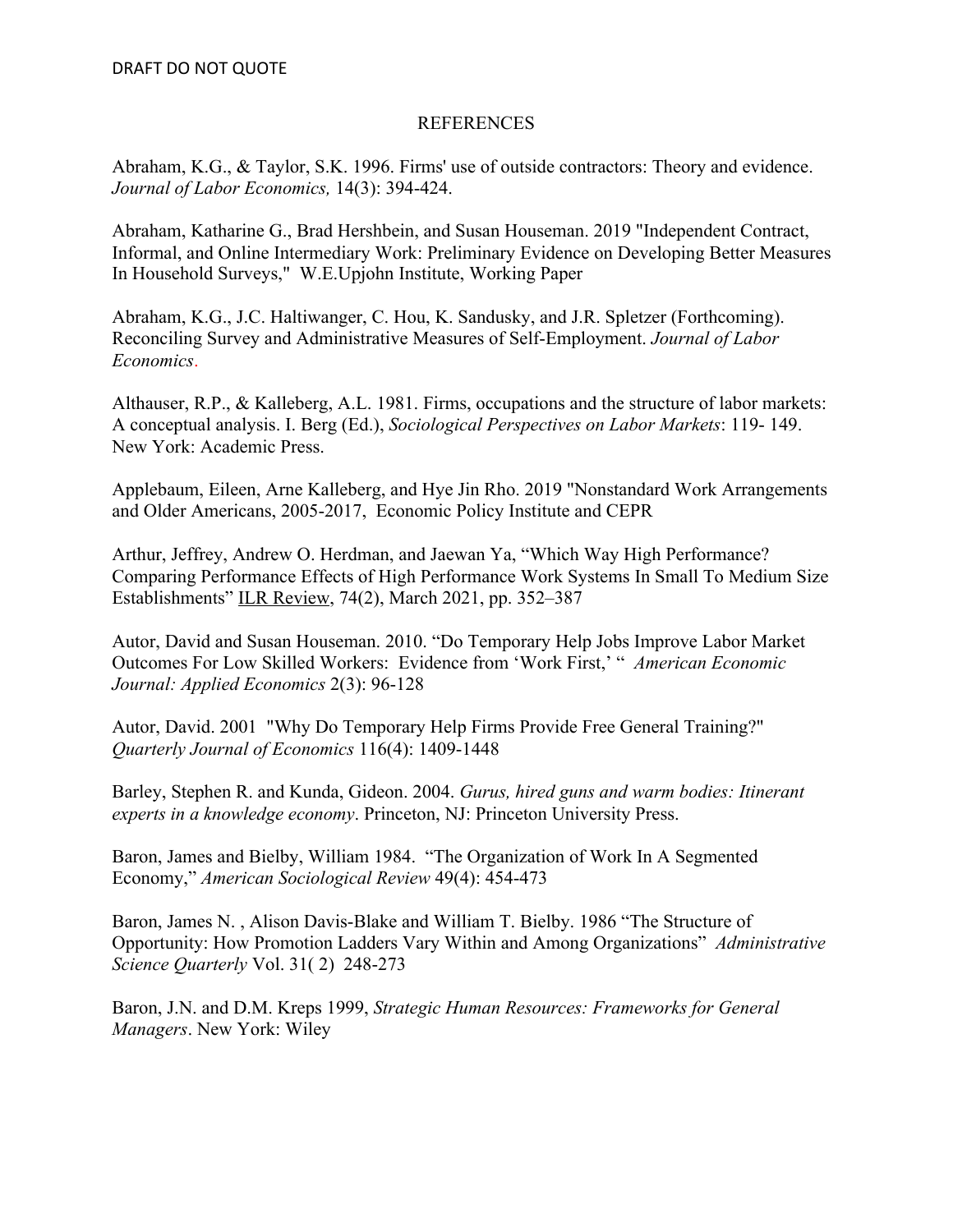Baron, James, P. Devereaux Jennings, and Frank Dobbin. 1988. "Mission Control?: The Development of Personnel Systems in U.S. Industry". American Sociological Review 53 (4):497-514

Barry, Colleen L., Hahrie Han, Rachel Presskreischer, Kelly E. Anderson, Emma Elizabeth McGinty. 2020 "Public Support for Social Safety-Net Policies for COVID-19 in the United States, April 2020." *American Journal of Public Health* 110(12):1811-1813

Barron, John, Mark Berger, Dan Black. 1997 *On the Job Training*, Kalamazoo, MI: Upjohn Institute

Bartel, Ann. 1994 "Productivity Gains From The Implementation of Employee Training Programs" *Industrial Relations*, 33(4): 411-425

Bartel, Ann. 1995 "Training, Wage Growth, and Job Performance: Evidence From A Company Database," *Journal of Labor Economics*, 13(3): 401-425

Bell, Bradford, J. Kevin Ford, Scott Tannebaum, Kurt Kraiger, and Raymond Noe. 2017 "100 Years of Training and Development Research: What We Know and Where We Should Go," *Journal of Applied Psychology* 102( 3): 305-323

Bernhardt, Annette, Rosemary Batt, Susan Houseman, and Eileen Appelbaum. 2015 "Domestic Outsourcing in the U.S.: A Research Agenda to Assess Trends and Effects on Job Quality". IRLE Working Paper No. 102-16. http://irle.berkeley.edu/workingpapers/102-16.pdf

Bernhardt, Annette, Heath Boushey, Laura Dresser, and Chris Tilly, eds; 2008 The Gloves Off Economy; Workplace Standards At The Bottom of The Labor Market, Labor and Employment Research Association

Bidwell, Matthew and Forrest Briscoe, "Who Contracts? Determinants of the Decision to Work as an Independent Contractor among Information Technology Workers," Academy of Management Journal,52(6): 1148-1168

Bidwell , Matthew, Forrest Briscoe , Isabel Fernandez-Mateo & Adina Sterling. 2013. " The Employment Relationship and Inequality: How and Why Changes in Employment Practices are Reshaping Rewards in Organizations," *The Academy of Management Annals* , 7(1) 1-61

Bidwell, Matthew J. 2013. "What Happened to Long-Term Employment? The Role of Worker Power and Environmental Turbulence in Explaining Declines in Worker Tenure," *Organization Science* 24(4):1061-1082.

Bidwell , Matthew, Forrest Briscoe , Isabel Fernandez-Mateo & Adina Sterling. 2013. " The Employment Relationship and Inequality: How and Why Changes in Employment Practices are Reshaping Rewards in Organizations," *The Academy of Management Annals* , 7(1): 1-61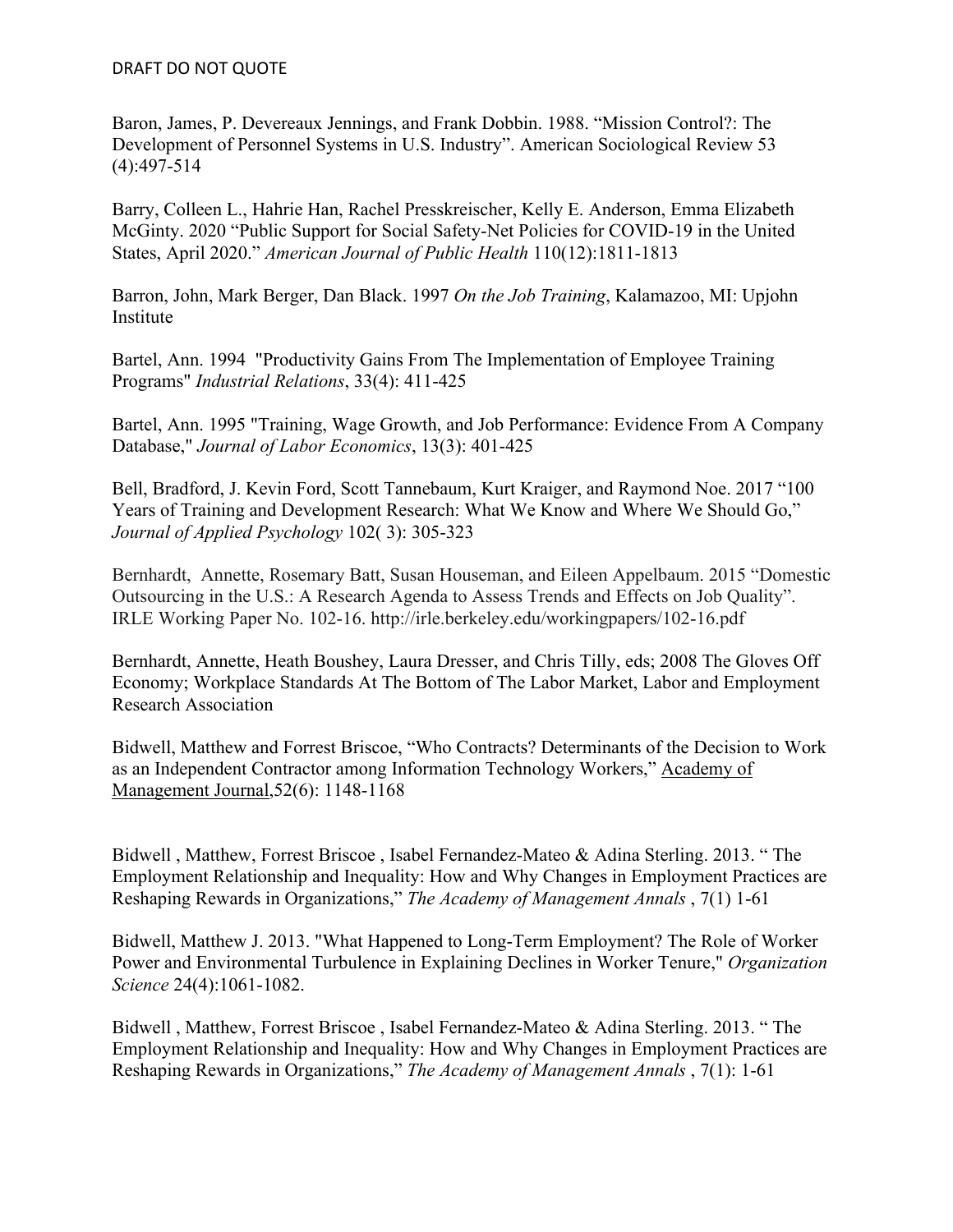Black, Sandra E. and Lynch, Lisa M. 2001 "How to Compete: The Impact of Workplace Practices and Information Technology on Productivity." *The Review of Economics and Statistics* 83(3) 434-445

Board of Governors of the Federal Reserve System 2018, "Report on the Economic Well-Being of U.S. Households in 2017 Washington D.C.: Board of Governors of the Federal Reserve System

Board of Governors of the Federal Reserve System. 2016. *Report on the Economic Well-Being of U.S. Households in 2015.* Washington, D.C.: Board of Governors of the Federal Reserve System.

Board of Governors of the Federal Reserve System. 2017. *Report on the Economic Well-Being of U.S. Households in 2016.* Washington, D.C.: Board of Governors of the Federal Reserve System.

Brown, J. N. 1989"Why do wages increase with job tenure? on-the-job training and life-cycle wage growth observed within firms," *American Economic Review* 79(5):971–991

Bureau of Labor Statistics, 2018: "Employed workers with alternative work arrangements by their preference for a traditional work arrangement, May 2017," https://www.bls.gov/news.release/conemp.t11.htm

Cappelli, Peter 2012, *Why good people can't get jobs; the skills gap and what companies can do about it ,* Philadelphia: Wharton School Press

Cappelli, Peter. 2015"Skill Gaps, Skill Shortages, And Skill Mismatches; Evidence And Arguments For the United States," *ILR Review,* 68(2) 251–290

Cappelli, Peter 1999, The New Deal At Work: *Managing The Market Driven Workforce*, Cambridge: Harvard Business School Press

Cappelli, Peter and J.R. Keller. 2013 "Classifying Work In The New Economy," *Academy of Management Review*, vol. 38:(4) 575-596

Chang,Linchiat and Jon Krosnick. 2009, "National Surveys Via RDD Telephone Interviewing Versus the Internet: Comparing Sample Representativeness and Response Quality," *Public Opinion Quarterly* vol. 73(4)

Cobb, Adam and Ken-Hou Lin. 2017. Growing Apart: The Declining Firm-Size Wage Premium and its Inequality Consequences. *Organization Science* 28(3), 429-446.

Davis-Blake, Alison and Joseph P. Broschak 2010 "Outsourcing and the Changing Nature of Work," *Annual Review of Sociology*, 35(1): 321-340

Davis-Blake, Alison, Joseph Broschak, and Elizabeth George 2003 "Happy Together? How Using Nonstandard Workers Affects Exit, Voice, and Loyalty Among Standard Employees," *Academy of Management Journal*, vol 46,(4) 475-485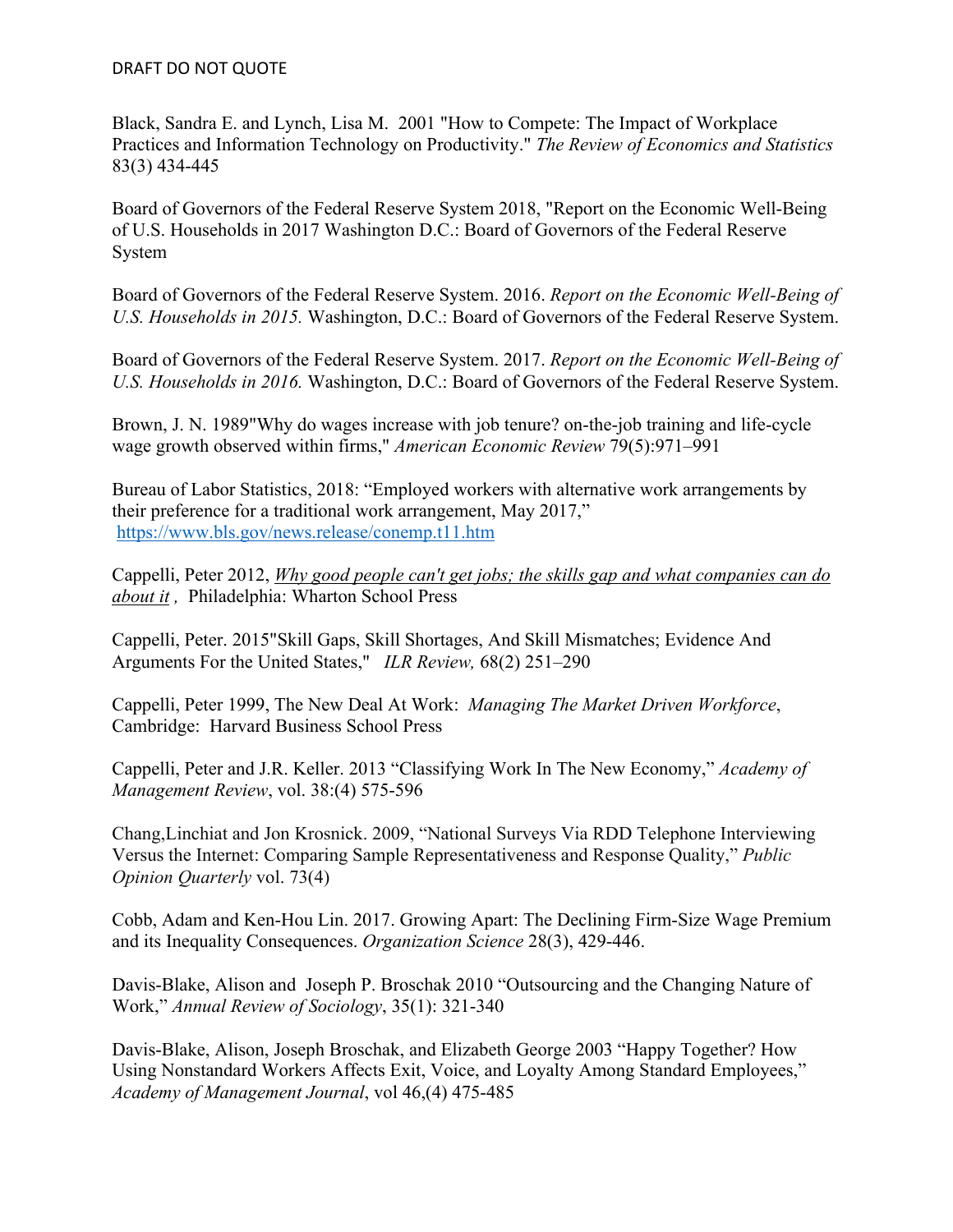Dearden, Lorraine, Howard Reed, and Jon Van Reenens 2016 "The Impact of Training on Productivity and Wages: Evidence From Bristish Panel Data," Working paper, Institute For Fiscal Studies

Dencker, John and Chichun Fang. 2016 "Transformation of Employment Relationships: The Effect of Corporate Restructuring on Wage Patterns, Determinants, and Inequality," *American Sociological Review,* 81(3) 467-487

Dey, Matthew, Susan N. Houseman, and Anne E. Polivka. 2012 "Manufacturers' Outsourcing to Staffing Services," *Industrial and Labor Relations Review* 65(3): 533-559

Dey, M., S.N. Houseman, and A. Polivka. 2010. What do we know about contracting out in the United States? Evidence from household and establishment surveys. in *Labor in the New Economy*, edited by K.G. Abraham, J.R. Spletzer, and M.J. Harper. Chicago: University of Chicago Press, 267–304

DiPrete, Thomas A. Dominique Goux, and Eric Maurin 2002 "Internal Labor Markets and Earnings Trajectories In The Post-Fordist Economy," *Social Science Research*, 31 175-196

Doeringer, Peter, and Michael Piore. 1971. *Internal Labor Markets and Manpower Analysis.* Lexington, MA: Lexington Books.

Dube, Arindrajit, and Ethan Kaplan. 2010. "Does Outsourcing Reduce Wages in the Low-wage Service Occupations? Evidence from Janitors and Guards." *Industrial and Labor Relations Review* 63(2): 287–306.

Erickcek, George, Susan Houseman, and Arne L. Kalleberg. 2003. "The Effects of Temporary Services and Contracting Out on Low-Skilled Workers: Evidence from Auto Suppliers, Hospitals, and Public Schools." In *Low-Wage America: How Employers Are Reshaping Opportunity in the Workplace*, Eileen Appelbaum, Annette Bernhardt, and Richard J. Murnane, eds. New York: Russell Sage Foundation, 368–403.

Eavis, Peter and Mike Isaac, "WeWork May Layoff Thousands," New York Times, November 17, 2019, https://www.nytimes.com/2019/11/17/business/wework-layoffs.html

Farrell, D., F. Greig, and A. Hamoudi. 2018. *The Online Platform Economy in 2018: Drivers, Workers, Sellers, Lessors*. JPMorgan Chase & Co. Institute. Washington, DC. https://www.jpmorganchase.com/content/dam/jpmc/jpmorgan-chase-andco/institute/pdf/institute-ope-2018-exec-summary.pdf

Fernandez-Mateo, Isabel. 2007."Who Pays the Price of Brokerage? Transferring Constraint through Price-Setting in the Staffing Sector." American Sociological Review 72(2), 292-317

Fernandez-Mateo, Isabel. 2009. "Cumulative Gender Disadvantage In Contract Employment," American Journal of Sociology, 115(1) 871-923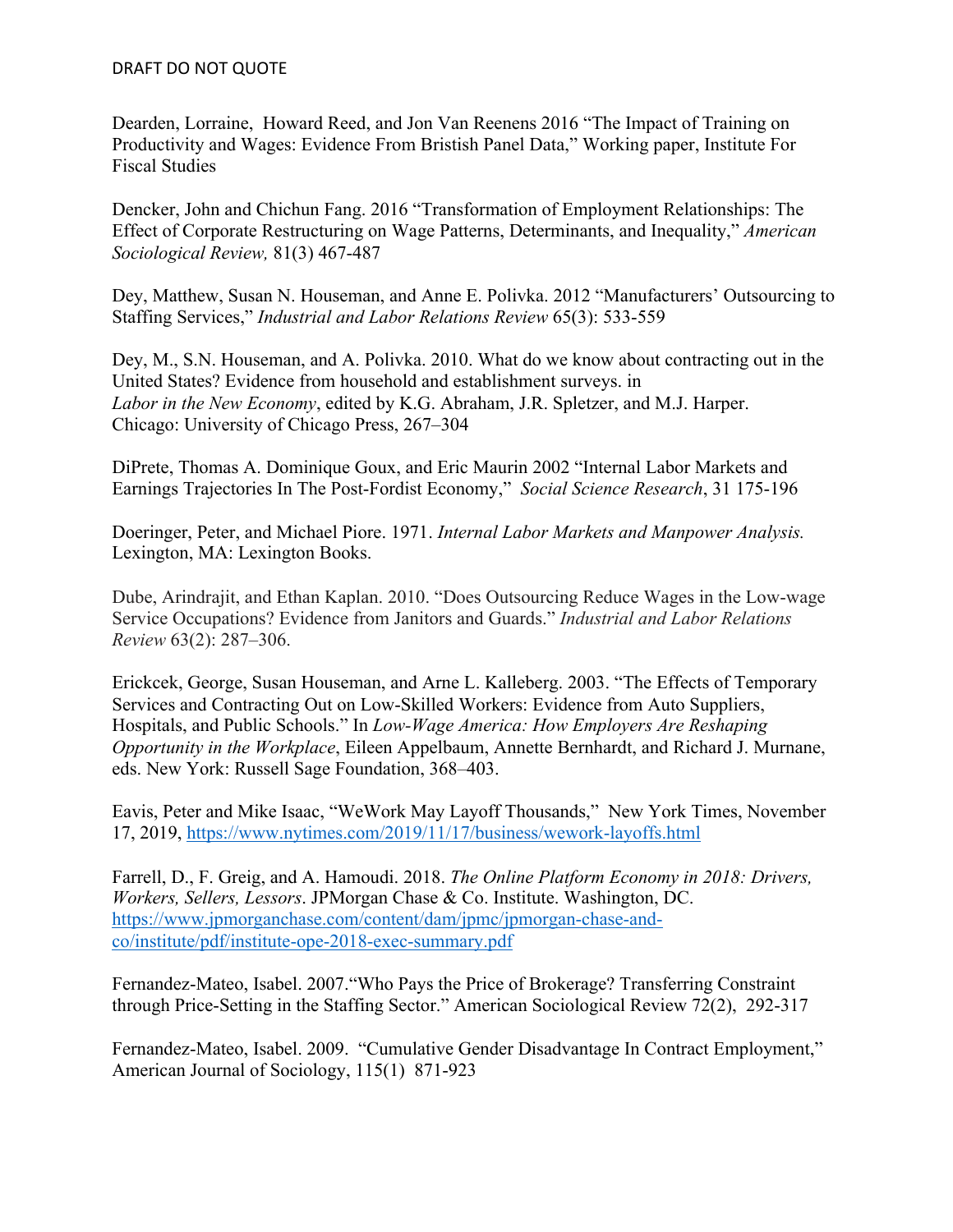Fernandez-Mateo, I., & King, Z.. 2011. Anticipatory sorting and gender segregation in temporary employment. Management Science, 57(6) 989-1008.

Fisher, Lloyd. 1953 The Harvest Labor Market In California, Cambridge, MA. Harvard University Press

Frazis, Harley, Maury Gittleman and Mary Joyce, " Correlates of Training: An Analysis Using Both Employer and Employee Characteristics," ILR Review, Vol. 53, No. 3 (Apr., 2000), pp. 443-462.

Handel, Michael J. 2016. "What Do People Do at Work? A Profile of U.S. Jobs from the Survey of Workplace Skills, Technology, and Management Practices (STAMP)" Journal for Labour Market Research. 49:177-197.

Handel, Michael J. 2017. "Measuring job content: Skills, technology, and management practices." The Oxford Handbook of Skills and Training, John Buchanan, David Finegold, Kenneth Mayhew, and Chris Warhurst, eds. Oxford University Press.

Hipple, Steven 2001 "Contingent Work In the Late 1990's," Monthly Labor Review, 124(1): 3-27

Hollister, Matissa.2004."Does Firm Size Matter Anymore? The New Economy and Firm Size Wage Effects," American Sociological Review, 69( 5) 659-676

Horowitz, Juliana M. and Nikki Graf. 2019. "Most U.S. Teens See Anxiety and Depression as a Major Problem Among Their Peers," Philadelpia: Pew Research Center. https://www.pewsocialtrends.org/2019/02/20/most-u-s-teens-see-anxiety-and-depression-as-amajor-problem-among-their-peers/

Howell, David R., and Arne L. Kalleberg. 2019. "Declining Job Quality in the United States: Explanations and Evidence." *RSF: The Russell Sage Foundation Journal of the Social Sciences*  5(4): 1–53.

Jackson, Emilie, Adam Looney, and Shanthi Ramnath, 2017 "The Rise of Alternative Work Arrangements: Evidence and Implications for Tax Filing and Benefit Coverage," U.S. Treasury, Office of Tax Analysis Working Paper 114

Jacobs, Jerry, Marie Lukens, and Michael Useem. 1996 "Organizational, Job, and Individual Determinants of Workplace Training: Evidence from the National Organization Survey, Social Science Quarterly, March, 77(1) 159-176

Jacoby, Sanford Employing Bureaucracy: Managers, Unions, and the Transformation of Work in American Industry, 1900-1945. (New York: Columbia University Press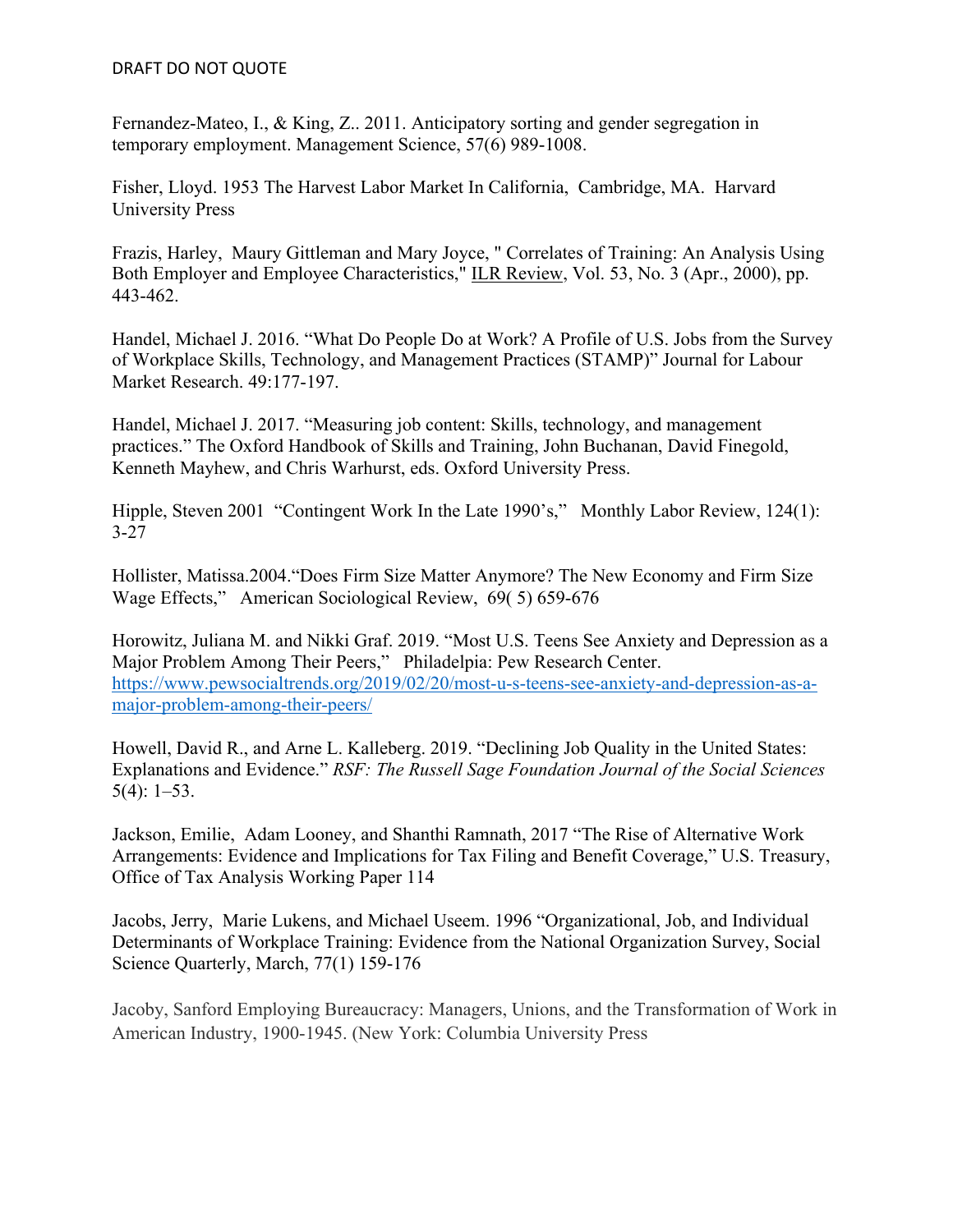Kalleberg, Arne L. Barbara F. Reskin and Ken Hudson 2000. "Bad Jobs in America: Standard and Nonstandard Employment Relations and Job Quality in the United States," American Sociological Review. 65(2): 256-278

Kalleberg, Arne L, . 2000. "Nonstandard Employment Relations: Part-time, Temporary and Contract Work." Annual Review of Sociology 26: 341–65.

Arne L. Kalleberg and Steven P. Vallas (editors). 2018. Precarious Work: Causes, Characteristics, and Consequences. (Research in the Sociology of Work Volume 31). Bingley UK: Emerald.

Kalleberg, Arne. 2009 "Precarious Work, Insecure Workers: Employment Relations In Transition," American Sociological Review 74(1) 1-22

Keeter, Scott and Kyley McGeeney 2015 "Coverage Error in Internet Surveys Who Web-Only Surveys Miss and How That Affects Results," Pew Research https://www.pewresearch.org/methods/2015/09/22/coverage-error-in-internet-surveys/ accessed March 21, 2020

Kim, E. Tammy, "The Gig Economy Is Coming For Your Job," New York Times, June 10, 2020, https://www.nytimes.com/2020/01/10/opinion/sunday/gig-economy-unemploymentautomation.html?action=click&module=Opinion&pgtype=Homepage

Knoke, David and Arne L. Kalleberg. 1994 "Job Training in U.S. Organization," American Sociological Review, 59(4): 537-546

Thomas A. Kochan, Duanyi Yang, William T. Kimball, and Erin L. Kelly. 2019. "Worker Voice in America: Is There a Gap Between What Workers Expect and What They Experience?" ILR Review, 72(1) 3–38

Kunda, Gideon., Barley, Stephen R., & Evans, James. 2002. Why do contractors contract? The experience of highly skilled technical professionals in a contingent labor market. *Industrial & Labor Relations Review*, 55(2): 234-261

Lambert, Susan J. 2008. "Passing the Buck: Labor Flexibility Practices That Transfer Risk onto Hourly Workers." *Human Relations* 61:(1)203–227

Lerman, Robert I., Signe-Mary McKernan, and Stephanie Riegg. 2004. "The Scope of Employer-Provided Training in the United States: Who, What, Where, and How Much?" In Job Training Policy in the United States, Christopher J. O'Leary, Robert A. Straits, and Stephen A. Wandner, eds. Kalamazoo, MI: W.E. Upjohn Institute, pp. 211-244.

Loewenstein, Mark and James R. Spletzer. 1999 "General and Specific Training Evidence and Implications," Journal of Human Resources, 24(4) 710-733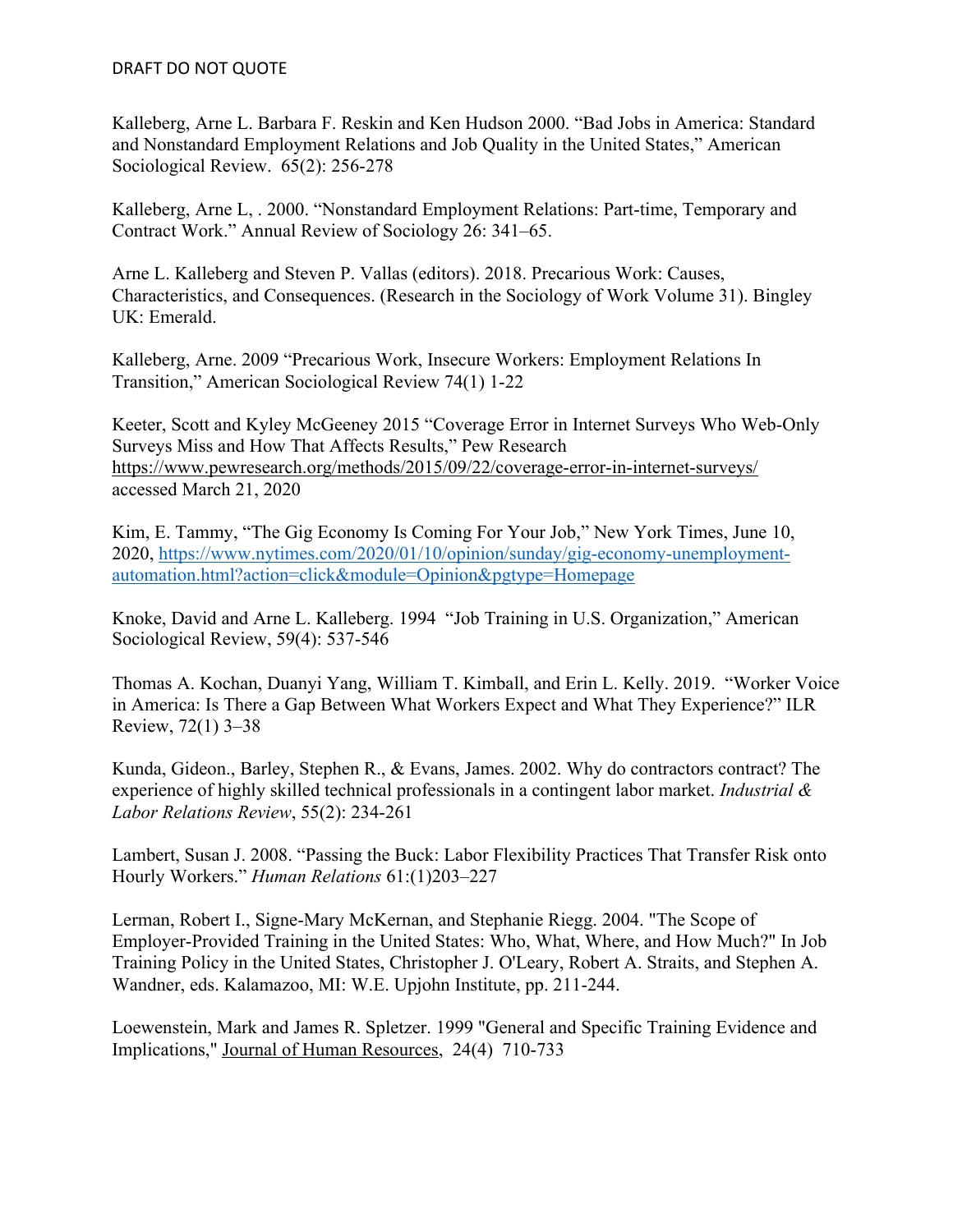Lynch, Lisa M. 1992 "Private-Sector Training and the Earnings of Young Workers," American Economic Review 82:(1) 299-312

Lynch, Lisa and Sandra Black. 1998 "Beyond the Incidence of Employer-Provided Training," ILR Review, 52(1) 64-81

MacDuffie, John Paul . 1995. "Human Resource Bundles and Manufacturing Performance: Organizational Logic and Flexible Production Systems in the World Auto Industry." Industrial and Labor Relations Review, 48(2) 197–221

Mandel, Hadas, and Moshe Semyonov. 2016. "Going Back in Time? Gender Differences in Trends and Sources of the Racial Pay Gap, 1970 to 2010." Ameri- can Sociological Review 81(5):1039–68.

McGinty E, Presskreischer R, Han H, Barry CL. Psychological distress and loneliness reported by US adults in 2018 and April 2020. *JAMA*. 2020;324(1):93-94.

Mishel, Lawrence 2015. "Despite Freelancers Union/Upwork claim, freelancing is not becoming Americans' main source of income," https://www.epi.org/publication/despite-freelancersunionupwork-claim-freelancing-is-not-becoming-americans-main-source-of-income/

National Academies of Sciences, Engineering, and Medicine. 2020. Measuring Alternative Work Arrangements for Research and Policy. Washington, DC: The National Academies Press.

NORC. 2020. "AmeriSpeak Panel Design," https://amerispeak.norc.org/aboutamerispeak/Pages/Panel-Design.aspx

OECD (2016), The Survey of Adult Skills: Reader's Companion, Second Edition, OECD Skills Studies, OECD Publishing, Paris.

https://www.oecd.org/skills/piaac/The Survey%20 of Adult Skills Reader's companion Seco nd\_Edition.pdf

Pedulla, David S., 2020, Making the Cut: Hiring Decisions, Bias, and the Consequences of Nonstandard, Mismatched, and Precarious Employment, Princeton: Princeton University Press

Pedulla, David S. 2016. "Penalized or Protected? Gender and the Consequences of Nonstandard and Mismatched Employment Histories." *American Sociological Review* 81(2): 262–89

Pedulla, David S. 2013, "The Hidden Costs of. Contingency: Employers' Use of Contingent Workers and Standard Employees' Outcomes," Social Forces 92(2) 691-722

Pedulla, David S., and Katariina Mueller-Gastell. 2019. "Nonstandard Work and the Job Search Process: Application Pools, Search Methods, and Perceived Job Quality." RSF: The Russell Sage Foundation Journal of the Social Sciences 5(4): 130–58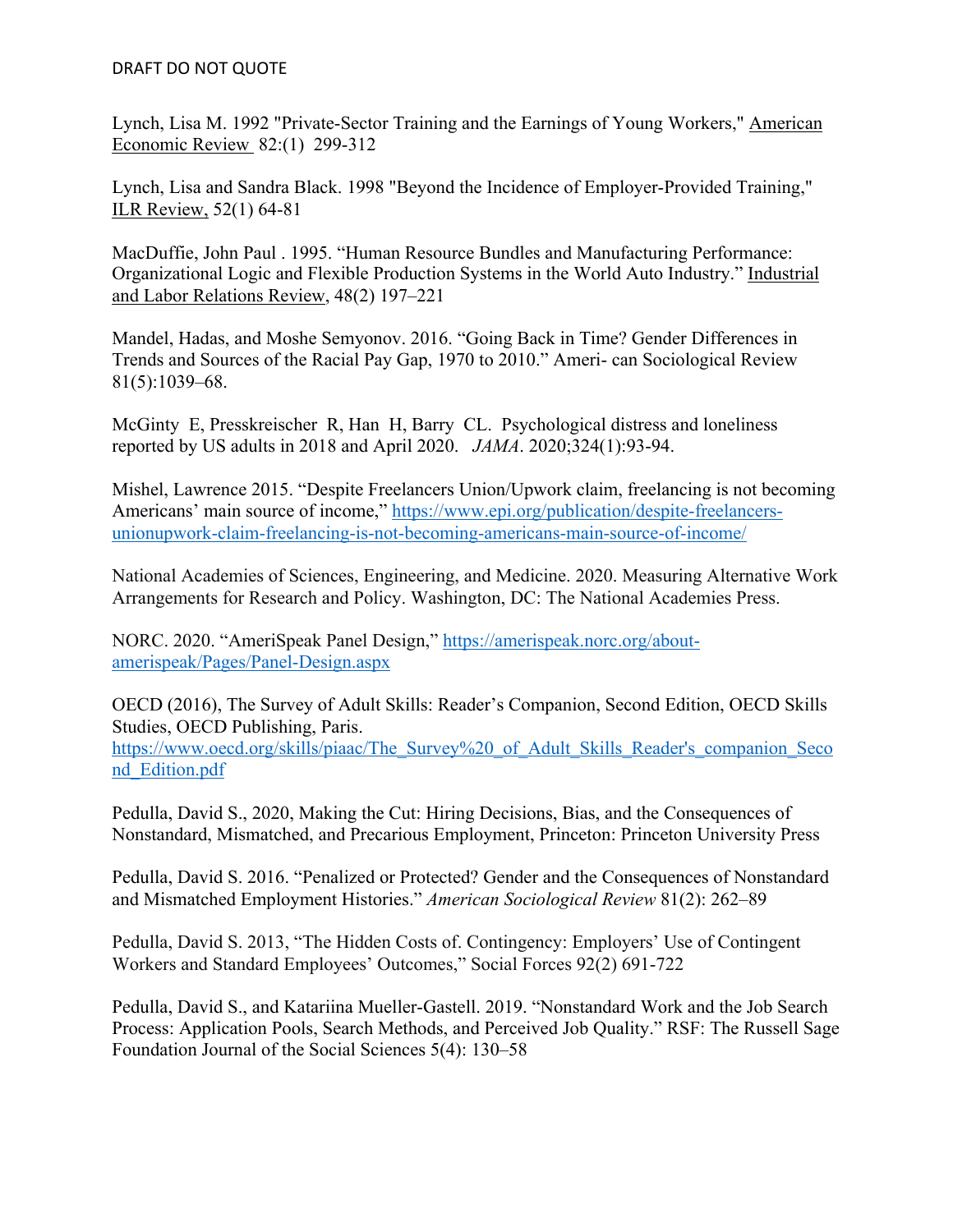Pfeffer, J., & Baron, J.N. 1988. Taking the workers back out—Recent trends in the structuring of employment. Research in Organizational Behavior, 10, 257–303

Robles, Barbara and Marysol McGee. 2016. "Exploring Online and Offline Informal Work: Findings from the Enterprising and Informal Work Activities (EIWA) Survey," Finance and Economics Discussion Series 2016-089. Washington: Board of Governors of the Federal Reserve System

Roosevelt, Margot 2019: "UC outsources thousands of jobs to private contractors. Is that a good idea?'https://www.latimes.com/business/story/2019-12-01/university-of-california-outsourcesjobs

Small, Mario and Devah Pager. 2020 "Sociological Perspectives On Racial Discrimination," Journal of Economic Perspectives. 34(2) 49-67

Smith, Vicki, "New Forms of Work Organization," 1997 Annual Review of Sociologyl 23: 315- 339

Smith, Vicki and Esther B. Neuwirth, 2008, The Good Temp, Ithaca: Cornell University Press

Storer, Adam, Daniel Schneider, and Kristen Harknett. 2020 "What Explains Racial/Ethnic Inequality In Job Quality In The Service Sector?" American Sociological Review

Upwork and the Freelancers' Union 2015. Freelancing In America, 2015, https://www.upwork.com/i/freelancing-in-america/2015/

Upwork and the Freelancers Union. 2018, Freelancing In America 2018, https://www.upwork.com/press/releases/freelancing-in-america-2018

Vallas, Steven and Juliet B. Schor. 2020 "What Do Platforms Do: Understanding The Gig Economy," Annual Review of Sociology, 46: 273-294

Waddoups, C. Jeffery. 2016 "Did Employers In The United States Back Away From Skills Training During The Early 2000s?" ILR Review, 69(2) 405-434

Waddoups, C. Jeffrey. 2014 "Union Membership and Job Related Training: Incidence, Transferability, and Efficacy," British Journal of Industrial Relations, 52( 4): 753-778

Waldman, Michael and Robert Gibbons. 2016 "Enriching A Theory of Wage and Promotion Dynamics Inside Firms," Journal of Labor Economics. 24(1): 59-108

Wakabayashi, Daisuke, "Google's Shadow Work Force: Temps Who Outnumber Full-Time Employees," New York Times, May 18, 2018, https://www.nytimes.com/2019/05/28/technology/google-temp-workers.html